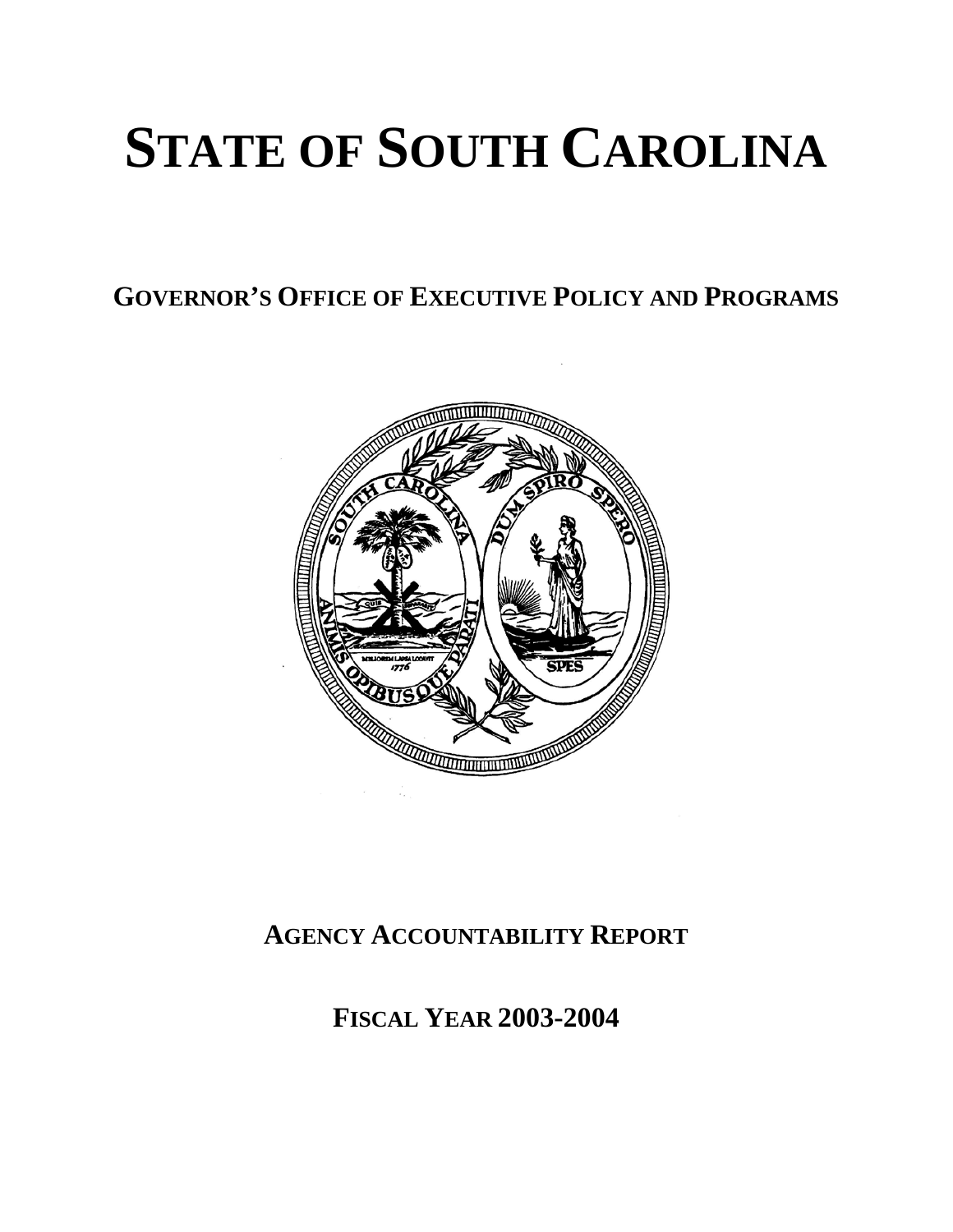#### Section I: Executive Summary

The Office of Executive Policy and Programs (OEPP) provides administrative and financial services for the Governor's Office, including the Executive Control of State (ECOS) and the Governor's Mansion and Grounds, as well as a wide variety of essential constituent services to the residents of South Carolina. Whether providing assistance to abused and neglected children, children with emotional and behavioral problems, victims of crime, people with disabilities, veterans, or others, OEPP consistently strives to meet and exceed the needs of every one of its customers. To provide these services, OEPP works in close collaboration and with the strong commitment of other public officials and organizations, including the Governor and ECOS staff, the legislature, cabinet and other agencies, state boards and commissions, and public, private and non-profit organizations.

#### **Mission Statement**

The mission of OEPP is to serve the people of South Carolina by providing critical educational, social, health, and human services programs in support of Governor Mark Sanford's goals, including promoting open and accountable government, efficiency, and a commitment to servant leadership.

#### **Vision**

OEPP will become state government's leader in customer satisfaction, public trust, and confidence. We will achieve this by creating an innovative learning organization driven by our values and modeled through our interactions with others.

#### **Values**

OEPP's organizational values are included in its strategic plan. Key values identified as important to the organization are integrity, fairness, innovation, leadership, and accountability. (1.1, Category 2)

#### **Key Strategic Goals for Present and Future Years**

OEPP's Strategic Plan was completed during 2002. It includes goals with supporting strategies in the areas of Leadership, Customer Satisfaction, Information and Analysis, Human Resources, and Process Management (2.1). Supporting Office Action Plans and related key measures have been developed by each office, including specific office goals. Each office has reported on the status and achievement of these goals and will continue to develop new goals on an ongoing basis as a means to promoting continuous improvement. The results of specific office goals are detailed in the "Major Achievements" section, Tables 4.2, Category 2 and Category 7. Other shared goals include raising staff qualifications, increasing cross-training within offices, and becoming more aware of and responsive to customer needs.

#### **Barriers and Opportunities**

Primary barriers continue to include reductions in state appropriations which require an increased focus on service efficiency. Opportunities lie in increasing effectiveness, efficiency, and increased customer services. The physical relocation of a variety of offices, including Correspondence, Constituent Services, and Continuum of Care, provides an opportunity for greater cross-over and coverage, thus resulting in increased efficiency in service delivery.

#### **Major Achievements**

During FY'03-'04, OEPP made several notable achievements: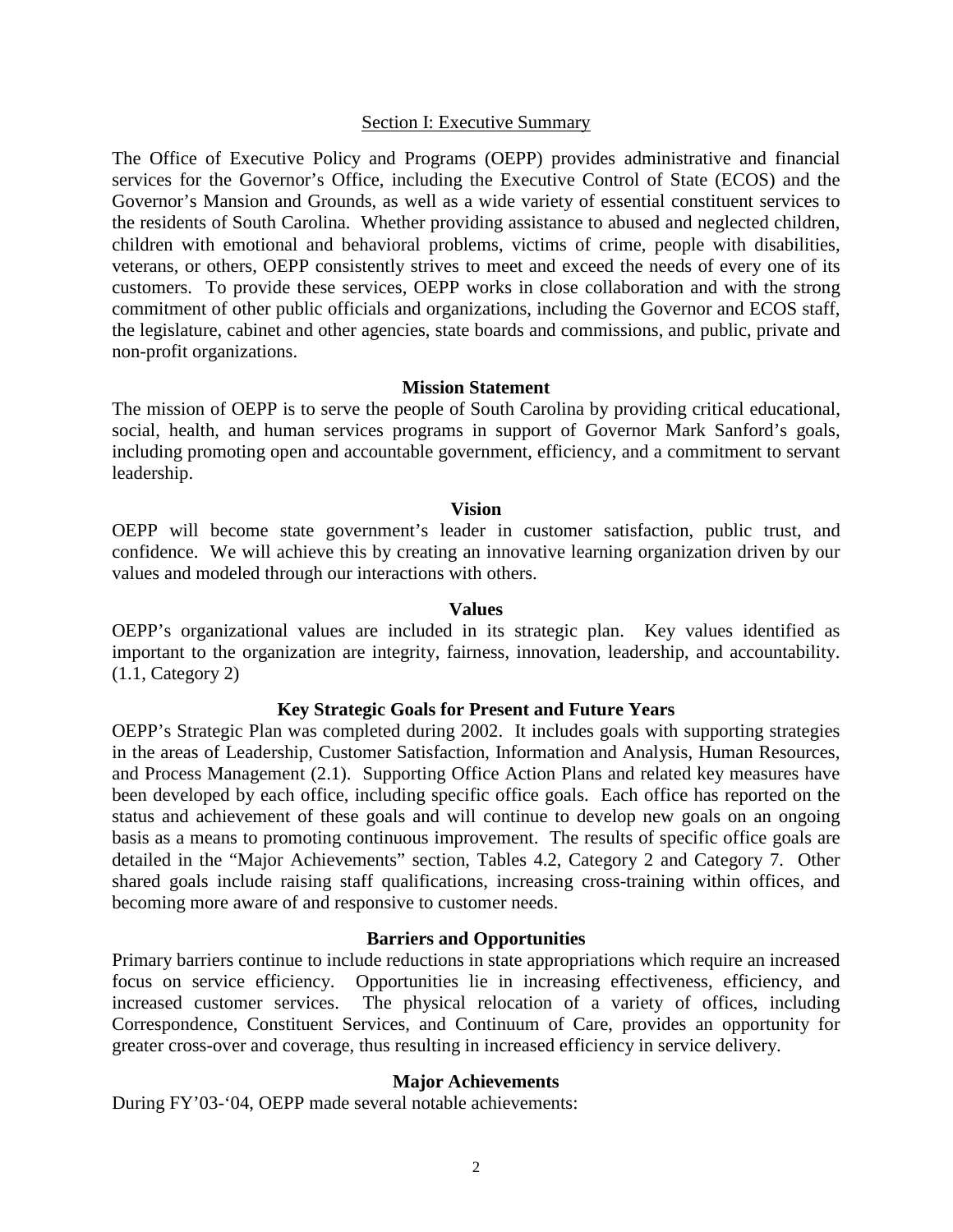An extensive cost survey and staff needs assessment for each county and circuit Guardian ad Litem (GAL) office was completed in an effort to better determine the true cost of the program while the GAL program was jointly managed with the Foster Care Review Board (FCRB). Inconsistencies in funding and structure of staff positions in various counties were identified. The structure of the GAL program was then re-organized to provide more effective supervision and accountability of statewide staff, unnecessary positions were eliminated and job duties were re-distributed to bring more focus to the support of volunteers in the program.

A grant was secured to assess the structure and needs of the information technology system of the GAL program, and an in-depth survey of all GAL county and circuit offices was conducted in advance of preparing a work-plan for best deploying the funds received. This grant will provide funds for new computers and printers that will allow GAL to participate in the latest data tracking edition of COMET. COMET is a database from the national affiliate organization CASA that could not interface with GAL's old computers. Being able to use this improved edition of COMET will give GAL better tracking capabilities for enhanced accountability.

The leadership of the Foster Care Review Board was actively involved with the U.S. Department of Health and Human Services Child and Family Review completed on the South Carolina Department of Social Services (DSS). The Director of the Review Board and the Chairperson of the Review Board State Board of Directors served on the Department's Advisory Committee in preparation for the Federal review and continued their involvement through the development of the Program Improvement Plan (PIP) developed by DSS as a result of the audit findings. The Program Improvement Plan (PIP) outlines specific areas that South Carolina must target to correct inadequacies identified by the audit, time frames for completion, and specific roles of shareholders who interact with DSS in their work with children and families. This is the first time that a review of this magnitude and importance has been completed on the South Carolina child welfare system. The work identified in the PIP will continue for the next two years. At the end of that time, Federal reviewers will return to assess South Carolina's progress and make recommendations regarding sanctions if change has not occurred.

The State Board of Directors for the Foster Care Review Board, under the leadership of the chairperson, Vernon McCurry of Greenville, took significant strides during the past year to become more involved in efforts for children in foster care beyond the scope of routine reviews and to make the work done by review boards in South Carolina more visible to the public. The State Board identified three key areas of concentration in their strategic plan completed in January, 2004. Significant work has been done by the State Board, with the support of Review Board staff, during this time period in the following areas: 1) improved support of Review Board staff by local Review Board members; 2) building stronger local Review Board and State Board relationships; and, 3) enhanced strategies to more fully utilize and publicize the Review Board Annual Report.

The Office of Information Technology (IT) installed a new firewall appliance to help protect the computer network; installed a new high-volume high-capacity printer in Accounting; moved the IT offices and storage areas for better integration and efficiency; upgraded approximately 40 user workstations with new hardware; upgraded 2 file servers and 1 database server with new hardware; and began enhancements and improvements to the SOVA claims management system.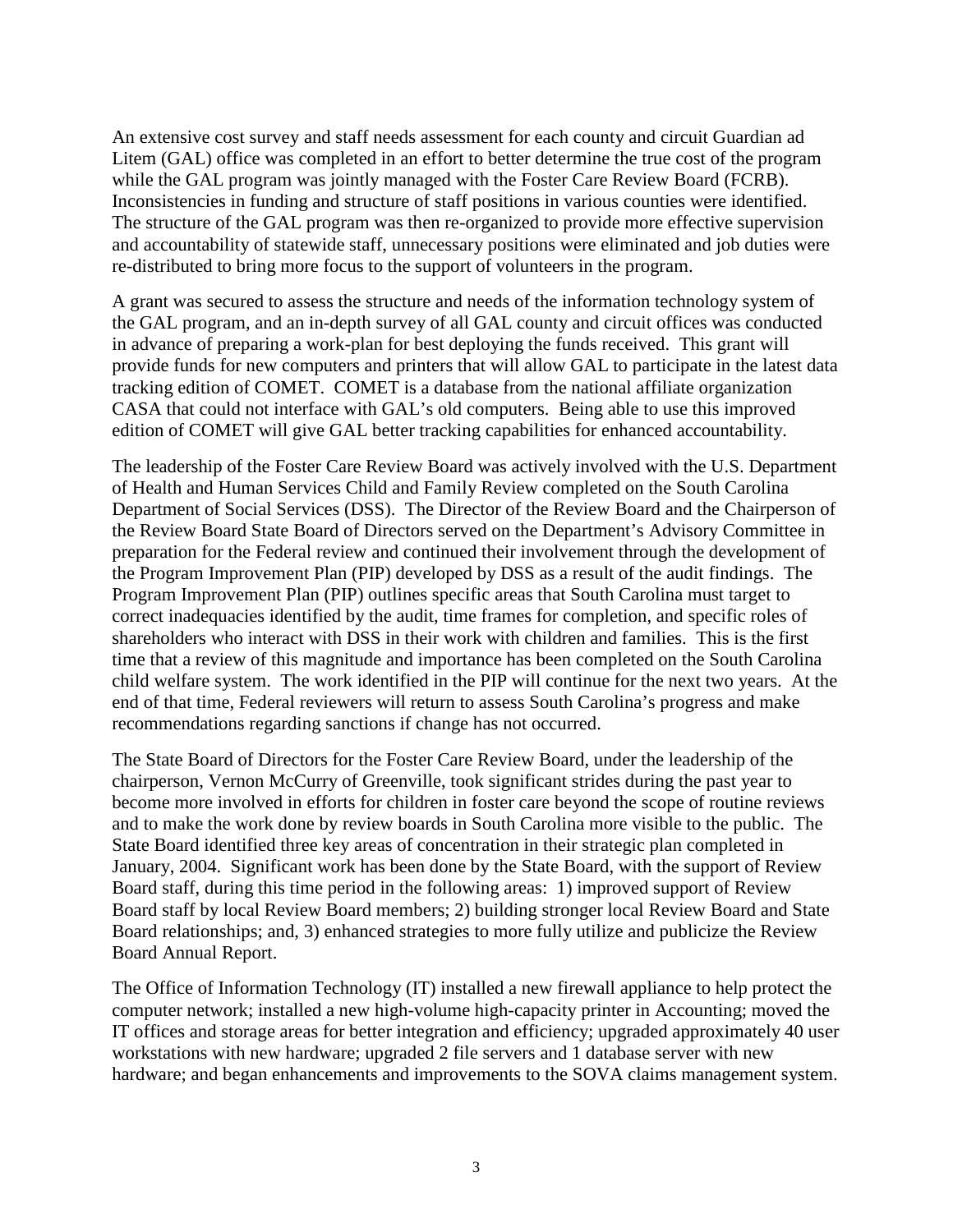Staff from the Office of Economic Opportunity (OEO) and each of its fifteen sub grantees participated in training with the Rensselaerville Institute's Performance Target and Outcomes Management Training which aided in the development of improved work plans, output, monitoring and outcomes. All 15 sub grantees were linked to the South Carolina Results-Oriented Management and Accountability (ROMA) Reporting System for LIHEAP and CSBG, making South Carolina one of a few states in the nation to have this uniform linkage. Using discretionary funds, OEO provided computers, laptops, printers, and/or software upgrades to each sub grantee, while maintaining an internal server for sub grantees to accumulate data for reporting.

OEO also scheduled LIHEAP and CSBG on the calendar year to better coincide funding levels for sub grantees.

OEO helped to structure new language for CSBG reauthorization (under continuing negotiations in Washington).

OEO continued revision of the CSBG State Plan to reduce/eliminate redundancy and improve sub grantee output; redundancy included the duplicative submission of items such as Board bylaws, organizational charts, audit reports, personnel policies and mission statements. OEO also restructured Grant Agreements to enforce improved sub grantee compliance with regulatory, program and funding reporting issues.

OEO developed a new comprehensive monitoring instrument to aid in determining lack of board quorums, board composition forms out of date and board structures that are out of compliance (CSBG requirement).

OEO required development and submission of strategic LIHEAP Operational Plans by sub grantees to define Performance Targets, vulnerable populations, Outcomes and Outreach Strategies for funding and increased program awareness. The establishment and submission of Performance Target Outcomes and Milestones for each CSBG program was implemented to ensure a definitive outcome for those federal dollars.

OEO ordered the development and posting of Appeals and Fair Hearings at all sub grantee intake sites to bring agencies into compliance with CSBG, LIHEAP and WAP Grant Agreement requirements.

OEO implemented a Team Monitoring Visit concept to identify non-compliances and provide technical assistance and training.

OEO established inclusion of a new Past Performance Summary in the Emergency Shelter Grants Program to highlight best practices established with this limited funding and to capture the rationale for unexpended funds.

OEO identified sub grantee major mismanagement and fraudulent use of funds and board structure severely out of compliance. (Transferred program funding from two sub grantees for severe program mismanagement (Weatherization) to two other agencies to fulfill service area responsibilities. Outlined major deficiencies and remedies to rectify one sub grantee's LIHEAP program resulting in unacceptable service delivery).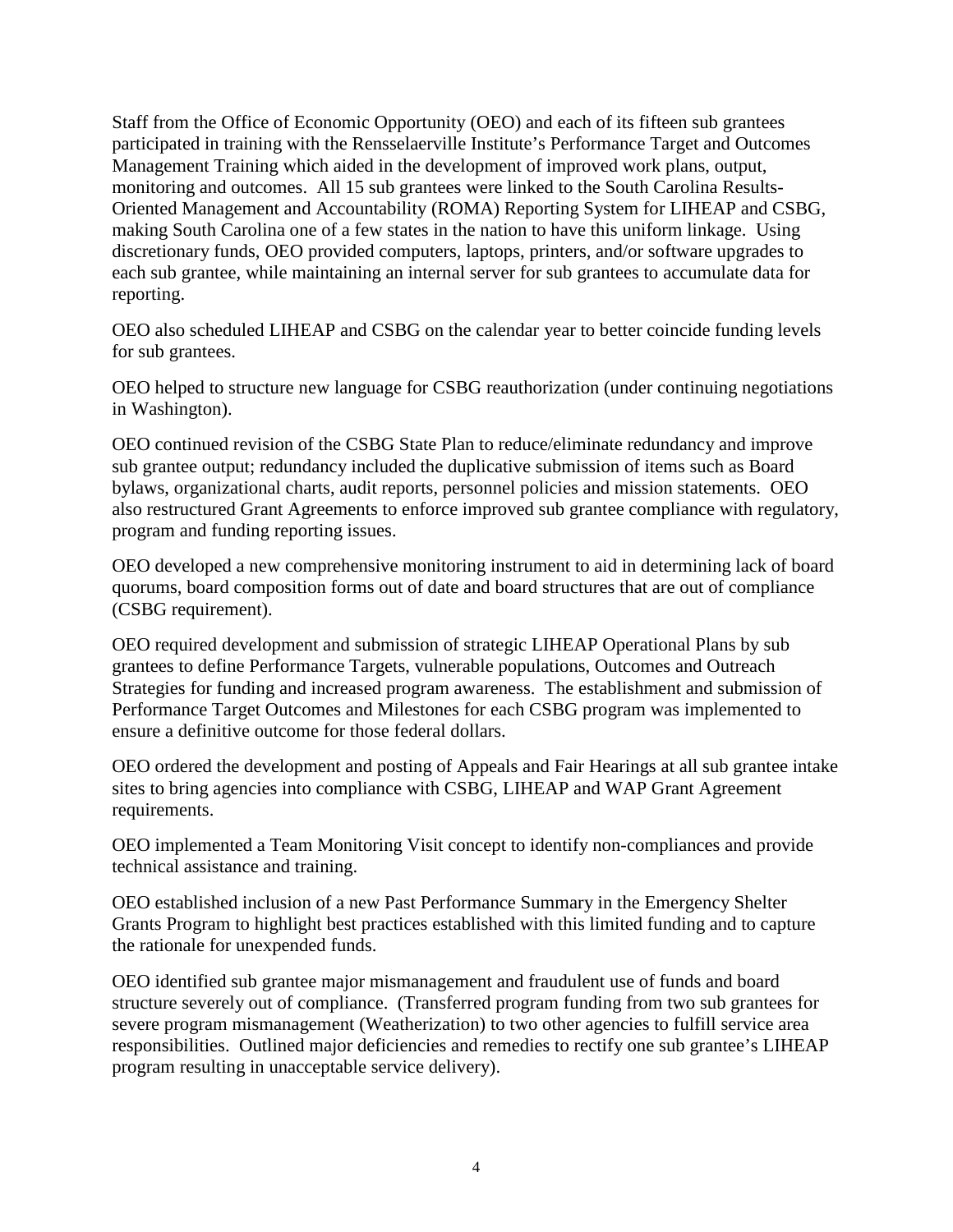In observance of Weatherization Day, SCE&G presented a check for \$18,000 to two community action agencies that operate the Weatherization Assistance Program in South Carolina. SCE&G provided employee volunteers to assist in weatherizing two dwellings. South Carolina was the only state of the nine states in the Southeast Region that coordinated a special program on Weatherization Day. SCE&G has committed to partner again with OEO during Weatherization Day 2004.

The Continuum of Care (COC) secured more federal funds to reimburse allowed costs by increasing the number of clients receiving SSI, increasing access to other public entitlement funds, and negotiating an agreement with DMH to increase access to services.

The Continuum reduced its costs and expenditures by reducing space: closed Anderson, Rock Hill, Aynor, and Sumter outposts and negotiated moving the Aiken, Spartanburg outposts to DMH offices for an annual savings of \$66,975. (7.3)

The Continuum also instituted the following cost saving measures: reduction of positions not directly related to Continuum's legislative mandate for savings of \$117,397 this FY and an annualized savings of \$443,763; reduced number of cell phones to (2) for a savings of \$17,516; and saved \$2,763 by disconnecting unnecessary phone service. (7.3)

The Continuum developed a new Progress in Placement Monitoring tool for Service Coordinators to utilize out in the field with residential treatment providers. The tool assists the service coordinators in assessing the effectiveness of the treatment program, modifying it if needed and assessing the possibility of transition to a lower level of care.

The Continuum upgraded regional network lines from 64kb/sec to T1 1.2mb/sec to increase regional access times to network drive and increase efficiency in completing documentation via word processing. It also installed and tested Windows 2000 Terminal Server for fast secure remote access for regional and satellite office users. Providing access to secure databases would be unavailable to them otherwise. It also installed a new e-mail server GroupWise 6.5 that replaced an older version.

The Continuum also continued implementation of its employee recognition program that includes an employee-run recognition committee (The STAR Committee) and formal staff appreciation activities (i.e. Employees of the Quarter and Year, Rise and Shine Breakfasts for staff by senior management, etc.).

The Continuum has expanded services and activities that directly benefit its clients and other children of the state by participating in focus groups held by DJJ to assess types of facilities and programming that would benefit at risk population. In addition, several senior members of COC served on a steering committee for the Behavioral Health Outcomes Pilot, and all case management staff actively participated in doing statewide assessment, data collection, and data interpretation.

The administrative support and supervisory functions of the Office of Ombudsman and the Office of Children's Affairs were consolidated under the Office of Constituent Services to increase consistency and accountability and to ensure congruence in the handling of constituent concerns. In addition, these offices consolidated office space and cross-trained with the Office of Correspondence to ensure greater efficiency in the use of taxpayer dollars.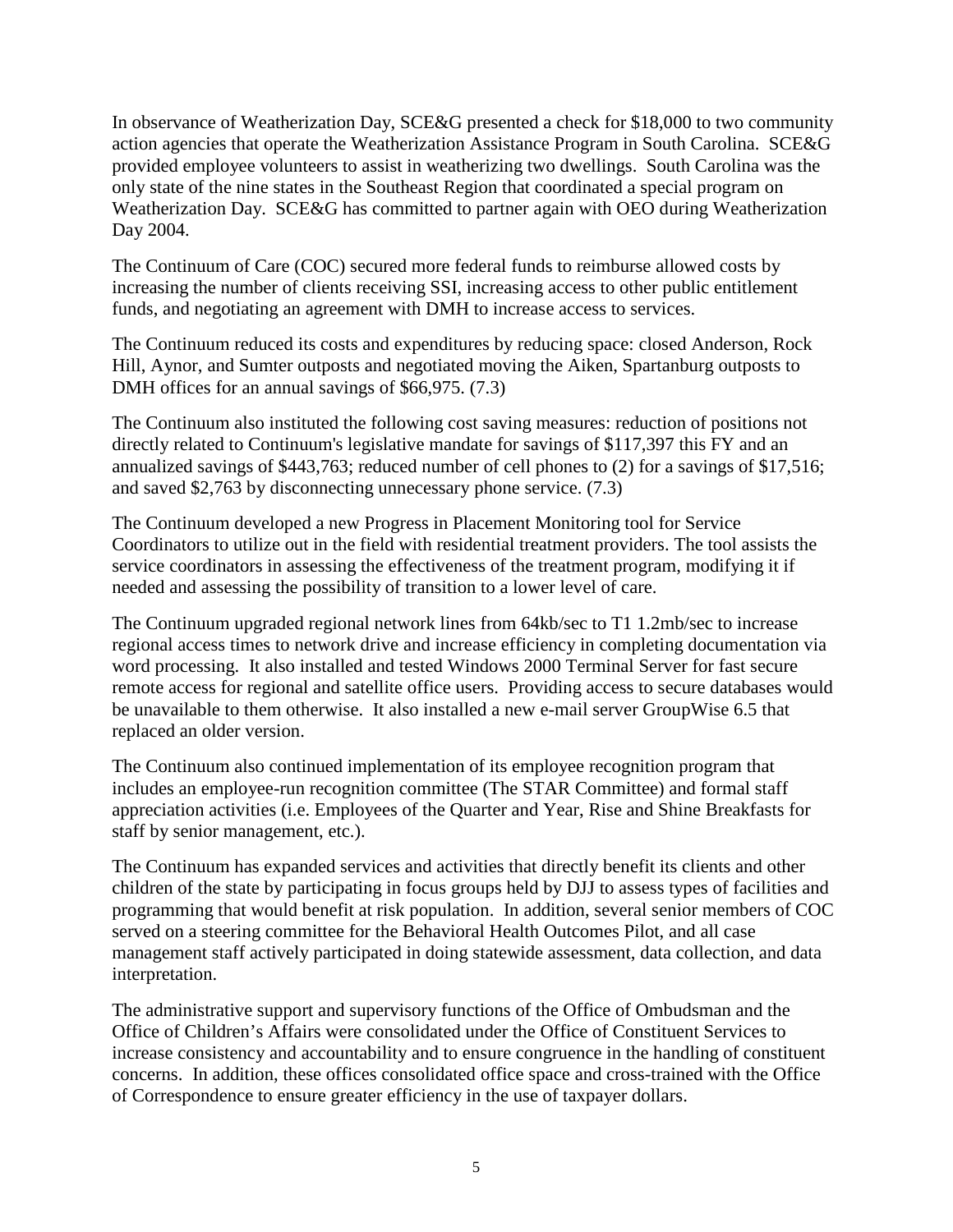The Office of Constituent Services instituted a new system for tracking agency responses to constituent concerns. This system allows the Office to "close the loop" on referrals by ensuring follow-up was made.

The State Office of Victim Assistance (SOVA) took in over 7,000 claims and paid out over 9.3 million dollars in benefits to and on behalf of victims and their families. According to 2003 edition of the CVC Quarterly, an *average state* receives 2,000 applications a year and pays close to \$3 million dollars.

SOVA was honored with **The Golden Advocate Award** at the Solicitors' Victim Advocates Forum in September 2003.

The Office of Veterans Affairs was instrumental in acquiring the necessary funding for a Veterans Nursing Home in Colleton County. This will be the third one in South Carolina and will nearly double the state's capacity. The much anticipated groundbreaking ceremony was held on May 28, 2004 and was attended by more than 100 local, state and federal officials along with veterans and other citizens.

#### **Accountability Report**

OEPP uses its annual accountability as a living and ever changing document that helps drive performance expectations and continuous improvement. As part of the accountability process, each office/program area is asked to provide goals for each fiscal year. These goals must be clearly linked to OEPP's Strategic Plan and must reflect the Governor's goals. Offices report on the status of attaining their goals on a quarterly basis. If the action taken is improving processes, it is incorporated into standard procedures. If not, the office/program area reassesses its goals and either adapts these goals to deal with problems that may be affecting their success or formulates new goals.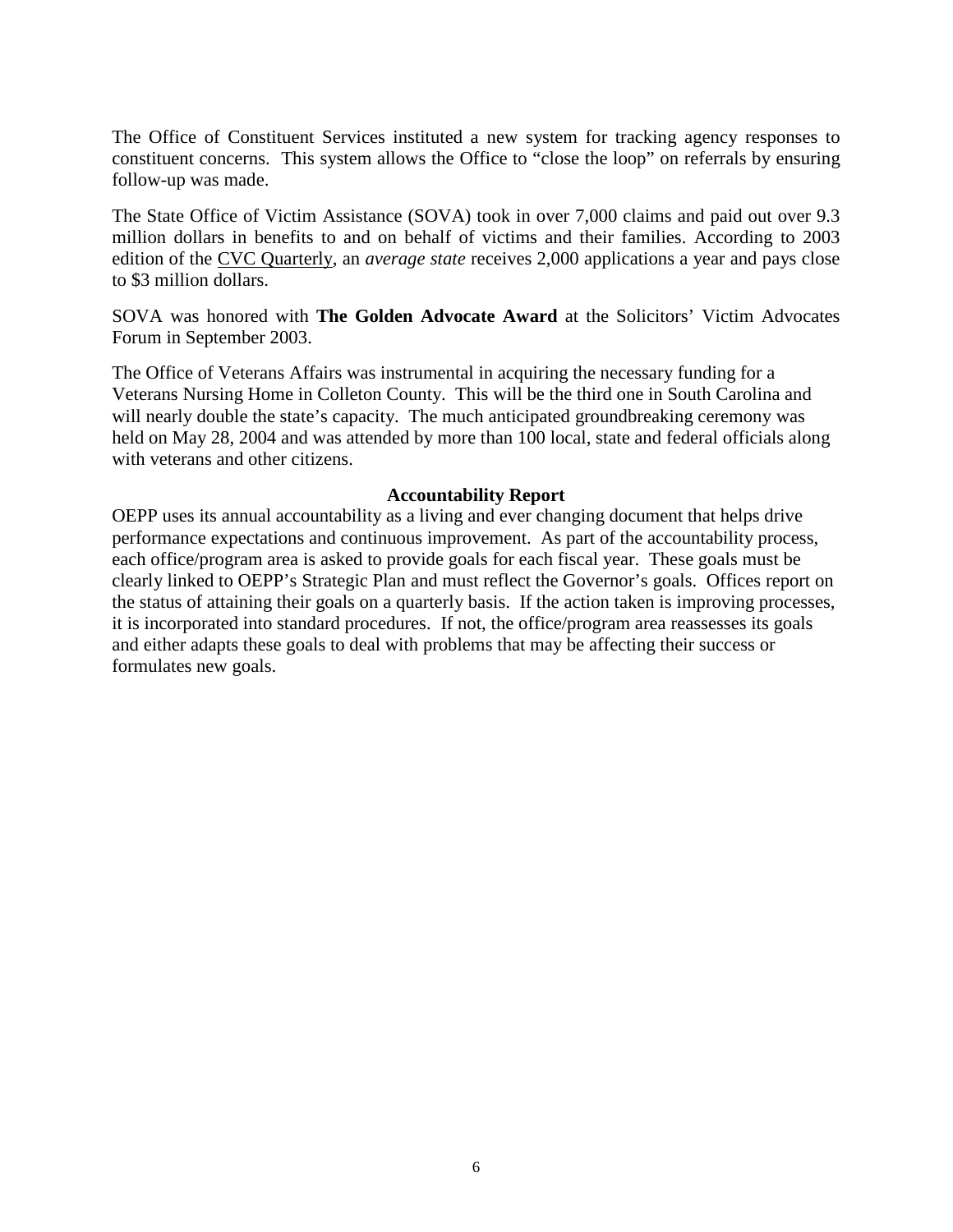#### Section II: Business Overview

OEPP houses 13 major program areas, each distinctively different and created to serve the residents of South Carolina in key areas of interest and need as statutorily mandated by Section 1-30-110 or otherwise identified or required. Due to the diversity of each program area, the agency is subdivided into a separate office for each set of related programs. Additionally, the Office of Administrative Services, including Finance, Human Resources, Procurement, and Information Technology, forms the basis for administrative support for each program area and for ECOS staff.

#### *Table II.A - Key Customers/Stakeholders and Key Services Provided*

All of the offices below have two common customers that are not enumerated under each section. They are the Governor and the General Assembly. In addition, all offices share these common stakeholders: the managers and employees, the suppliers, the Governor, legislators, and the greater community.

| <b>Office</b>                      | <b>Key Services</b>                                                                                       | <b>Customers/Stakeholders</b>                                             |
|------------------------------------|-----------------------------------------------------------------------------------------------------------|---------------------------------------------------------------------------|
| Children's Affairs/CCRS            | arbitrates and mediates services among agencies                                                           | public agencies serving children, families of                             |
|                                    | serving difficult cases and provides ombudsman                                                            | children                                                                  |
| Client Assistance Program (CAP)    | services for families and children<br>assist constituents with disabilities by: a) providing              | residents with disabilities; other state                                  |
|                                    | information concerning the South Carolina Vocational                                                      | agencies                                                                  |
|                                    | Rehabilitation Department, Commission for the Blind,                                                      |                                                                           |
|                                    | and State Independent Living Council; b) negotiating                                                      |                                                                           |
|                                    | with these agencies concerning the services to be                                                         |                                                                           |
|                                    | provided; c) mediating disputes between constituents                                                      |                                                                           |
|                                    | and these agencies; d) representing constituents at fair                                                  |                                                                           |
|                                    | hearings against these agencies; and e) assisting<br>constituents with other conflict resolution services |                                                                           |
|                                    | against these agencies                                                                                    |                                                                           |
| Continuum of Care (COC)            | assesses client's needs and service plans to meet those                                                   | children with emotional and behavioral                                    |
|                                    | needs; case management; reviews of providers                                                              | disorders, their parents, schools; public                                 |
|                                    |                                                                                                           | agencies                                                                  |
| Correspondence                     | assists in logging, routing, and tracking constituent                                                     | anyone who writes the Governor's Office                                   |
|                                    | letters and monitors timeliness of the response to that                                                   |                                                                           |
|                                    | correspondence, processes all requests for<br>proclamation, congratulatory letters, and greetings         |                                                                           |
|                                    | letters                                                                                                   |                                                                           |
| Crime Victims' Ombudsman (CVO)     | handles complaints against any agency or individual                                                       | crime victims; law enforcement agencies                                   |
|                                    | in the criminal justice system                                                                            |                                                                           |
| Developmental Disabilities Council | provides grants for programs which support inclusion                                                      | citizens with disabilities; organizations that                            |
| (DDC)                              | into the community for those with disabilities                                                            | deal with the needs of the disabled                                       |
| Finance/Procurement                | paying vendors/suppliers once a product has been<br>delivered/service provided; keying budgets; payroll   | other offices, vendors, Comptroller General,<br>Treasurer's Office, staff |
| Foster Care Review (FCRB)          | recommends the treatment and placement of foster                                                          | Department of Social Services; Family Court                               |
|                                    | children, statements about areas of concern through                                                       | judges; birth and foster parents; treatment                               |
|                                    | reports and advocacy review                                                                               | providers; foster children.                                               |
| Governor's Ombudsman               | handles complaints regarding state agencies and                                                           | residents of South Carolina; city, county,                                |
|                                    | provides information on state agencies and their                                                          | and federal governments; non-profit                                       |
|                                    | services; assists in organizing special events,                                                           | organizations; other state agencies, schools,                             |
|                                    | coordinates the Governor's Reading Honor Roll,<br>Citizenship Awards, Volunteer Awards, annual            | law enforcement agencies                                                  |
|                                    | United Way campaign, ESF-14 activities, and                                                               |                                                                           |
|                                    | accountability for the agency                                                                             |                                                                           |
| Guardian Ad Litem (GAL)            | supervises volunteer advocates who serve as monitors                                                      | abused and neglected children; family court                               |
|                                    | and protectors of maltreated children for family court                                                    | judges                                                                    |
|                                    | judges                                                                                                    |                                                                           |
| Human Resources (HR)               | provides support in the areas of recruitment and                                                          | employees of the Governor's Office; those                                 |
|                                    | employment services, employee training and<br>evaluation, benefit management, employee records            | seeking employment in the Governor's<br>Office                            |
|                                    | management, classification and compensation, and                                                          |                                                                           |
|                                    | employee relations                                                                                        |                                                                           |
|                                    |                                                                                                           |                                                                           |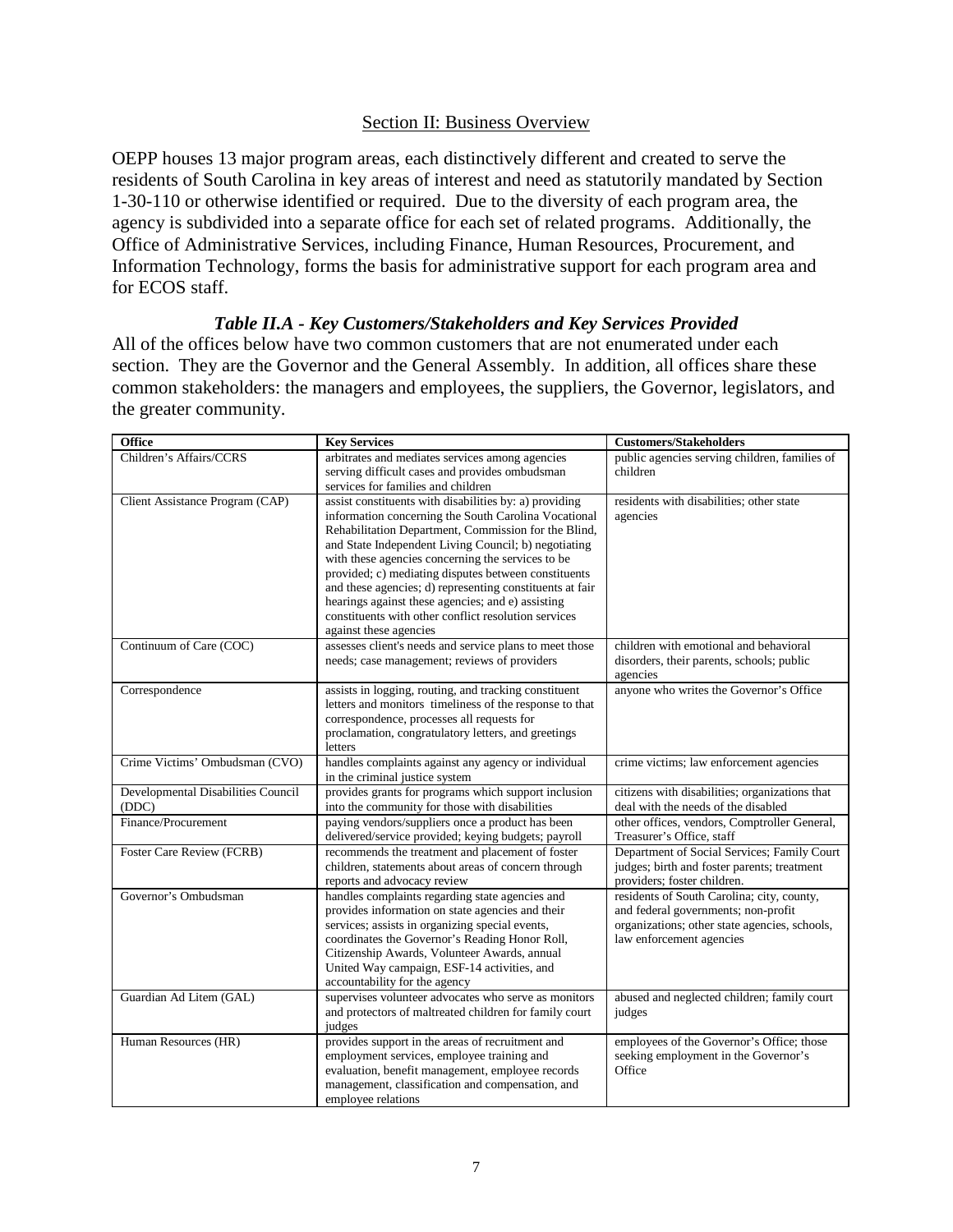| Information Technology (IT)        | provides Internet resources, e-mail, file access, or<br>other technology resources | employees of OEPP; website users          |
|------------------------------------|------------------------------------------------------------------------------------|-------------------------------------------|
| Office of Economic Opportunity     | requests, receives and distributes federal funds                                   | community actions and other non-profit    |
| (OEO)                              | (grants)                                                                           | groups                                    |
| <b>Small and Minority Business</b> | provides certification, training, and networking                                   | small and minority businesses             |
| (OSMBA)                            | opportunities                                                                      |                                           |
| Veterans Affairs (VA)              | provides assistance in filing, developing, presenting,                             | Veterans; their families; legislators, US |
|                                    | and prosecuting to final determination all claims for                              | Department of Veterans Affairs            |
|                                    | benefits (funerals, burials, education, hospitalization)                           |                                           |
| Victim Assistance (SOVA)           | provides assistance regarding medical and dental                                   | crime victims; law enforcement agencies;  |
|                                    | expenses, counseling, loss of support, information,                                | hospitals                                 |
|                                    | and referral                                                                       |                                           |

#### **Total Number of Employees**

Classified: 196 Unclassified: 48 Temporary: 14 Temporary (Time Limited): 42 Temporary (Grant): 15

#### **Operating Locations**

All Offices within OEPP operate out of the Edgar Brown Building at 1205 Pendleton Street, Columbia, SC, 29201, except for the following:

- Guardian ad Litem judicial circuit staff and county staff operate in 36 locations around the state.
- $\triangleright$  Three of the four field offices for the Office of Veterans Affairs are co-located in each of the main VA Medical Centers that serve SC veterans: Charleston, Columbia, and Augusta, GA. The other is housed in the VA Regional Office in Columbia.
- $\triangleright$  The Continuum of Care has four regional offices and four satellite offices. The regional offices are located in Columbia, Greenville, Florence, and North Charleston. The satellite offices are located in Orangeburg, Beaufort, Aiken, and Spartanburg.
- SOVA has three outreach offices in Orangeburg, Bamberg, and Bennettsville.

#### **Key Suppliers/Vendors:**

OEPP conducts business with a large variety of suppliers/vendors. The following are the top three in terms of business conducted: State of SC (examples include computer services, state telephone system, motor pool, liability insurance, office supplies and rent), Forms and Supply Company (office supplies), and Gateway Company (computer hardware).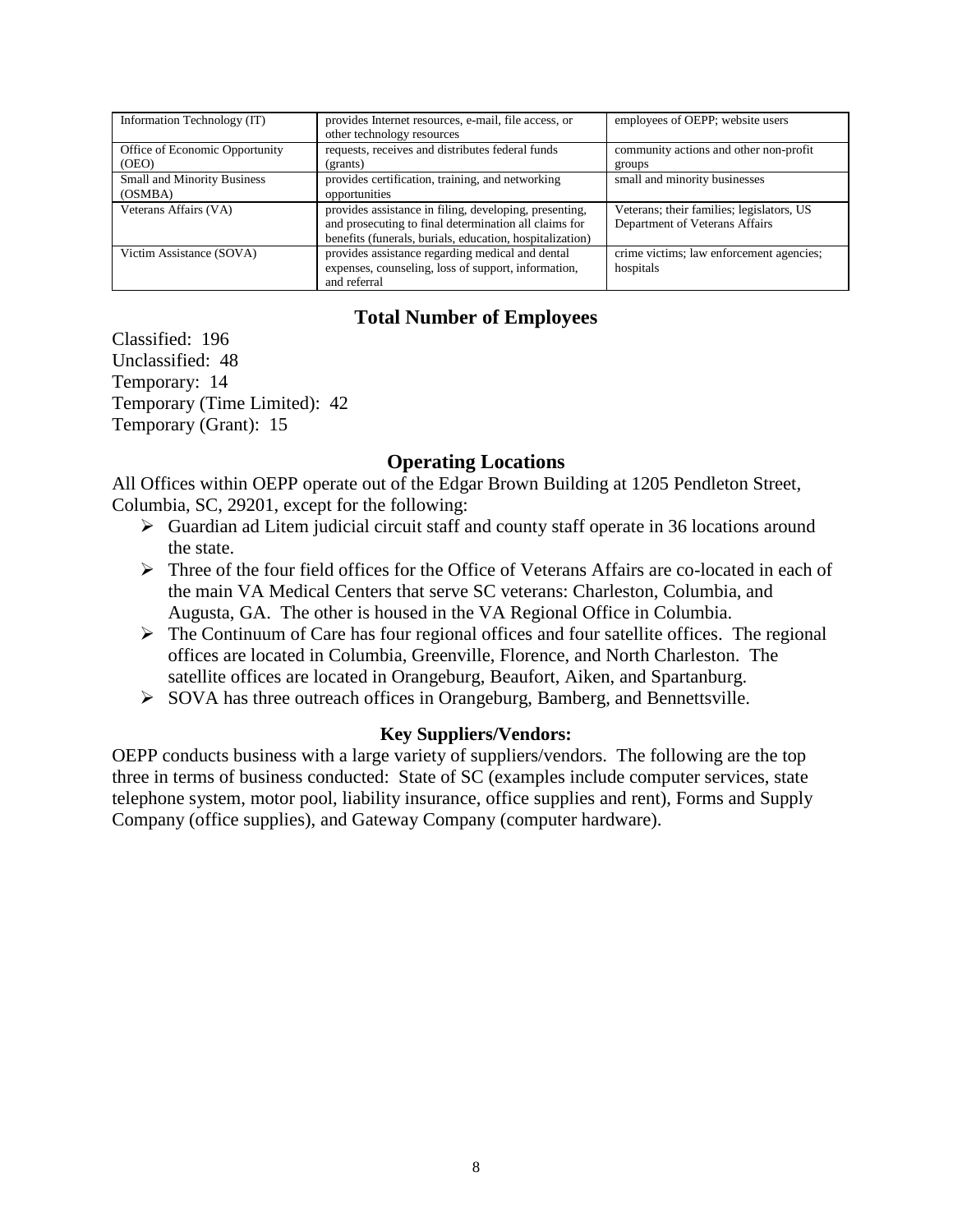

*Figure II.A - Organizational Diagram*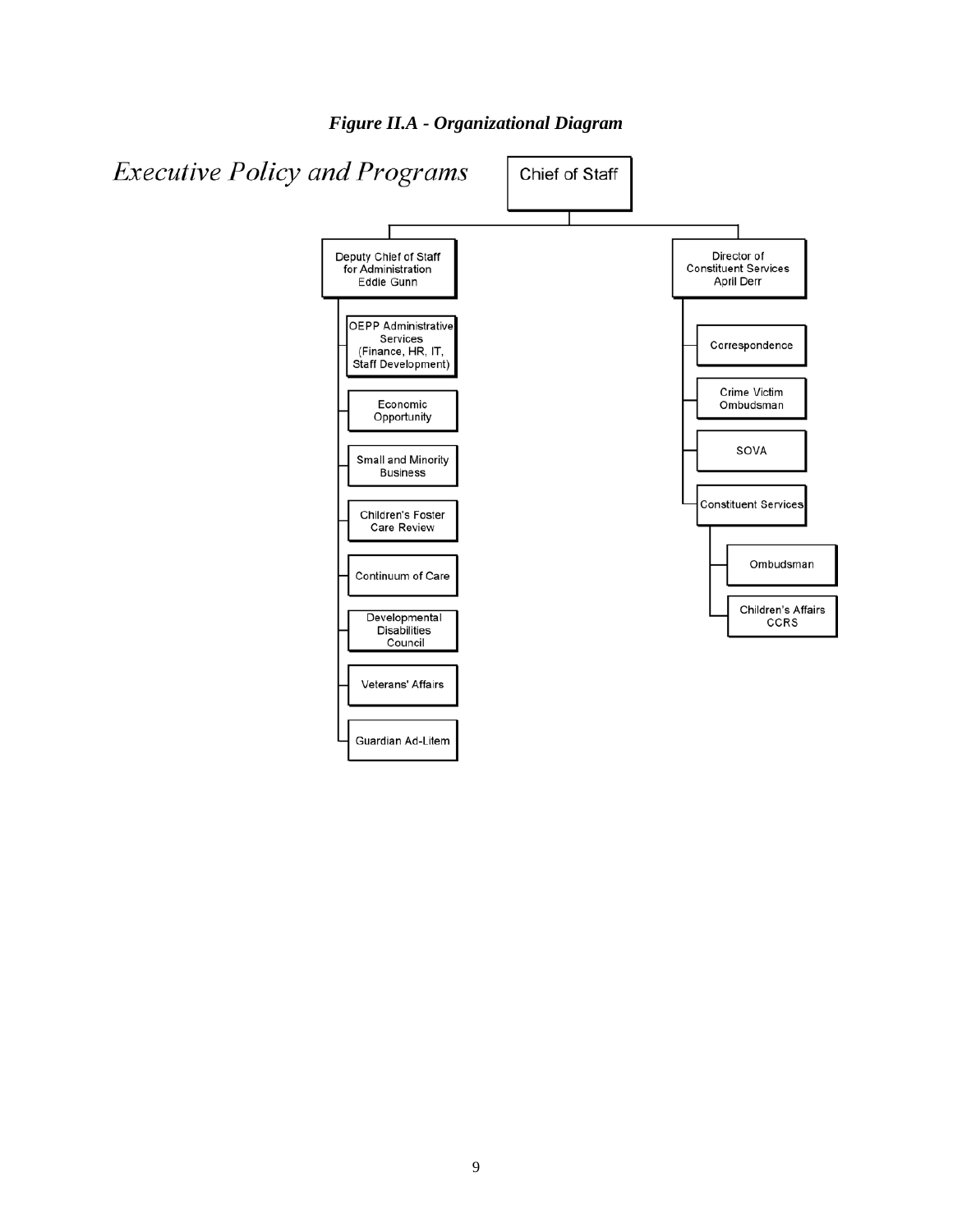## *FIGURE II.B – Expenditures/Appropriations Chart*

## **Base Budget Expenditures and Appropriations**

|                                         |                    | 04-05 Appropriations Act<br>02-03 Actual Expenditures<br>03-04 Actual Expenditures |                    |                                |                    |                                |
|-----------------------------------------|--------------------|------------------------------------------------------------------------------------|--------------------|--------------------------------|--------------------|--------------------------------|
| Major<br><b>Budget</b><br>Categories    | <b>Total Funds</b> | <b>General</b><br><b>Funds</b>                                                     | <b>Total Funds</b> | <b>General</b><br><b>Funds</b> | <b>Total Funds</b> | <b>General</b><br><b>Funds</b> |
| <b>Personal Service</b>                 | \$7,020,957        | \$3,044,931                                                                        | \$6,155,569        | \$2,546,431                    | \$9,873,557        | \$4,203,545                    |
| <b>Other Operating</b>                  | \$12,374,232       | \$645,688                                                                          | \$11,472,488       | \$428,312                      | \$17,686,065       | \$827,088                      |
| Special Items                           | \$4,218,738        | \$1,527,384                                                                        | \$3,920,231        | \$946,177                      | \$915,736          | \$915,736                      |
| Permanent<br>Improvements               | \$0                | \$0                                                                                | \$0                | \$0                            | \$0                | \$0                            |
| <b>Case Services</b>                    | \$0                | \$0                                                                                | \$0                | \$0                            | \$2,888,010        | \$1,388,010                    |
| <b>Distributions</b><br>to Subdivisions | \$30,945,820       | \$553,181                                                                          | \$28,308,735       | \$414,235                      | \$34,287,287       | \$372,811                      |
| <b>Fringe Benefits</b>                  | \$1,875,446        | \$814,950                                                                          | \$1,699,813        | \$714,028                      | \$3,047,841        | \$1,101,944                    |
| Non-recurring                           | \$0                | \$0                                                                                | \$0                | \$0                            | \$0                | \$0                            |
| <b>Total</b>                            | \$56,435,193       | \$6,586,134                                                                        | \$51,556,836       | \$5,049,183                    | \$68,698,496       | \$8,809,134                    |

#### **Other Expenditures**

| <b>Sources of Funds</b>      | 02-03 Actual Expenditures | 03-04 Actual Expenditures |
|------------------------------|---------------------------|---------------------------|
|                              |                           |                           |
|                              |                           |                           |
| Supplemental Bills           | \$0                       | 20                        |
|                              |                           |                           |
|                              |                           |                           |
| <b>Capital Reserve Funds</b> | \$0                       | Ж.                        |
|                              |                           |                           |
|                              |                           |                           |
| <b>Bonds</b>                 | \$0                       |                           |

#### **Interim Budget Reductions**

| <b>Total 02-03 Interim Budget Reduction</b> | <b>Total 03-04 Interim Budget Reduction</b> |
|---------------------------------------------|---------------------------------------------|
| \$632,271                                   | \$56.799                                    |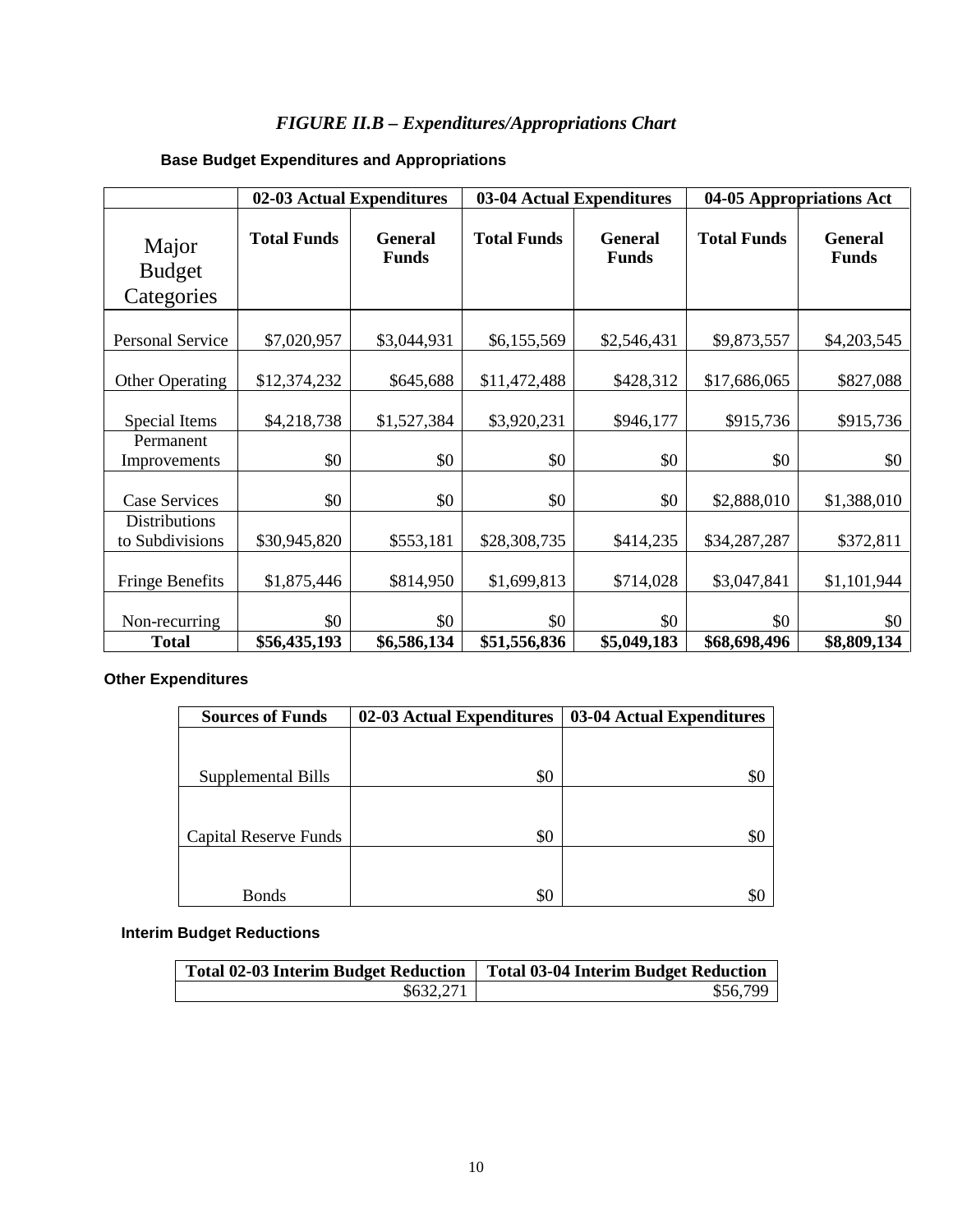| <b>References</b><br><b>Number</b><br><b>Purpose</b><br><b>Budget Expenditures</b><br><b>Budget Expenditures</b><br>for<br><b>Financial</b><br>and Title<br>Results*<br>1,929,128.53<br>State:<br>1,859,239.45<br>Figure 7.3-1<br>State:<br>Federal:<br><b>Federal:</b><br>Table 7.2-15<br>To provide support services for OEPP and ECOS,<br>Figure 7.2-<br>Administrati<br>including IT, Finance, Human Resources,<br>ve Services<br>Other:<br>Other:<br>11<br>Procurement, and Correspondence.<br>1,929,128.53<br>Total:<br>1,859,239.45<br>Total:<br>*% of Total Budget: 3%<br>% of Total Budget: 3%<br>To provide information and referrals to families<br>State:<br>258,098.91<br>State:<br>166, 131. 18<br>Figure 7.3-1<br>regarding services for children, assists families<br>with problems they are having with child-serving<br>Federal:<br><b>Federal:</b><br>state agencies, and responds to complaints. This<br>office also houses the Children's Case Resolution<br>Children's<br>Other:<br>Other:<br>System. The Children's Case Resolution System,<br>Affairs/<br><b>CCRS</b><br>SC Code of Laws §20-7-5210, has the statutory<br>Total:<br>258,098.91<br>Total:<br>166,131.18<br>responsibility to provide a process for reviewing<br>cases on behalf of children for whom the<br>appropriate public agencies collectively have not<br>provided the necessary services.<br>% of Total Budget: 1%<br>% of Total Budget: 0.3%<br>To assist constituents with disabilities by: a)<br>State:<br>State:<br>Figure 7.3-1<br>providing information concerning the South<br>Carolina Vocational Rehabilitation Department,<br>136,765.05<br><b>Federal:</b><br><b>Federal:</b><br>137,838.74<br>Table 7.2-11<br>Commission for the Blind, and State Independent<br>Living Council; b) negotiating with these<br>Client<br>Other:<br>Other:<br>Assistance<br>agencies concerning the services to be provided;<br>c) mediating disputes between constituents and<br>Program<br>Total:<br>136,765.05<br>137,838.74<br>Total:<br>these agencies; d) representing constituents at fair<br>hearings against these agencies; and e) assisting<br>constituents with other conflict resolution<br>services against these agencies.<br>% of Total Budget: 0.2%<br>% of Total Budget: 0.2%<br>State:<br>State:<br>Figure $7.3-1$<br>To receive and to respond to complaints filed by<br>25,764.48<br><b>Federal:</b><br>26,100.85<br><b>Federal:</b><br>Table 7.2-9<br>Crime<br>victims of crime. These complaints may be<br>Victims'<br>Other:<br>Other:<br>140,384.68<br>150,444.69<br>Figure 7.2-9<br>verbal or in writing and the CVO must respond in<br>Ombudsman<br>an appropriate manner as mandated by law.<br>176,209.17<br>166,485.53<br>Total:<br>Total: | Program | <b>Major Program Area</b>                       | FY 02-03 |  | FY 03-04 |  | <b>Key Cross</b> |
|-------------------------------------------------------------------------------------------------------------------------------------------------------------------------------------------------------------------------------------------------------------------------------------------------------------------------------------------------------------------------------------------------------------------------------------------------------------------------------------------------------------------------------------------------------------------------------------------------------------------------------------------------------------------------------------------------------------------------------------------------------------------------------------------------------------------------------------------------------------------------------------------------------------------------------------------------------------------------------------------------------------------------------------------------------------------------------------------------------------------------------------------------------------------------------------------------------------------------------------------------------------------------------------------------------------------------------------------------------------------------------------------------------------------------------------------------------------------------------------------------------------------------------------------------------------------------------------------------------------------------------------------------------------------------------------------------------------------------------------------------------------------------------------------------------------------------------------------------------------------------------------------------------------------------------------------------------------------------------------------------------------------------------------------------------------------------------------------------------------------------------------------------------------------------------------------------------------------------------------------------------------------------------------------------------------------------------------------------------------------------------------------------------------------------------------------------------------------------------------------------------------------------------------------------------------------------------------------------------------------------------------------------------------------------------------------------------------------------------------------------------------------|---------|-------------------------------------------------|----------|--|----------|--|------------------|
|                                                                                                                                                                                                                                                                                                                                                                                                                                                                                                                                                                                                                                                                                                                                                                                                                                                                                                                                                                                                                                                                                                                                                                                                                                                                                                                                                                                                                                                                                                                                                                                                                                                                                                                                                                                                                                                                                                                                                                                                                                                                                                                                                                                                                                                                                                                                                                                                                                                                                                                                                                                                                                                                                                                                                                   |         |                                                 |          |  |          |  |                  |
|                                                                                                                                                                                                                                                                                                                                                                                                                                                                                                                                                                                                                                                                                                                                                                                                                                                                                                                                                                                                                                                                                                                                                                                                                                                                                                                                                                                                                                                                                                                                                                                                                                                                                                                                                                                                                                                                                                                                                                                                                                                                                                                                                                                                                                                                                                                                                                                                                                                                                                                                                                                                                                                                                                                                                                   |         |                                                 |          |  |          |  |                  |
|                                                                                                                                                                                                                                                                                                                                                                                                                                                                                                                                                                                                                                                                                                                                                                                                                                                                                                                                                                                                                                                                                                                                                                                                                                                                                                                                                                                                                                                                                                                                                                                                                                                                                                                                                                                                                                                                                                                                                                                                                                                                                                                                                                                                                                                                                                                                                                                                                                                                                                                                                                                                                                                                                                                                                                   |         |                                                 |          |  |          |  |                  |
|                                                                                                                                                                                                                                                                                                                                                                                                                                                                                                                                                                                                                                                                                                                                                                                                                                                                                                                                                                                                                                                                                                                                                                                                                                                                                                                                                                                                                                                                                                                                                                                                                                                                                                                                                                                                                                                                                                                                                                                                                                                                                                                                                                                                                                                                                                                                                                                                                                                                                                                                                                                                                                                                                                                                                                   |         |                                                 |          |  |          |  |                  |
|                                                                                                                                                                                                                                                                                                                                                                                                                                                                                                                                                                                                                                                                                                                                                                                                                                                                                                                                                                                                                                                                                                                                                                                                                                                                                                                                                                                                                                                                                                                                                                                                                                                                                                                                                                                                                                                                                                                                                                                                                                                                                                                                                                                                                                                                                                                                                                                                                                                                                                                                                                                                                                                                                                                                                                   |         |                                                 |          |  |          |  |                  |
|                                                                                                                                                                                                                                                                                                                                                                                                                                                                                                                                                                                                                                                                                                                                                                                                                                                                                                                                                                                                                                                                                                                                                                                                                                                                                                                                                                                                                                                                                                                                                                                                                                                                                                                                                                                                                                                                                                                                                                                                                                                                                                                                                                                                                                                                                                                                                                                                                                                                                                                                                                                                                                                                                                                                                                   |         |                                                 |          |  |          |  |                  |
|                                                                                                                                                                                                                                                                                                                                                                                                                                                                                                                                                                                                                                                                                                                                                                                                                                                                                                                                                                                                                                                                                                                                                                                                                                                                                                                                                                                                                                                                                                                                                                                                                                                                                                                                                                                                                                                                                                                                                                                                                                                                                                                                                                                                                                                                                                                                                                                                                                                                                                                                                                                                                                                                                                                                                                   |         |                                                 |          |  |          |  |                  |
|                                                                                                                                                                                                                                                                                                                                                                                                                                                                                                                                                                                                                                                                                                                                                                                                                                                                                                                                                                                                                                                                                                                                                                                                                                                                                                                                                                                                                                                                                                                                                                                                                                                                                                                                                                                                                                                                                                                                                                                                                                                                                                                                                                                                                                                                                                                                                                                                                                                                                                                                                                                                                                                                                                                                                                   |         |                                                 |          |  |          |  |                  |
|                                                                                                                                                                                                                                                                                                                                                                                                                                                                                                                                                                                                                                                                                                                                                                                                                                                                                                                                                                                                                                                                                                                                                                                                                                                                                                                                                                                                                                                                                                                                                                                                                                                                                                                                                                                                                                                                                                                                                                                                                                                                                                                                                                                                                                                                                                                                                                                                                                                                                                                                                                                                                                                                                                                                                                   |         |                                                 |          |  |          |  |                  |
|                                                                                                                                                                                                                                                                                                                                                                                                                                                                                                                                                                                                                                                                                                                                                                                                                                                                                                                                                                                                                                                                                                                                                                                                                                                                                                                                                                                                                                                                                                                                                                                                                                                                                                                                                                                                                                                                                                                                                                                                                                                                                                                                                                                                                                                                                                                                                                                                                                                                                                                                                                                                                                                                                                                                                                   |         |                                                 |          |  |          |  |                  |
|                                                                                                                                                                                                                                                                                                                                                                                                                                                                                                                                                                                                                                                                                                                                                                                                                                                                                                                                                                                                                                                                                                                                                                                                                                                                                                                                                                                                                                                                                                                                                                                                                                                                                                                                                                                                                                                                                                                                                                                                                                                                                                                                                                                                                                                                                                                                                                                                                                                                                                                                                                                                                                                                                                                                                                   |         |                                                 |          |  |          |  |                  |
|                                                                                                                                                                                                                                                                                                                                                                                                                                                                                                                                                                                                                                                                                                                                                                                                                                                                                                                                                                                                                                                                                                                                                                                                                                                                                                                                                                                                                                                                                                                                                                                                                                                                                                                                                                                                                                                                                                                                                                                                                                                                                                                                                                                                                                                                                                                                                                                                                                                                                                                                                                                                                                                                                                                                                                   |         |                                                 |          |  |          |  |                  |
|                                                                                                                                                                                                                                                                                                                                                                                                                                                                                                                                                                                                                                                                                                                                                                                                                                                                                                                                                                                                                                                                                                                                                                                                                                                                                                                                                                                                                                                                                                                                                                                                                                                                                                                                                                                                                                                                                                                                                                                                                                                                                                                                                                                                                                                                                                                                                                                                                                                                                                                                                                                                                                                                                                                                                                   |         |                                                 |          |  |          |  |                  |
|                                                                                                                                                                                                                                                                                                                                                                                                                                                                                                                                                                                                                                                                                                                                                                                                                                                                                                                                                                                                                                                                                                                                                                                                                                                                                                                                                                                                                                                                                                                                                                                                                                                                                                                                                                                                                                                                                                                                                                                                                                                                                                                                                                                                                                                                                                                                                                                                                                                                                                                                                                                                                                                                                                                                                                   |         |                                                 |          |  |          |  |                  |
|                                                                                                                                                                                                                                                                                                                                                                                                                                                                                                                                                                                                                                                                                                                                                                                                                                                                                                                                                                                                                                                                                                                                                                                                                                                                                                                                                                                                                                                                                                                                                                                                                                                                                                                                                                                                                                                                                                                                                                                                                                                                                                                                                                                                                                                                                                                                                                                                                                                                                                                                                                                                                                                                                                                                                                   |         |                                                 |          |  |          |  |                  |
|                                                                                                                                                                                                                                                                                                                                                                                                                                                                                                                                                                                                                                                                                                                                                                                                                                                                                                                                                                                                                                                                                                                                                                                                                                                                                                                                                                                                                                                                                                                                                                                                                                                                                                                                                                                                                                                                                                                                                                                                                                                                                                                                                                                                                                                                                                                                                                                                                                                                                                                                                                                                                                                                                                                                                                   |         |                                                 |          |  |          |  |                  |
|                                                                                                                                                                                                                                                                                                                                                                                                                                                                                                                                                                                                                                                                                                                                                                                                                                                                                                                                                                                                                                                                                                                                                                                                                                                                                                                                                                                                                                                                                                                                                                                                                                                                                                                                                                                                                                                                                                                                                                                                                                                                                                                                                                                                                                                                                                                                                                                                                                                                                                                                                                                                                                                                                                                                                                   |         |                                                 |          |  |          |  |                  |
|                                                                                                                                                                                                                                                                                                                                                                                                                                                                                                                                                                                                                                                                                                                                                                                                                                                                                                                                                                                                                                                                                                                                                                                                                                                                                                                                                                                                                                                                                                                                                                                                                                                                                                                                                                                                                                                                                                                                                                                                                                                                                                                                                                                                                                                                                                                                                                                                                                                                                                                                                                                                                                                                                                                                                                   |         |                                                 |          |  |          |  |                  |
|                                                                                                                                                                                                                                                                                                                                                                                                                                                                                                                                                                                                                                                                                                                                                                                                                                                                                                                                                                                                                                                                                                                                                                                                                                                                                                                                                                                                                                                                                                                                                                                                                                                                                                                                                                                                                                                                                                                                                                                                                                                                                                                                                                                                                                                                                                                                                                                                                                                                                                                                                                                                                                                                                                                                                                   |         |                                                 |          |  |          |  |                  |
|                                                                                                                                                                                                                                                                                                                                                                                                                                                                                                                                                                                                                                                                                                                                                                                                                                                                                                                                                                                                                                                                                                                                                                                                                                                                                                                                                                                                                                                                                                                                                                                                                                                                                                                                                                                                                                                                                                                                                                                                                                                                                                                                                                                                                                                                                                                                                                                                                                                                                                                                                                                                                                                                                                                                                                   |         |                                                 |          |  |          |  |                  |
|                                                                                                                                                                                                                                                                                                                                                                                                                                                                                                                                                                                                                                                                                                                                                                                                                                                                                                                                                                                                                                                                                                                                                                                                                                                                                                                                                                                                                                                                                                                                                                                                                                                                                                                                                                                                                                                                                                                                                                                                                                                                                                                                                                                                                                                                                                                                                                                                                                                                                                                                                                                                                                                                                                                                                                   |         |                                                 |          |  |          |  |                  |
|                                                                                                                                                                                                                                                                                                                                                                                                                                                                                                                                                                                                                                                                                                                                                                                                                                                                                                                                                                                                                                                                                                                                                                                                                                                                                                                                                                                                                                                                                                                                                                                                                                                                                                                                                                                                                                                                                                                                                                                                                                                                                                                                                                                                                                                                                                                                                                                                                                                                                                                                                                                                                                                                                                                                                                   |         |                                                 |          |  |          |  |                  |
|                                                                                                                                                                                                                                                                                                                                                                                                                                                                                                                                                                                                                                                                                                                                                                                                                                                                                                                                                                                                                                                                                                                                                                                                                                                                                                                                                                                                                                                                                                                                                                                                                                                                                                                                                                                                                                                                                                                                                                                                                                                                                                                                                                                                                                                                                                                                                                                                                                                                                                                                                                                                                                                                                                                                                                   |         |                                                 |          |  |          |  |                  |
|                                                                                                                                                                                                                                                                                                                                                                                                                                                                                                                                                                                                                                                                                                                                                                                                                                                                                                                                                                                                                                                                                                                                                                                                                                                                                                                                                                                                                                                                                                                                                                                                                                                                                                                                                                                                                                                                                                                                                                                                                                                                                                                                                                                                                                                                                                                                                                                                                                                                                                                                                                                                                                                                                                                                                                   |         |                                                 |          |  |          |  |                  |
|                                                                                                                                                                                                                                                                                                                                                                                                                                                                                                                                                                                                                                                                                                                                                                                                                                                                                                                                                                                                                                                                                                                                                                                                                                                                                                                                                                                                                                                                                                                                                                                                                                                                                                                                                                                                                                                                                                                                                                                                                                                                                                                                                                                                                                                                                                                                                                                                                                                                                                                                                                                                                                                                                                                                                                   |         |                                                 |          |  |          |  |                  |
| % of Total Budget: 0.3%<br>% of Total Budget: 0.3%<br>To ensure that individuals with disabilities and                                                                                                                                                                                                                                                                                                                                                                                                                                                                                                                                                                                                                                                                                                                                                                                                                                                                                                                                                                                                                                                                                                                                                                                                                                                                                                                                                                                                                                                                                                                                                                                                                                                                                                                                                                                                                                                                                                                                                                                                                                                                                                                                                                                                                                                                                                                                                                                                                                                                                                                                                                                                                                                            |         |                                                 |          |  |          |  |                  |
| State:<br>175,358.87<br>State:<br>123,755.55<br>Figure 7.3-1<br>their families have a broad range of options when                                                                                                                                                                                                                                                                                                                                                                                                                                                                                                                                                                                                                                                                                                                                                                                                                                                                                                                                                                                                                                                                                                                                                                                                                                                                                                                                                                                                                                                                                                                                                                                                                                                                                                                                                                                                                                                                                                                                                                                                                                                                                                                                                                                                                                                                                                                                                                                                                                                                                                                                                                                                                                                 |         |                                                 |          |  |          |  |                  |
| making life decisions. through 1) the<br>Federal:<br>1,277,012.13<br>Federal:<br>1,117,608.26<br>Table 7.2-12<br>development of a State Plan; 2) ongoing                                                                                                                                                                                                                                                                                                                                                                                                                                                                                                                                                                                                                                                                                                                                                                                                                                                                                                                                                                                                                                                                                                                                                                                                                                                                                                                                                                                                                                                                                                                                                                                                                                                                                                                                                                                                                                                                                                                                                                                                                                                                                                                                                                                                                                                                                                                                                                                                                                                                                                                                                                                                          |         | monitoring and evaluation of the implementation |          |  |          |  |                  |
| Figure 7.2-<br>Other:<br>Other:<br>10<br>Development<br>of the State Plan; 3) coordination and cooperation                                                                                                                                                                                                                                                                                                                                                                                                                                                                                                                                                                                                                                                                                                                                                                                                                                                                                                                                                                                                                                                                                                                                                                                                                                                                                                                                                                                                                                                                                                                                                                                                                                                                                                                                                                                                                                                                                                                                                                                                                                                                                                                                                                                                                                                                                                                                                                                                                                                                                                                                                                                                                                                        |         |                                                 |          |  |          |  |                  |
| with the University Affiliated Program, the<br>al<br>Total:<br>1,292,967.13<br><b>Total:</b><br>1,400,767.68                                                                                                                                                                                                                                                                                                                                                                                                                                                                                                                                                                                                                                                                                                                                                                                                                                                                                                                                                                                                                                                                                                                                                                                                                                                                                                                                                                                                                                                                                                                                                                                                                                                                                                                                                                                                                                                                                                                                                                                                                                                                                                                                                                                                                                                                                                                                                                                                                                                                                                                                                                                                                                                      |         |                                                 |          |  |          |  |                  |
| <b>Disabilities</b><br>Protection and Advocacy System for People with<br>Council<br>Disabilities, Inc., and other state agencies and                                                                                                                                                                                                                                                                                                                                                                                                                                                                                                                                                                                                                                                                                                                                                                                                                                                                                                                                                                                                                                                                                                                                                                                                                                                                                                                                                                                                                                                                                                                                                                                                                                                                                                                                                                                                                                                                                                                                                                                                                                                                                                                                                                                                                                                                                                                                                                                                                                                                                                                                                                                                                              |         |                                                 |          |  |          |  |                  |
| private organizations whose activities affect the<br>well-being of persons with disabilities; 4) serving                                                                                                                                                                                                                                                                                                                                                                                                                                                                                                                                                                                                                                                                                                                                                                                                                                                                                                                                                                                                                                                                                                                                                                                                                                                                                                                                                                                                                                                                                                                                                                                                                                                                                                                                                                                                                                                                                                                                                                                                                                                                                                                                                                                                                                                                                                                                                                                                                                                                                                                                                                                                                                                          |         |                                                 |          |  |          |  |                  |
| as an advocate for all persons with disabilities                                                                                                                                                                                                                                                                                                                                                                                                                                                                                                                                                                                                                                                                                                                                                                                                                                                                                                                                                                                                                                                                                                                                                                                                                                                                                                                                                                                                                                                                                                                                                                                                                                                                                                                                                                                                                                                                                                                                                                                                                                                                                                                                                                                                                                                                                                                                                                                                                                                                                                                                                                                                                                                                                                                  |         |                                                 |          |  |          |  |                  |
| and working for positive statewide systems<br>change on their behalf.<br>% of Total Budget: 2%<br>% of Total Budget: 2%                                                                                                                                                                                                                                                                                                                                                                                                                                                                                                                                                                                                                                                                                                                                                                                                                                                                                                                                                                                                                                                                                                                                                                                                                                                                                                                                                                                                                                                                                                                                                                                                                                                                                                                                                                                                                                                                                                                                                                                                                                                                                                                                                                                                                                                                                                                                                                                                                                                                                                                                                                                                                                           |         |                                                 |          |  |          |  |                  |
| To provide an external system of accountability<br>State:<br>823,890.84<br>State:<br>769,893.90<br>Figure 7.3-1<br>and advocacy for children and families involved                                                                                                                                                                                                                                                                                                                                                                                                                                                                                                                                                                                                                                                                                                                                                                                                                                                                                                                                                                                                                                                                                                                                                                                                                                                                                                                                                                                                                                                                                                                                                                                                                                                                                                                                                                                                                                                                                                                                                                                                                                                                                                                                                                                                                                                                                                                                                                                                                                                                                                                                                                                                |         |                                                 |          |  |          |  |                  |
| Table 7.2-2a<br><b>Foster Care</b><br>in the foster care system. The program utilizes<br>and b<br>Federal:<br><b>Federal:</b><br>Review<br>panels of community volunteers to promote safe,                                                                                                                                                                                                                                                                                                                                                                                                                                                                                                                                                                                                                                                                                                                                                                                                                                                                                                                                                                                                                                                                                                                                                                                                                                                                                                                                                                                                                                                                                                                                                                                                                                                                                                                                                                                                                                                                                                                                                                                                                                                                                                                                                                                                                                                                                                                                                                                                                                                                                                                                                                        |         |                                                 |          |  |          |  |                  |
| permanent homes for children in foster care in a<br>Board<br>Other:<br>535,654.31<br>Other:<br>563,021.49                                                                                                                                                                                                                                                                                                                                                                                                                                                                                                                                                                                                                                                                                                                                                                                                                                                                                                                                                                                                                                                                                                                                                                                                                                                                                                                                                                                                                                                                                                                                                                                                                                                                                                                                                                                                                                                                                                                                                                                                                                                                                                                                                                                                                                                                                                                                                                                                                                                                                                                                                                                                                                                         |         |                                                 |          |  |          |  |                  |
| timely manner and to increase public awareness<br>regarding the impact of child abuse and neglect.<br>1,359,545.15<br>Total:<br>Total:<br>1,332,915.39                                                                                                                                                                                                                                                                                                                                                                                                                                                                                                                                                                                                                                                                                                                                                                                                                                                                                                                                                                                                                                                                                                                                                                                                                                                                                                                                                                                                                                                                                                                                                                                                                                                                                                                                                                                                                                                                                                                                                                                                                                                                                                                                                                                                                                                                                                                                                                                                                                                                                                                                                                                                            |         |                                                 |          |  |          |  |                  |

## *Table II.B – Major Program Areas*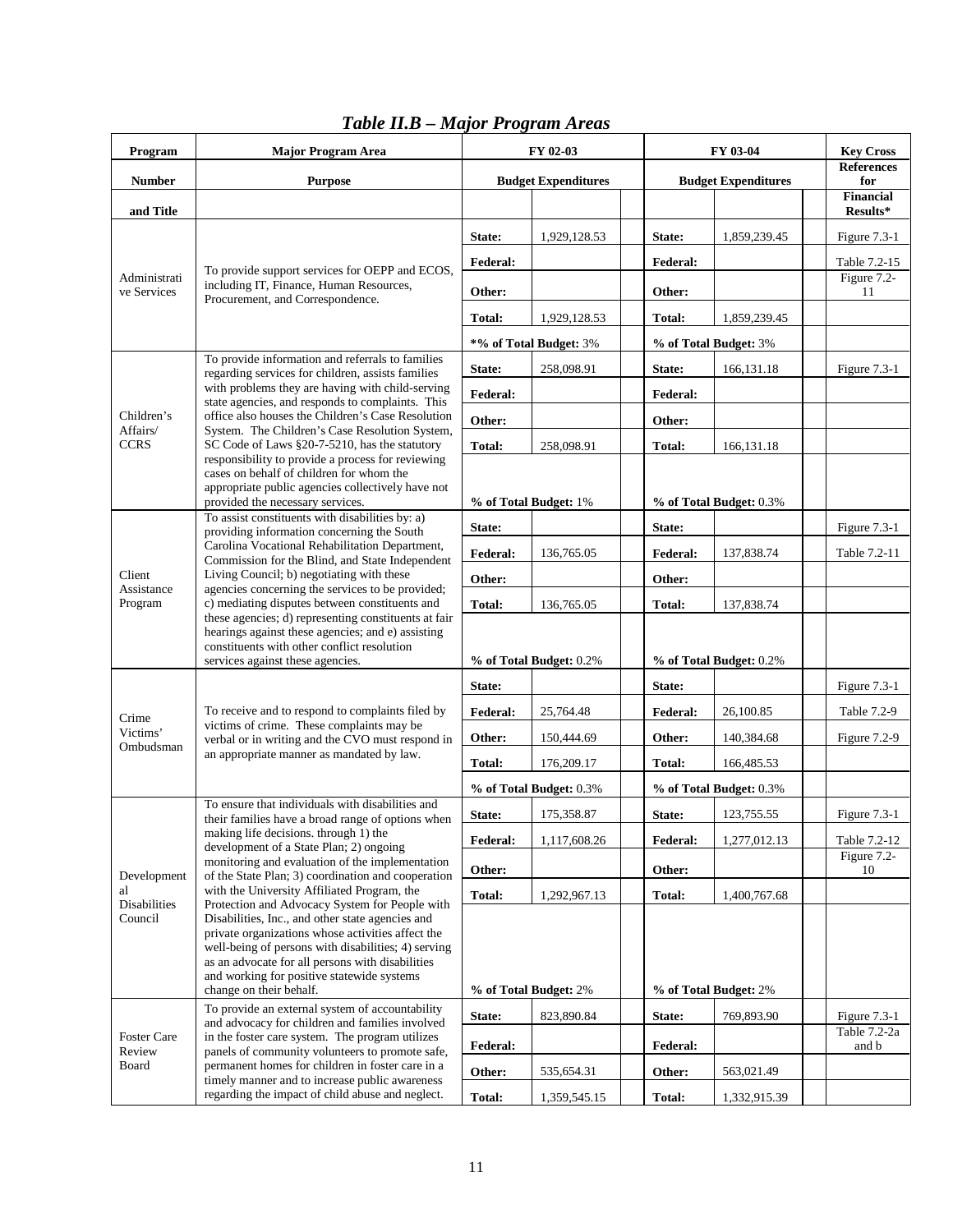|                         | These volunteers are recommended for<br>appointment to local review boards by their<br>county legislative delegations and appointed by                                                                                                                                                                                                                                     |                         |                                                    |  |                         |                        |                              |
|-------------------------|----------------------------------------------------------------------------------------------------------------------------------------------------------------------------------------------------------------------------------------------------------------------------------------------------------------------------------------------------------------------------|-------------------------|----------------------------------------------------|--|-------------------------|------------------------|------------------------------|
|                         | the Governor to serve 4 year terms.<br>To recruit, train, and supervise volunteers who                                                                                                                                                                                                                                                                                     |                         | % of Total Budget: 2%                              |  |                         | % of Total Budget: 2%  |                              |
|                         | are court appointed to represent and advocate for<br>the best interests of children in the child welfare                                                                                                                                                                                                                                                                   | State:                  | 304,583.81                                         |  | State:                  | 286,153.85             | Figure 7.3-1<br>Tables 7.2-  |
| Guardian ad             | system and family court proceedings involving<br>allegations of abuse and neglect. A secondary<br>mission of the South Carolina Guardian ad Litem<br>Program is to increase public awareness about the<br>impact of child abuse and neglect on the                                                                                                                         | <b>Federal:</b>         | 34,013.00                                          |  | <b>Federal:</b>         | 770,239.20             | 3a and b                     |
| Litem                   |                                                                                                                                                                                                                                                                                                                                                                            | Other:                  | 2,406,343.82                                       |  | Other:                  | 1,255,186.78           | Figure $7.2-2$               |
|                         |                                                                                                                                                                                                                                                                                                                                                                            | <b>Total:</b>           | 2,744,940.63                                       |  | Total:                  | 2,311,579.83           |                              |
|                         | community while illustrating the value of<br>volunteer service to the State of South Carolina.                                                                                                                                                                                                                                                                             |                         | % of Total Budget: 6%                              |  |                         | % of Total Budget: 4%  |                              |
|                         | To administer federal grants in such a way as to<br>accomplish anti-poverty goals, yet allow for                                                                                                                                                                                                                                                                           | State:                  |                                                    |  | State:                  |                        | Figure $7.3-1$               |
|                         | maximum flexibility among agencies in meeting<br>locally identified needs; to help eligible low                                                                                                                                                                                                                                                                            | <b>Federal:</b>         | 28,845,093.16                                      |  | <b>Federal:</b>         | 26,001,523.95          | Tables 7.2-<br>15a and b     |
| Office of               | income households meet home heating and/or                                                                                                                                                                                                                                                                                                                                 | Other:                  | 606,488.86                                         |  | Other:                  | 302,697.00             |                              |
| Economic<br>Opportunity | cooling needs; to combat hunger throughout the<br>State of South Carolina; to provide housing                                                                                                                                                                                                                                                                              | Total:                  | 29,451,582.02                                      |  | Total:                  | 26,304,220.95          |                              |
|                         | assistance to the State's homeless population<br>through community based shelters that provide an                                                                                                                                                                                                                                                                          |                         |                                                    |  |                         |                        |                              |
|                         | array of services designed to meet the needs of<br>homeless persons throughout the State.                                                                                                                                                                                                                                                                                  |                         | % of Total Budget: 48%                             |  |                         | % of Total Budget: 46% |                              |
|                         | To provide constituent services to the citizens of                                                                                                                                                                                                                                                                                                                         | State:                  | 222,363.89                                         |  | State:                  | 200,332.71             | Figure $7.3-1$               |
|                         | the state. The Office also identifies systemic<br>problems in the state's service delivery system                                                                                                                                                                                                                                                                          | <b>Federal:</b>         |                                                    |  | <b>Federal:</b>         |                        |                              |
| Ombudsman               | and works with the various governmental<br>agencies to make changes as appropriate.                                                                                                                                                                                                                                                                                        | Other:                  |                                                    |  | Other:                  |                        |                              |
|                         | Additionally, the Office compiles reports on the                                                                                                                                                                                                                                                                                                                           | Total:                  | 222,363.89                                         |  | Total:                  | 200,332.71             |                              |
|                         | numbers and types of complaints and concerns of<br>constituents for the Governor.<br>To promote the interests of small and minority<br>businesses. OSMBA is dedicated to helping<br>businesses prosper. To achieve this, OSMBA<br>provides information and access to state<br>government contracts, works to process<br>certifications, and strives to increase the amount |                         | % of Total Budget: 0.4%<br>% of Total Budget: 0.3% |  |                         |                        |                              |
|                         |                                                                                                                                                                                                                                                                                                                                                                            | State:                  | 161,495.61                                         |  | State:                  | 128,666.71             | Figure $7.3-1$               |
|                         |                                                                                                                                                                                                                                                                                                                                                                            | <b>Federal:</b>         |                                                    |  | <b>Federal:</b>         |                        | Table 7.2-6                  |
| Small and<br>Minority   |                                                                                                                                                                                                                                                                                                                                                                            | Other:                  |                                                    |  | Other:                  |                        |                              |
| <b>Business</b>         |                                                                                                                                                                                                                                                                                                                                                                            | Total:                  | 161,495.61                                         |  | Total:                  | 128,666.71             |                              |
|                         | of money state agencies spend with small and<br>minority firms.                                                                                                                                                                                                                                                                                                            | % of Total Budget: 0.3% |                                                    |  | % of Total Budget: 0.2% |                        |                              |
|                         | To "assist[ing] ex-servicemen in securing the                                                                                                                                                                                                                                                                                                                              | State:                  | 1,151,671.13                                       |  | State:                  | 1,085,783.61           | Figure 7.3-1                 |
|                         | benefits to which they are entitled under the<br>provisions of federal legislation and under the<br>terms of insurance policies issued by the federal<br>government for their benefit." The mission of the<br>Office of Veteran's Affairs is to be the Chief<br>Advocate for all veterans' issues in South                                                                 | <b>Federal:</b>         |                                                    |  | <b>Federal:</b>         |                        | Table 7.2-7                  |
| Veterans<br>Affairs     |                                                                                                                                                                                                                                                                                                                                                                            |                         | 3,007.45                                           |  |                         |                        | Table 7.3-2;<br>Figure 7.3-4 |
|                         |                                                                                                                                                                                                                                                                                                                                                                            | Other:                  | 1,154,678.58                                       |  | Other:<br>Total:        | 1,085,783.61           |                              |
|                         | Carolina. This includes state and federal benefits.<br>eldercare, compensation, and pension.                                                                                                                                                                                                                                                                               | Total:                  | % of Total Budget: 2%                              |  |                         | % of Total Budget: 2%  |                              |
|                         |                                                                                                                                                                                                                                                                                                                                                                            | State:                  | 396,758.00                                         |  | State:                  | 356,947.35             | Figure 7.3-1                 |
|                         | Envisioning parity in victim services, embracing                                                                                                                                                                                                                                                                                                                           | <b>Federal:</b>         | 2,747,213.86                                       |  | <b>Federal:</b>         | 3,101,908.47           | Figure $7.3-2$               |
| Victim                  | a victim-centered criminal justice system, and<br>embarking upon an era where there is true                                                                                                                                                                                                                                                                                |                         |                                                    |  |                         |                        | Figures 7.2-                 |
| Assistance              | collaboration among all disciplines that are<br>working to meet the needs of South Carolina's                                                                                                                                                                                                                                                                              | Other:                  | 10,638,972.06                                      |  | Other:                  | 10,115,116.39          | 3, 4, 5, 6, 7,<br>8          |
|                         | crime victims.                                                                                                                                                                                                                                                                                                                                                             | Total:                  | 13,782,943.92                                      |  | Total:                  | 13,573,972.21          | Table 7.2-8                  |
|                         |                                                                                                                                                                                                                                                                                                                                                                            |                         | % of Total Budget: 23%                             |  |                         | % of Total Budget: 24% |                              |
|                         |                                                                                                                                                                                                                                                                                                                                                                            |                         |                                                    |  |                         |                        |                              |
|                         | Below: List any programs not included above and show the remainder of expenditures by source of funds.                                                                                                                                                                                                                                                                     |                         |                                                    |  |                         |                        |                              |
|                         | <b>Remainder of Expenditures:</b>                                                                                                                                                                                                                                                                                                                                          |                         |                                                    |  |                         |                        |                              |
|                         | <b>Washington Office</b>                                                                                                                                                                                                                                                                                                                                                   | State:                  | 161,928.74                                         |  | State:                  | 31,386.70              |                              |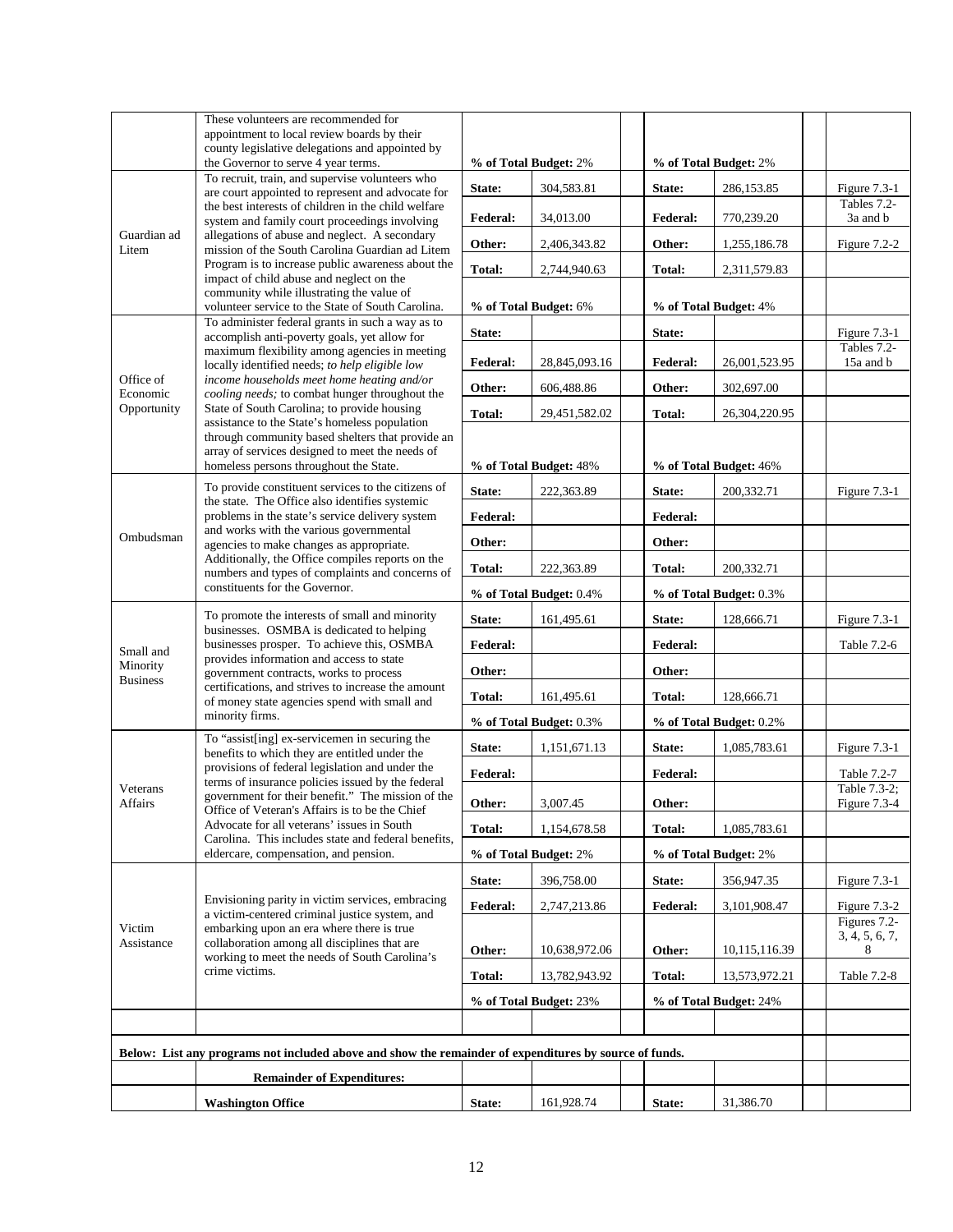|                                        | Total:                          | 161,928.74              |                    | Total:             | 31,386.70                |  |
|----------------------------------------|---------------------------------|-------------------------|--------------------|--------------------|--------------------------|--|
|                                        | % of Total Budget: 0.3%         |                         |                    |                    | % of Total Budget: 0.05% |  |
| <b>Special Items</b>                   | State:                          | 208,982.61              |                    | State:             | 197,115.88               |  |
|                                        | Total:                          | 208,982.61              |                    | <b>Total:</b>      | 197,115.88               |  |
|                                        |                                 | % of Total Budget: 0.3% |                    |                    | % of Total Budget: 0.3%  |  |
| <b>Litter (Palmetto Pride)</b>         | State:                          | 356,466.31              |                    | State:             |                          |  |
|                                        | Other:                          | 2,716,440.18            |                    | Other:             | 2,974,054.08             |  |
|                                        | Total:                          | 3,072,906.49            |                    | <b>Total:</b>      | 2,974,054.08             |  |
|                                        |                                 | % of Total Budget: 5%   |                    |                    | % of Total Budget: 5%    |  |
| <b>Director - Children's Services</b>  | State:                          | 88,286.52               |                    | State:             |                          |  |
|                                        | Total:                          | 88,286.52               |                    | Total:             |                          |  |
|                                        | % of Total Budget: 0.1%         |                         |                    | % of Total Budget: |                          |  |
| <b>Director - Constituent Services</b> | State:                          | 75,376.23               |                    | State:             |                          |  |
|                                        | Total:                          | 75,376.23               |                    | Total:             |                          |  |
|                                        | % of Total Budget: 0.1%         |                         | % of Total Budget: |                    |                          |  |
| <b>Commission on Women</b>             | State:                          | 108,830.63              |                    | State:             |                          |  |
|                                        | Total:                          | 108,830.63              |                    | Total:             |                          |  |
|                                        | % of Total Budget: 0.2%         |                         | % of Total Budget: |                    |                          |  |
| <b>Intergovernmental Affairs</b>       | State:                          | 159,345.88              |                    | State:             |                          |  |
|                                        | Total:                          | 159,345.88              |                    | <b>Total:</b>      |                          |  |
|                                        |                                 | % of Total Budget: 0.3% |                    | % of Total Budget: |                          |  |
| Littlefield                            | State:                          | 3,567.07                |                    | State:             |                          |  |
|                                        | Total:                          | 3.567.07                |                    | Total:             |                          |  |
|                                        | % of Total Budget:<br>$0.006\%$ |                         |                    | % of Total Budget: |                          |  |

\* % of Total Budget refers to the % of the total budget for OEPP as opposed to the total budget for that program area. NOTE: The Continuum of Care is not listed as its budget is part of the DSS budget.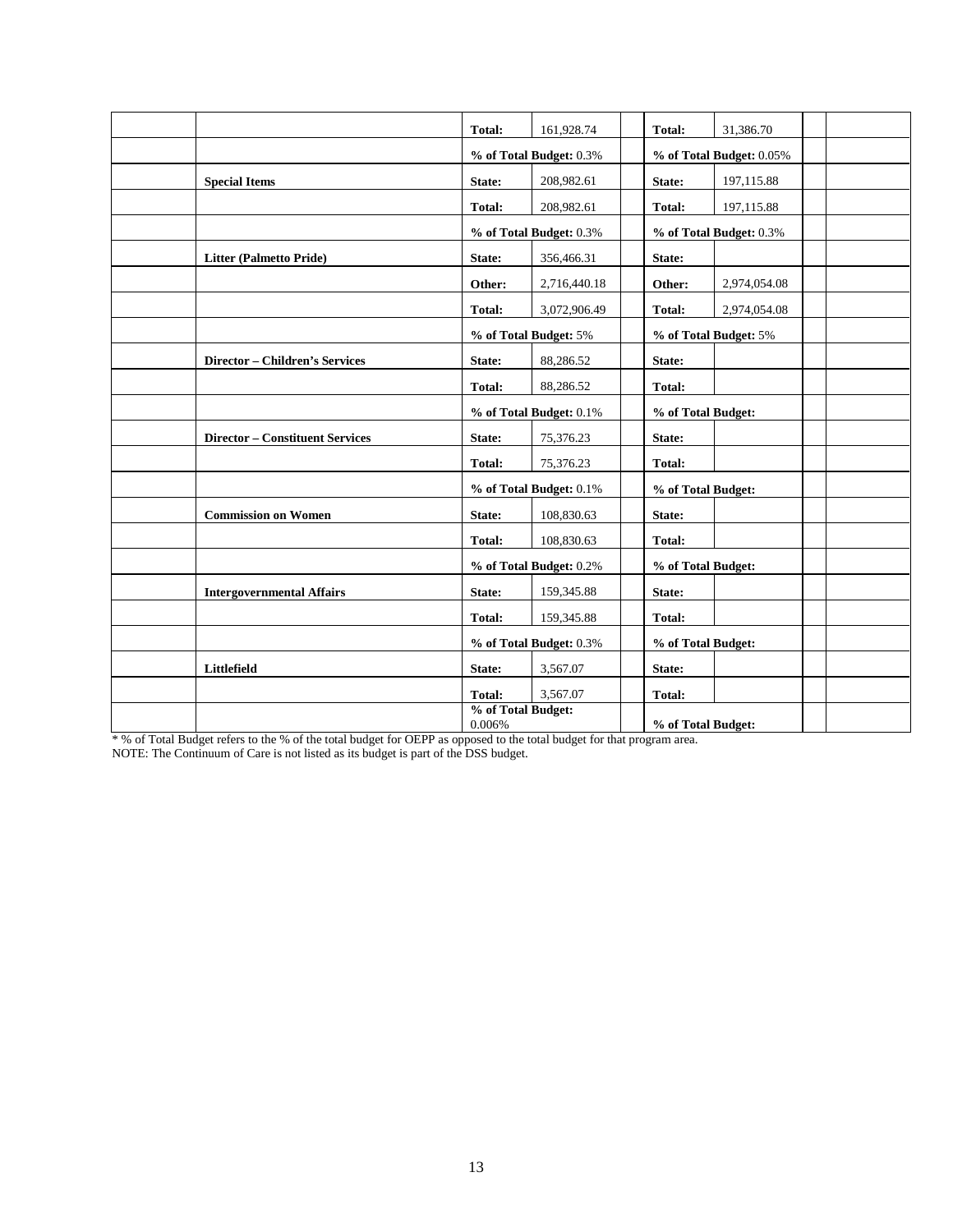Section III – Malcolm Baldrige Criteria (Elements)

#### **1. Leadership**

#### **1.1(a-f) How do senior leaders set, deploy and ensure two-way communication for: (a) short and long term direction; (b) performance expectations; (c) organizational values; (d) empowerment and innovation; (e) organizational and employee learning; and (f) ethical behavior?**

**(a)** The diverse nature of the 13 programs (offices) in OEPP dictates special approaches for setting and communicating direction. Short-term direction is set by legislative and other customer needs and is communicated as needed to the Deputy Chief of Staff (DCS) for Administration by the Governor, his Chief of Staff, or other government officials. The primary long term-direction for each of the program areas is set by enabling legislation and the business and operating philosophy articulated by the Governor. OEPP's Strategic Plan serves to communicate short- and long-term direction and links supporting office goals and performance measures to the Governor's goals. To ensure compliance, understanding, and effective organizational communications, the DCS for Administration conducts monthly staff meetings with Program/Office Directors who in turn conduct follow-up meetings with their respective staffs as necessary. The telephone, e-mail, and open-door policies throughout the organization further facilitate rapid communications. These methods permit a quick response to issues or concerns of interest to all of OEPP's internal and external customers. The Office of Human Resources links OEPP with the State Budget and Control Board. The human resource function for the Governor's Office is provided by Budget and Control Board employees. Monthly staff meetings and quarterly supervisory meetings are held at the Budget and Control Board to set direction and performance expectations regarding human resource issues. Employees are provided information regarding updates in current procedures and policies through e-mail via the Office of Human Resources.

**(b)** General and specific performance expectations set by the Governor are communicated, modeled, and reinforced by OEPP senior leadership. Employees and their supervisors include specific work objectives, performance expectations, and training goals in each employee's Planning Stage for the coming year's employee performance evaluation. In addition, Position Descriptions, maintained by the Office of Human Resources for every employee, clearly define roles of employees and specific assigned tasks. The assurance of responsibility is guided via the Position Description and related Employee Performance Management System documentation. Those employees serving OEPP at-will or with positions assigned by other agencies receive specific written or verbal instructions regarding performance expectations from the DCS for Administration and the Director of Constituent Services. Any incident of nonconformance is addressed verbally, in writing, or through prescribed state government HR regulations as appropriate.

**(c)** OEPP's organizational values are included in its Strategic Plan. Key values identified as important to the organization are integrity, fairness, innovation, leadership, and accountability. Individual employee performance expectations modeling these values are incorporated into the Planning Stage and Employee Performance Evaluation process.

**(d)** Because of the wide variety of programs served by OEPP, reliance on empowerment and innovation are a necessity and are widely supported and encouraged. At the supervisory and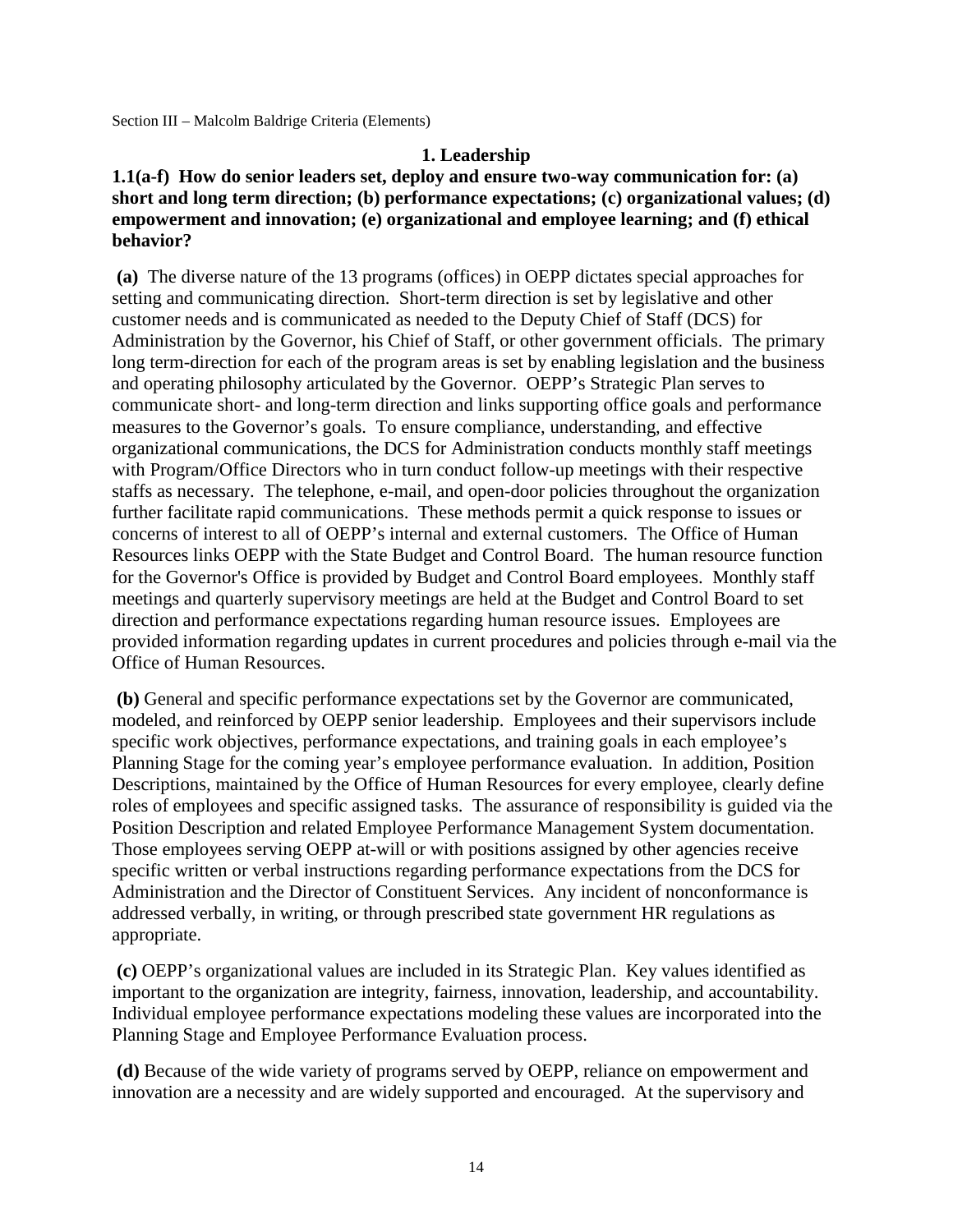managerial levels, program directors and office managers are given maximum flexibility to serve their customers quickly, effectively, and efficiently. Managers are encouraged and expected to transfer empowerment to office staff so that they can work freely within broad guidelines appropriate to their function. Management training on supervisory skills and organizational development topics is routinely provided and encouraged, with all managers having completed select programs (such as the Certified or Applied Public Manager Programs, EXCEL, or the Executive Institute) to further develop their supervisory and management skills. Innovation is also encouraged at all levels of the organization. The Agency Leadership Team establishes and reinforces an environment of empowerment and innovation by ensuring job duties are clearly defined in each employee's Planning Stage document of the Employee Performance Management System, allowing employees to work independently while remaining focused on their specific job requirements as they relate to the Governor's mission. Employees are encouraged to organize their work to best meet their needs and the needs of the agency. The Planning Stage includes a section for employee-determined goals, encouraging employees to think creatively by asking them to establish ways they can enhance their job performance and contribute significantly to the Governor's goals of increased efficiency and more open and accountable government. The OEPP Suggestion Program allows any employee to submit improvement or cost-saving ideas electronically and, if desired, anonymously. A formal review and reward process assures a comprehensive review of all submitted suggestions for potential organization-wide implementation.

**(e)** Organizational and employee learning is strongly supported by senior management whether through participation in training offered by the Cabinet Agency Training Consortium, attendance at in-house training classes, through programs offered by the Budget and Control Board, or through training procured by other methods. Employees are encouraged by Office Directors in the Planning Stage document to attend training sessions related to their job duties and a record of training participation is kept in each employee's permanent file.

**(f)** Guidelines for ethical behavior are listed in the *Employee Handboo*k which is given to all new OEPP employees. Senior managers follow these guidelines and expect compliance by all employees. The State Government Ethics and Accountability Act provides clear procedures for investigating grievances and initiating any required disciplinary actions. The State Ethics Commission also requires specified officials and public employees to file Statements of Economic Interest, which also helps ensure that ethical guidelines are followed. In addition, the OEPP Human Resources function conducts Exit Interviews in person or by follow-up survey with departing employees with results reported to senior management. Training on ethics is routinely offered by the Ethics Commission. Employees are notified of these sessions on a quarterly basis and as changes or additional sessions become available.

#### **1.2 How do senior leaders establish and promote a focus on customers and other stakeholders?**

The goals and supporting strategies described in OEPP's Strategic Plan provide the primary focus and direction for each office's focus on customer services. In addition, senior leadership's close coordination with the DCS for Administration and the Director of Constituent Services ensures that key customer needs and concerns, whether on legislative or quality of life issues, are identified and expeditiously addressed. A unique communication and information infrastructure consisting of the Governor's Ombudsman's Office, Crime Victims Ombudsman's Office, and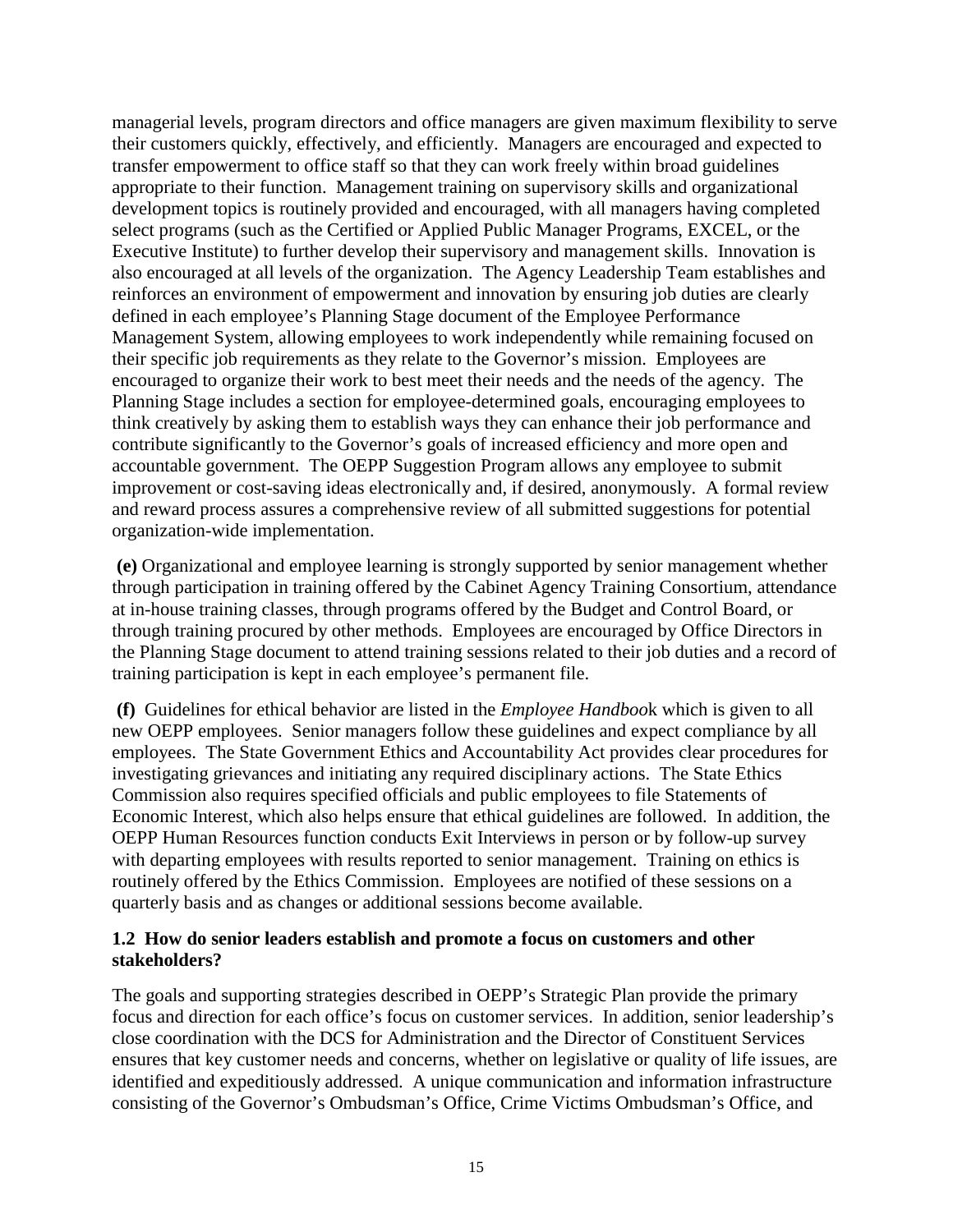Correspondence Office, backed by external state agencies, ensure that customer concerns and inquiries are addressed quickly and effectively. The needs and concerns of constituents are identified in terms of current legislative and basic quality of life issues from the nature of their correspondence or phone call. This information is presented directly to the Governor and Senior ECOS staff to review and formulate legislative policy. In addition, Internet web pages have been developed to provide accessibility to those customers with disabilities and other impairments. These are in compliance with Sections 504 and 508 of the Rehabilitation Act of 1997 and guidelines set forth by the Americans with Disabilities Act. (7.5)

#### **1.3 How do senior leaders maintain fiscal, legal, and regulatory accountability?**

To ensure fiscal, legal and regulatory accountability, the Director of Administrative Services reviews and approves all budget expenditures for each program area. Requests are then approved by the Deputy Chief of Staff for Administration to ensure consistency with the Governor's goals and values. Examples of how senior leaders in various program areas maintain fiscal, legal, and regulatory accountability are as follows:

| <b>OFFICE</b>                 | FISCAL, LEGAL, AND REGULATORY ACCOUNTABILITY                                                                           |
|-------------------------------|------------------------------------------------------------------------------------------------------------------------|
| Children's Affairs/CCRS       | All referrals are considered with reference to the South Carolina Code of Laws §20-7-5210. In addition, any reports    |
|                               | of abuse or neglect are reported as designated by law to Child Protective Services or to law enforcement.              |
| <b>Client Assistance</b>      | As mandated by the Federal Grantee, the CAP program annually reports on the % of cases by agency resolved at the       |
| Program                       | following levels: 1. Information/Referral, 2. Advice/Interpretation, 3. Negotiation, 4. Administrative/Informal        |
|                               | Review, 5. Mediation, 6. Formal Hearing, 7. Legal Remedy                                                               |
| Continuum of Care             | Conducts internal audits with case management and wraparound services to ensure COC remains in compliance              |
|                               | with DHHS contracts, then reviews audit reports and requests necessary corrective actions to maintain compliance;      |
|                               | enforces policy and directives that outline procedures for maintaining and handling of all funds; Senior Managers      |
|                               | review monthly billing reports and monthly budget projections to keep spending in line with available designated       |
|                               | funds                                                                                                                  |
| <b>Crime Victims</b>          | The CVO submits an annual report to the Governor, the General Assembly, elements of the criminal and juvenile          |
| Ombudsman                     | justice systems, and victim assistance programs summarizing activity for the year. This report is reviewed to ensure   |
|                               | actions taken are in compliance with the South Carolina Code of Laws §16-3-1610 thru 1670.                             |
| Developmental                 | The DDC carefully reviews all requests for reimbursement from sub grantees and conducts site visits as necessary.      |
| Disabilities Council          |                                                                                                                        |
| Finance/Procurement           | Finance maintains accountability through the A-133 Audit, MBEs, and the South Carolina Governor's Office               |
|                               | Audited Financial Statements and Other Financial Information.                                                          |
| <b>Foster Care Review</b>     | The Division of Foster Care Review has a State Board of Directors that provides oversight for the programmatic         |
|                               | duties and responsibilities of the agency, as described by statute. The Review Board statute requires the production   |
|                               | of an Annual Report reflecting the deficiencies in the child welfare system in SC. The Review Board gathers            |
|                               | extensive data at each child's review in order to carefully target specific systemic barriers to permanence for        |
|                               | children in foster care. In addition, the Review Board receives extensive programmatic and operational funding         |
|                               | from two contracts with outside agencies – accountability and fiscal responsibility are necessary for continued        |
| Ombudsman                     | operation under these contracts.<br>The Ombudsman Office submits quarterly MBE reports.                                |
| Guardian ad Litem             | Senior leaders monitor existing monies to reserve and regulate expenditures, while supervising county and circuit      |
|                               | offices to ensure their compliance with guidelines and mandates.                                                       |
| <b>Human Resources</b>        | As mandated by the State Office of Human Resources, HR participates in Hire Above Minimum Audit, Delegated             |
|                               | Reclass Audit, and Insurance Benefit Audit (4.1, 7.3)                                                                  |
| <b>Information Technology</b> | The office's fiscal accountability is achieved by following State Contract purchasing guidelines, using the IT request |
|                               | form for approval from the Finance Director/Director of Administrative Services and Procurement Officer before         |
|                               | purchases are made, and otherwise relying on the Finance and Accounting section to help resolve any problems or        |
|                               | questions before a purchase is made. The legal accountability is achieved by carefully following standards and         |
|                               | guidelines set forth in the software licensing agreements that are provided by the vendor. Regulatory accountability   |
|                               | is achieved by following guidelines and procedures set forth by state and federal regulatory commissions regarding     |
|                               | Web Accessibility, HIPPA compliance, and other guidelines regarding services offered.                                  |
| Office of Economic            | Funding expenditure schedules have been established and expenditure reports distributed quarterly to ensure the        |
| Opportunity                   | appropriate expenditures of program year funds. Federal funding agencies audit OEO programs and fiscal. All            |
|                               | OEO funds are Federal and distributed through the Governor's Office Finance Department by a draw-down process          |
|                               | and checks prepared and mailed by Comptroller General's Office. All legal matters are referred to the Governor's       |
|                               | Legal staff and/or SLED. Federal Acts, OMB Circulars, State Laws and Procurement Procedures are used to                |
|                               | structure all OEO programs and adhered to by staff and sub grantees.                                                   |

*Table 1.3 - Fiscal, Legal, and Regulatory Accountability*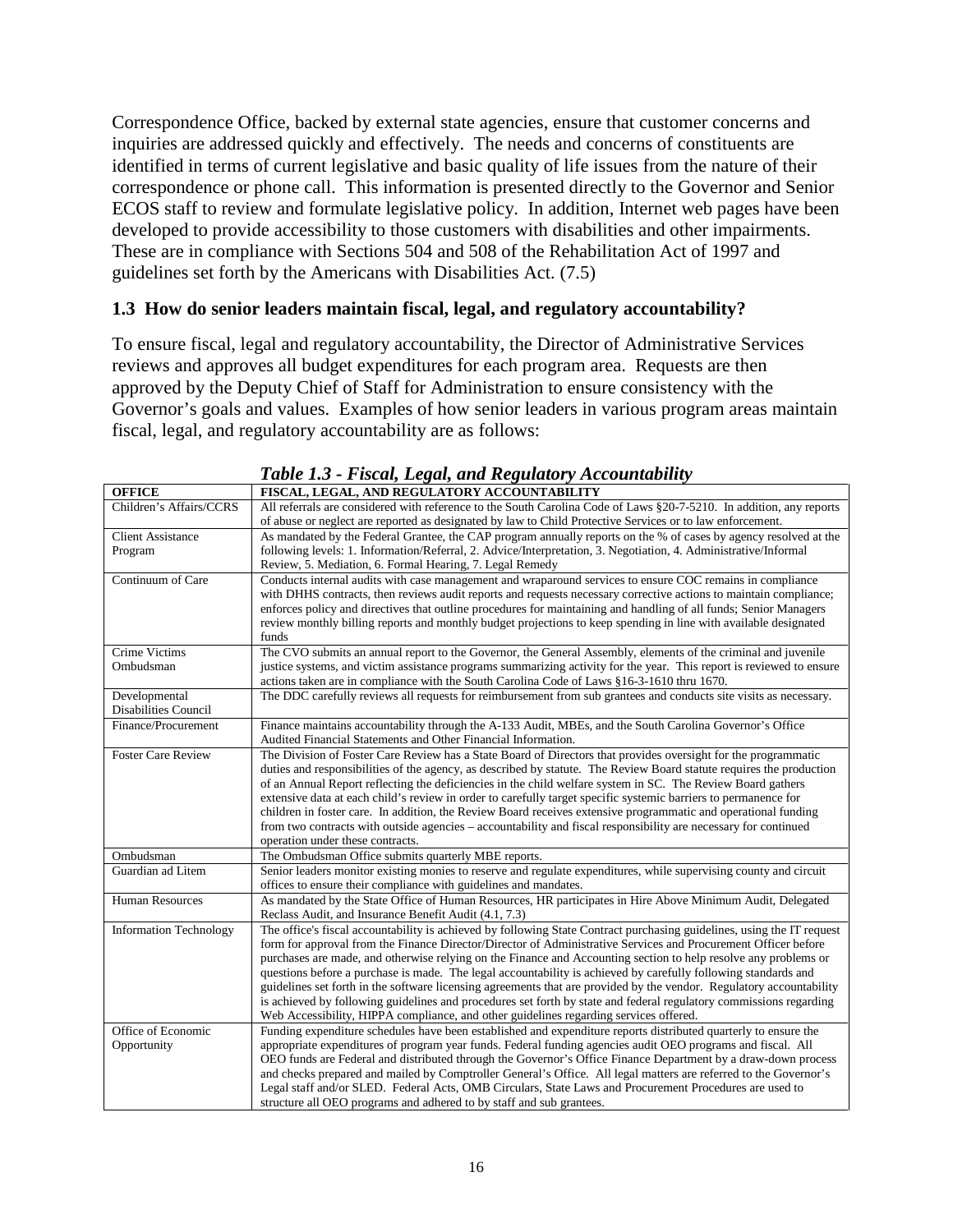| Small and Minority | Senior leader monitors the travel operation budget on a monthly basis; legal matters are referred to the Governor's |
|--------------------|---------------------------------------------------------------------------------------------------------------------|
| <b>Business</b>    | legal staff                                                                                                         |
| Veterans Affairs   | The Office of Veterans Affairs maintains VA certification and accreditation through refresher training every year.  |
| Victim Assistance  | Each senior manager has his/her own budget which must be followed and maintained. All matters which require         |
|                    | legal and or regulatory action must be brought to the director for discussion and directions. Complex legal and     |
|                    | regulatory matters are forwarded to the legal counsel in the Governor's Office for review and direction             |

#### **1.4 What key performance measures are regularly reviewed by your senior leaders?**

Due to the diverse nature of OEPP offices, senior managers routinely review a wide variety of performance measures and reports regarding service efficiency and effectiveness. Each office maintains action plans and related performance measures in support of OEPP's Strategic Plan. Organizational performance and capabilities measures are built into each office's reporting systems according to the specific objectives of that office as they relate to OEPP's mission. A description of the measures reviewed by office is detailed in Table 4.2. In addition, the Director of Administrative Services uses the Yearly Review documents for each Office to evaluate and strengthen supervisory rating skills. The Office of Correspondence prepares bi-weekly reports for the Agency Leadership Team and ECOS staff that provide status information on projects, as well as assessments of employee work output. These reports include bi-weekly, quarterly and annual Correspondence Reports, detailing the amount of mail received and routed, as well as response times; bi-weekly Unanswered Mail Reports; and bi-weekly, quarterly, and annual Legislative Reports, detailing customer concerns and preference regarding specific legislative issues.

In the Office of Finance, key measures, including Appropriation vs. Allotment, Allotment vs. Expenditure, Cash Status, and Cash by Grant, are reviewed on a minimum weekly basis with reports distributed to the appropriate staff. In addition, audits provide a means for ensuring accuracy and efficiency, while identifying areas for improvement. For example, an A-133 Audit is conducted by state auditors and copies are provided to federal agencies that provide grant money. (7.5)

The Office of Human Resources issues a Monthly Detail Report on the status of positions, employees, and vacancies.

#### **1.5 How do senior leaders use organizational performance review findings and employee feedback to improve their own leadership effectiveness and the effectiveness of management throughout the organization?**

The primary mechanism used for obtaining leadership effectiveness feedback is through the Employee Performance Management System (EPMS) process. At the senior level, performance feedback may be received directly by the Governor and through interaction with senior government officials. Additional feedback is obtained through employee satisfaction surveys, exit interviews, and individual dialogue with employees. OEPP directors and office managers also seek and provide leadership effectiveness feedback during normal office meetings.

#### **1.6 How does the organization address current and potential impact on the public of its products, programs, services, facilities and operations, including associated risks?**

OEPP uses a variety of methods to ensure that its programs and services are focused on addressing customer needs and minimizing risks. For example, public issues and concerns are tracked through press summaries of South Carolina newspapers and a compilation of issues and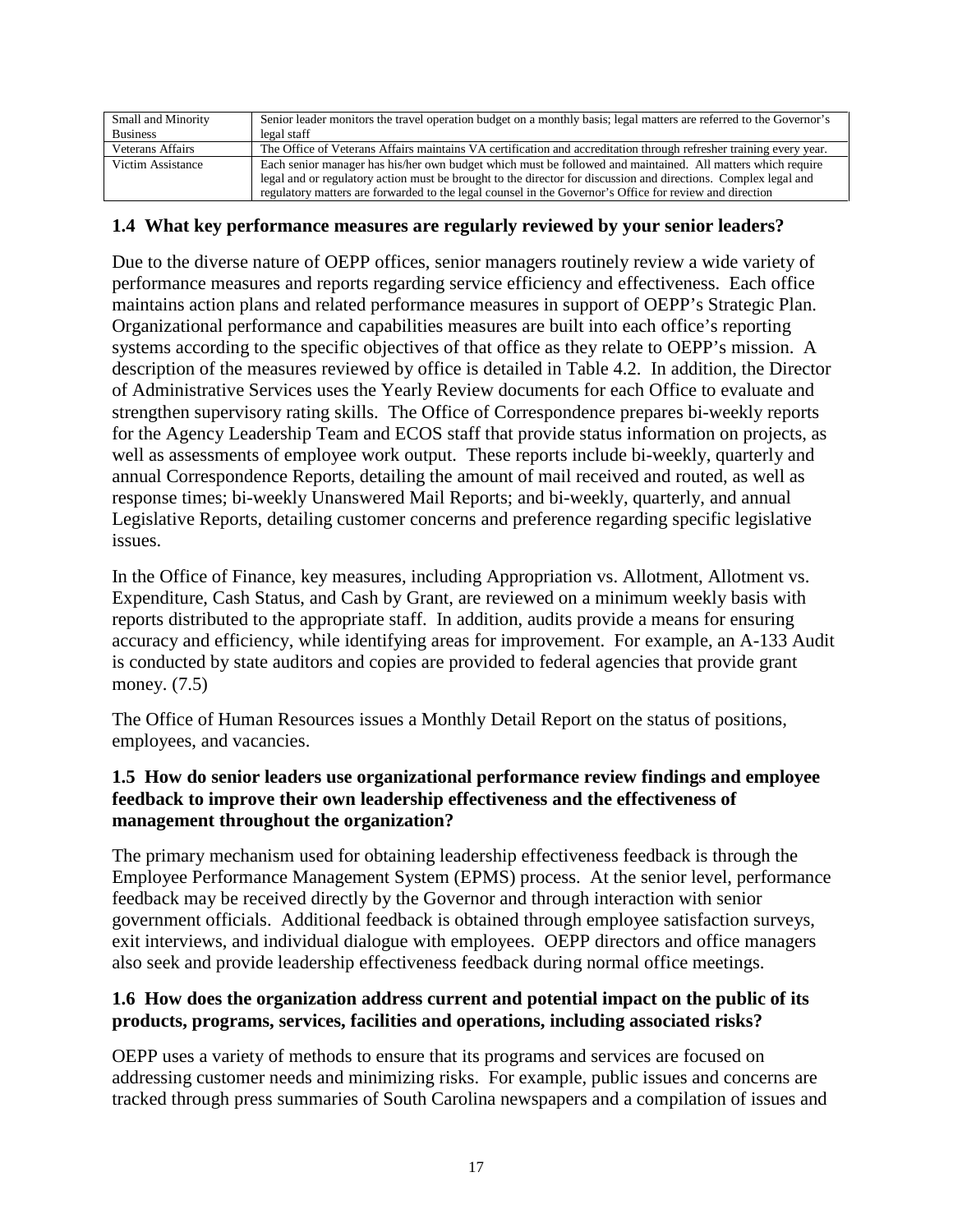inquiries received by the Ombudsman's Office and Correspondence Office. In addition, the Correspondence Office scans local newspapers daily to ensure deserving South Carolinians receive Governor's recognition. Other methods for obtaining information on program impact and risk factors include partnership and collaboration with other government entities, service providers, focus groups or meetings conducted with customers. Information obtained through these methods is analyzed by applicable office managers and compared against desired outcomes. The timeliness of responses to individual customer issues is tracked by a database maintained by the Correspondence and the Information Technology Offices. Financial information accuracy is validated through external audits with no significant findings reported during the last several years. OSHA and other regulatory requirements are met without any significant discrepancies noted. All OEPP offices are HIPAA compliant. (7.5)

Table 1.6-1 shows how the Continuum of Care assesses the impact and risks of its services. The Continuum does its work under the specifications set out in both its authorizing legislation and, in some cases, contracts with other agencies. The potential impact of their services is monitored through the assessment of outcomes. Risks are monitored through measurement of compliance with legislation and contracts.

| <b>Performance</b><br>Category | <b>Client Services</b>                                                                                                                                                                                                                                                                                                                                                  | <b>Provider Oversight</b>                                                                                                                                     |
|--------------------------------|-------------------------------------------------------------------------------------------------------------------------------------------------------------------------------------------------------------------------------------------------------------------------------------------------------------------------------------------------------------------------|---------------------------------------------------------------------------------------------------------------------------------------------------------------|
| <b>Risks</b>                   | Procurement violations<br>↘<br>Contract violations<br>Recoupment of Medicaid reimbursements<br>Failure to help clients and their families<br>Failure to prepare clients to be productive adults<br>↘<br>Failure to avoid placing client in an inappropriate<br>↘<br>level of care or placement<br>Failure to anticipate provider weaknesses that lead to<br>⋗<br>trauma | Failure to meet standards set out in contract<br>↘<br>with DHHS:<br>Training<br>Medicaid certification<br>⋗<br>Monitoring (announced and<br>⋗<br>unannounced) |
| <b>Outcomes</b>                | Client behavior at home, school, community<br>➤<br>School performance<br>Parental involvement in care                                                                                                                                                                                                                                                                   | Providers' ability to improve client<br>➤<br>functioning<br>Providers' ability to improve compliance<br>➤<br>with established criteria                        |

*Table 1.6-1 Outcomes and Risk Assessment by Each Program in COC*

\*\*Note: Provider Oversight will cease to be one of Continuum's performance areas as that area was subject to a RIF in our last budget cut.

Those serving children in need, despite good staff, procedures, and a genuine concern for their welfare, can cause further harm or provide non-useful services. To avoid these risks, the Continuum focuses on outcomes (7.2). The Continuum uses a functional assessment instrument (CAFAS) to determine if the child is able to function better at home, school, and in the community. If the child's score decreases or remains stagnant, this is an indicator for supervisory and clinical staff to review the child's services. The Continuum is also working with other agencies (including DSS, DJJ, DMH, and DDSN) to make these methods standard across child serving agencies.

In the Office of Information Technology, risk avoidance tactics are part of the strategic planning to avoid work-stopping problems for the users of the technology resources in OEPP and ECOS. The use of quality equipment, flat topologies, and off-the-shelf software minimizes risks. For example, during the  $4<sup>th</sup>$  quarter of FY '01-'02, the Office of Information Technology began upgrading the software on all OEPP computers to Windows XP and Office XP to provide more stability for the user and decrease work-stopping problems. These upgrades were completed during the  $2<sup>nd</sup>$  quarter of FY '02-'03. In FY '03-'04, IT upgraded approximately 40 user workstations with new hardware.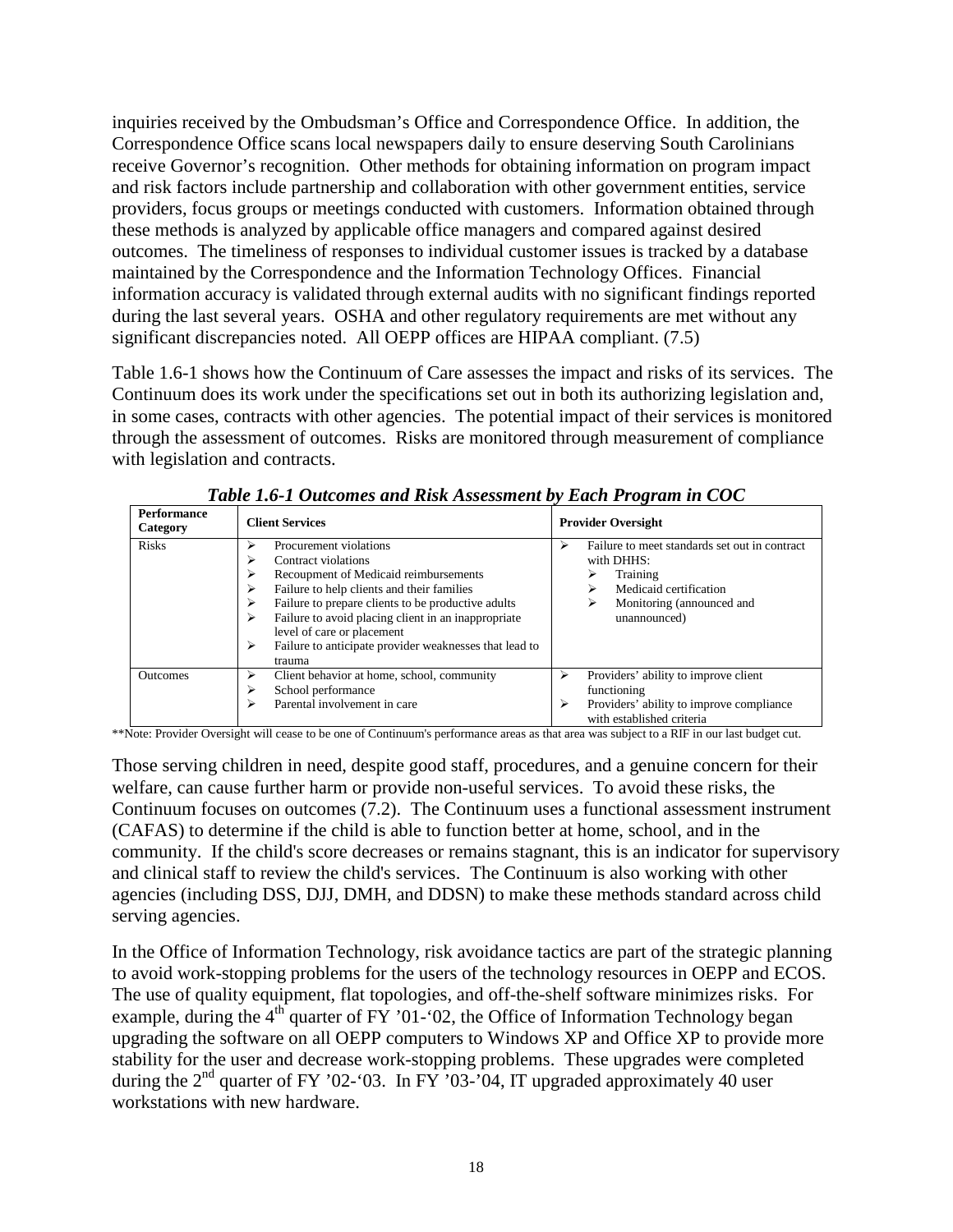#### **1.7 How does senior leadership set and communicate key organizational priorities for improvement?**

OEPP improvement priorities are set and communicated through OEPP's Strategic Plan, legislative mandate, meetings between the Governor and senior staff, and customer service enhancement opportunities identified by the various office managers and staff and communicated to senior management for action requiring their assistance. Office managers meet with their staff routinely to review priorities and ensure understanding and compliance.

#### **1.8 How does senior leadership and the agency actively support and strengthen the community? Include how you identify and determine areas of emphasis.**

At least once a year, employees are encouraged to support charitable organizations that help the community, such as the United Way, United Black Fund of the Midlands, Salvation Army Christmas Kettle program, the March of Dimes, American Red Cross, and Community Health Charities (5.6, 7.5). Payroll deduction is available for contributions to some charities.

In addition, senior leaders and managers throughout OEPP actively support the community, with priorities either set by the Governor, OEPP senior leadership, or self-initiated participation. The following examples indicate the extent of community support provided:

| <b>OFFICE</b> (by senior leaders within | <b>COMMUNITY SUPPORT</b> (Indicated by membership in professional associations or service on                                                                                                                                                                                                                                                                                                                                                                                                                                                                                                                                                                                                                                                                                                                                                                                                                                                                                                     |  |  |
|-----------------------------------------|--------------------------------------------------------------------------------------------------------------------------------------------------------------------------------------------------------------------------------------------------------------------------------------------------------------------------------------------------------------------------------------------------------------------------------------------------------------------------------------------------------------------------------------------------------------------------------------------------------------------------------------------------------------------------------------------------------------------------------------------------------------------------------------------------------------------------------------------------------------------------------------------------------------------------------------------------------------------------------------------------|--|--|
| each Office)                            | boards or commissions)                                                                                                                                                                                                                                                                                                                                                                                                                                                                                                                                                                                                                                                                                                                                                                                                                                                                                                                                                                           |  |  |
| Children's Affairs                      | Program Oversight Council, Institutional Review Board                                                                                                                                                                                                                                                                                                                                                                                                                                                                                                                                                                                                                                                                                                                                                                                                                                                                                                                                            |  |  |
| <b>Client Assistance Program</b>        | American Counseling Association; South Carolina Counseling Association; Midlands Consortium for<br>the Homeless; Taskforce for Action for Migrants and Hispanics; Five Points Rotary Club; Consumer<br>Advisory Committee for the Commission for the Blind; State Independent Living Council; Business<br>Advisory Council of the Vocational Rehabilitation Department; Governor's Committee on<br>Employment of Persons with Disabilities; State Developmental Disabilities Council; State Protection<br>and Advocacy for Persons with Mental Illness Council; Protection and Advocacy for Individual<br>Rights Advisory Committee; State Assistive Technology Projects' Advisory Council; Columbia<br>Mayor's Committee for Employment of Persons with Disabilities; Hunger and Homeless Committee<br>for Richland School District One; Midlands/Interagency Human Services Network; Disability and<br>Business Technical Assistance Center; American Psychological Association; SC Vocational |  |  |
|                                         | <b>Rehabilitation Association</b>                                                                                                                                                                                                                                                                                                                                                                                                                                                                                                                                                                                                                                                                                                                                                                                                                                                                                                                                                                |  |  |
| Continuum of Care                       | Advisory Board of Respite Coalition; American Psychological Association; National Alliance for the<br>Mentally Ill; SC Medical Association-Executive Committee for Child Protection; Mental Health<br>Association; ACSW; Pee Dee Chapter SHRM                                                                                                                                                                                                                                                                                                                                                                                                                                                                                                                                                                                                                                                                                                                                                    |  |  |
| Correspondence                          | Governor's Council on Physical Fitness                                                                                                                                                                                                                                                                                                                                                                                                                                                                                                                                                                                                                                                                                                                                                                                                                                                                                                                                                           |  |  |
| Crime Victims' Ombudsman                | SCPPP Victims' Advisory Council; Certification Board of the Governor's Office of Small and<br>Minority Business; Balanced and Restorative Justice Committee                                                                                                                                                                                                                                                                                                                                                                                                                                                                                                                                                                                                                                                                                                                                                                                                                                      |  |  |
| Developmental Disabilities Council      | Advisory Board for the Assistive Technology Project; Advisory Board for the UCEDD; External<br>Advisory Board of the "Dental Program for the Diagnosis and Treatment of Children with Special<br>Health Care Needs" at MUSC; Special Needs Task Force; Government Finance Officers Association<br>of South Carolina; Council for Exceptional Children/Division on Career Development and Transition;<br>National Rehabilitation Association; Interagency Supported Employment Training Committee; State<br>Department of Education IDEA Summit Committee                                                                                                                                                                                                                                                                                                                                                                                                                                         |  |  |
| <b>Foster Care Review</b>               | Prevent Child Abuse South Carolina, Prevent Child Abuse America, Community Mediation Center,<br>Bench/Bar Joint Task Force, SC DSS Children and Family Services Review Stakeholders Advisory<br>Committee, SC DSS Independent Living Advisory Committee, Columbia College Social Work<br>Advisory Committee, Columbia College Committee of 150, Children's Justice Task Force, SC Bar<br>Family Court Task Force, SC Bar Children's Committee, Art-A-Must, Columbia Sertoma Club,<br>Richland County Family-to-Family Initiative, SC Department of Social Services State Restructuring<br>Committee, Richland County Child Health and Safety Council, US Children's Bureau                                                                                                                                                                                                                                                                                                                       |  |  |
| Guardian ad Litem                       | Community Mediation Center Board of Directors; Prevent Child Abuse South Carolina Board of<br>Directors; Bench/Bar Joint Task Force; SC DSS Children and Family Services Review Stakeholders<br>Advisory Committee; Children's Justice Task Force; SC Bar Family Court Task Force; SC Bar<br>Children's Committee; DSS/FCRB/GAL Community Meeting; SCDSS Certification Training faculty                                                                                                                                                                                                                                                                                                                                                                                                                                                                                                                                                                                                          |  |  |

*Table 1.8 – Senior Leaders and Community Support*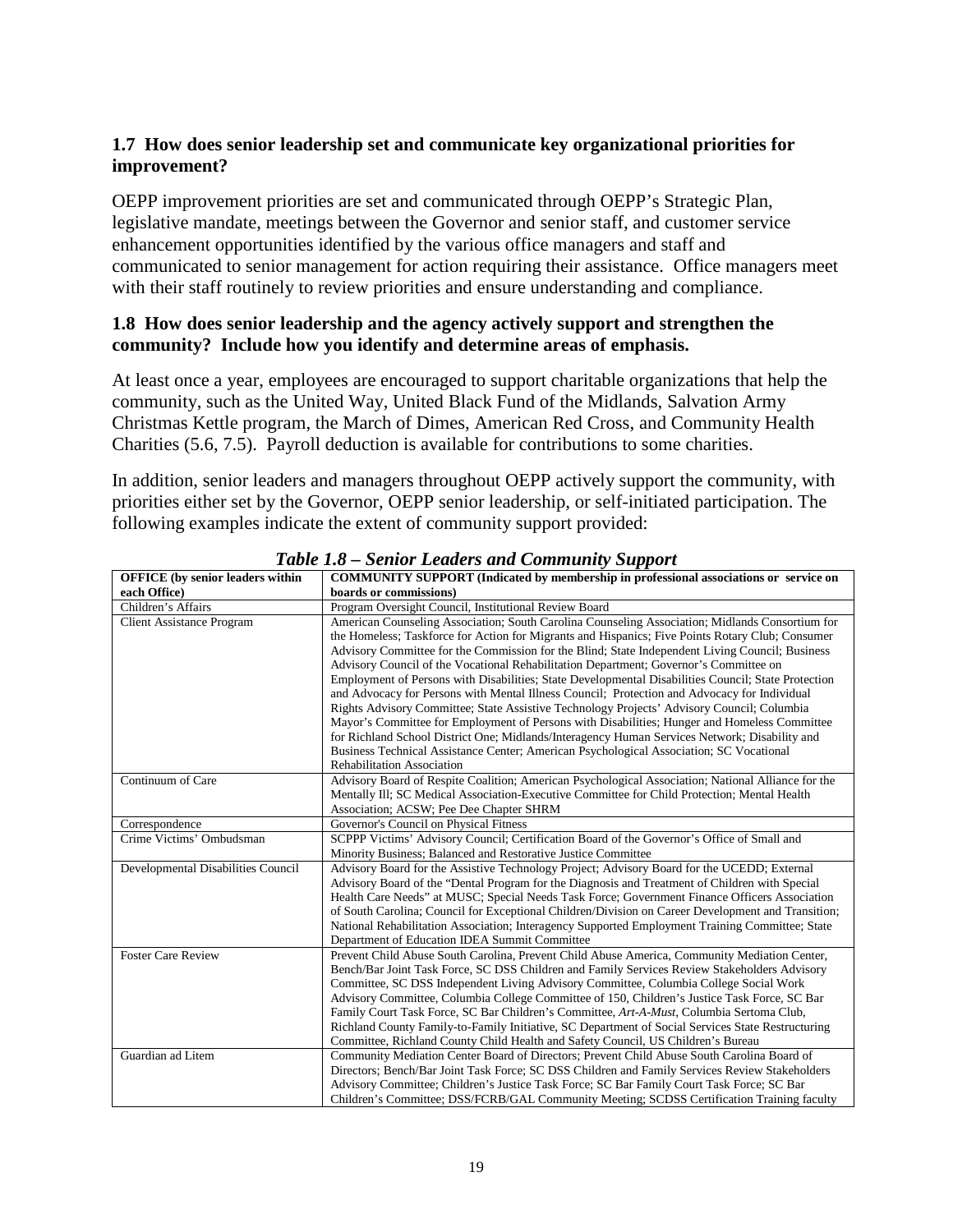| <b>Human Resources</b>             | SC International Personnel Management Association                                                  |  |  |  |
|------------------------------------|----------------------------------------------------------------------------------------------------|--|--|--|
| <b>Information Technology</b>      | South Carolina Information Technology Directors Association (SCITDA)                               |  |  |  |
| Office of Economic Opportunity     | National Association of Community Action Partnerships (CAP); National Association for State        |  |  |  |
|                                    | Community Services Programs; National Energy Assistance Directors Association (NEADA);             |  |  |  |
|                                    | Workforce Investment Act - State Partner; SC Community Services Block Grant Director's             |  |  |  |
|                                    | Association; Governmental Financial Officers Association (GFOA); Energy Advisory Council;          |  |  |  |
|                                    | <b>Community Action Partnership</b>                                                                |  |  |  |
| Ombudsman                          | SC State Citizen Corps Council; SC Hazard Mitigation Interagency Coordinating Committee,           |  |  |  |
|                                    | Governor's Carolighting Committee; Protection and Advocacy for People with Disabilities; State     |  |  |  |
|                                    | Government Improvement Network                                                                     |  |  |  |
| <b>Small and Minority Business</b> | Greater Columbia Chamber of Commerce Minority Council; Benedict College Business Development       |  |  |  |
|                                    | Center Advisory Committee; BBT Trailblazer Board; Carolinas Minority Supplier Development          |  |  |  |
|                                    | Council                                                                                            |  |  |  |
| <b>Veterans Affairs</b>            | Veterans' Trust Fund of South Carolina; South Carolina State Workforce Investment Board; South     |  |  |  |
|                                    | Carolina Military Assistance Council; Veterans' of Foreign Wars; National Association of State     |  |  |  |
|                                    | Directors of Veterans' Affairs (NASDVA); County Veterans' Affairs Officers Association; VA Mental  |  |  |  |
|                                    | Health Advisory Board; VA Director's Advisory Board; Admissions Boards for DMH Veterans            |  |  |  |
|                                    | Nursing Homes; Veterans Advocacy Council                                                           |  |  |  |
| Victim Assistance                  | American Probation and Parole Association; South Carolina Probation and Parole Association;        |  |  |  |
|                                    | Victims Advisory Committee for the State Department of Probation Parole and Pardon Services; Legal |  |  |  |
|                                    | Momentum; Parents of Murdered Children; National Crime Victims' Compensation Board                 |  |  |  |

## **2. Strategic Planning**

**2.1 What is your strategic planning process, including key participants, and how does it account for: (a) customer needs and expectations; (b) financial, regulatory, societal, and other potential risks; (c) human resource capabilities and needs; (d) operational capabilities and needs; (e) suppliers/contractor/partner capabilities and needs?**

**2.1 (a-e)** The OEPP Senior Management Team has in place a Strategic Plan that is used to promote organizational learning and to ensure that individual office goals are met. This plan was developed using a wide variety of information inputs including enabling legislation, key legislative and customer service issues, and feedback provided by representatives from each of OEPP's offices. Care was also taken to align OEPP's Strategic Planning Goals and Strategies with the key business excellence categories of the Malcolm Baldrige National Quality Award Criteria.

The following are OEPP's goals and supporting strategies:

Leadership (Baldrige Category 1)

- Develop and maintain an active and viable strategic plan (Baldrige Category 2)
- **Provide organizational direction and high expectations for all employees**
- Enhance open communications with our employees and external customers
- Conduct organizational performance reviews
- Customer Satisfaction (Baldrige Category 3)
	- Determine the needs and expectations of our customers
	- Implement procedures for aggregating, tracking, analyzing, and responding to customer concerns quickly and accurately
	- **Share resources with other entities to maximize our service delivery effectiveness**
	- Maintain regulatory and legal compliance, and ethical business practices
	- $\blacksquare$  Model public responsibility and good citizenship
- ❖ Information and Analysis (Baldrige Category 4)
	- Develop and implement an organizational measurements system
	- Identify key work processes and develop standardized methods for measurement
	- Track and continuously evaluate key work process measures
- Human Resources (Baldrige Category5)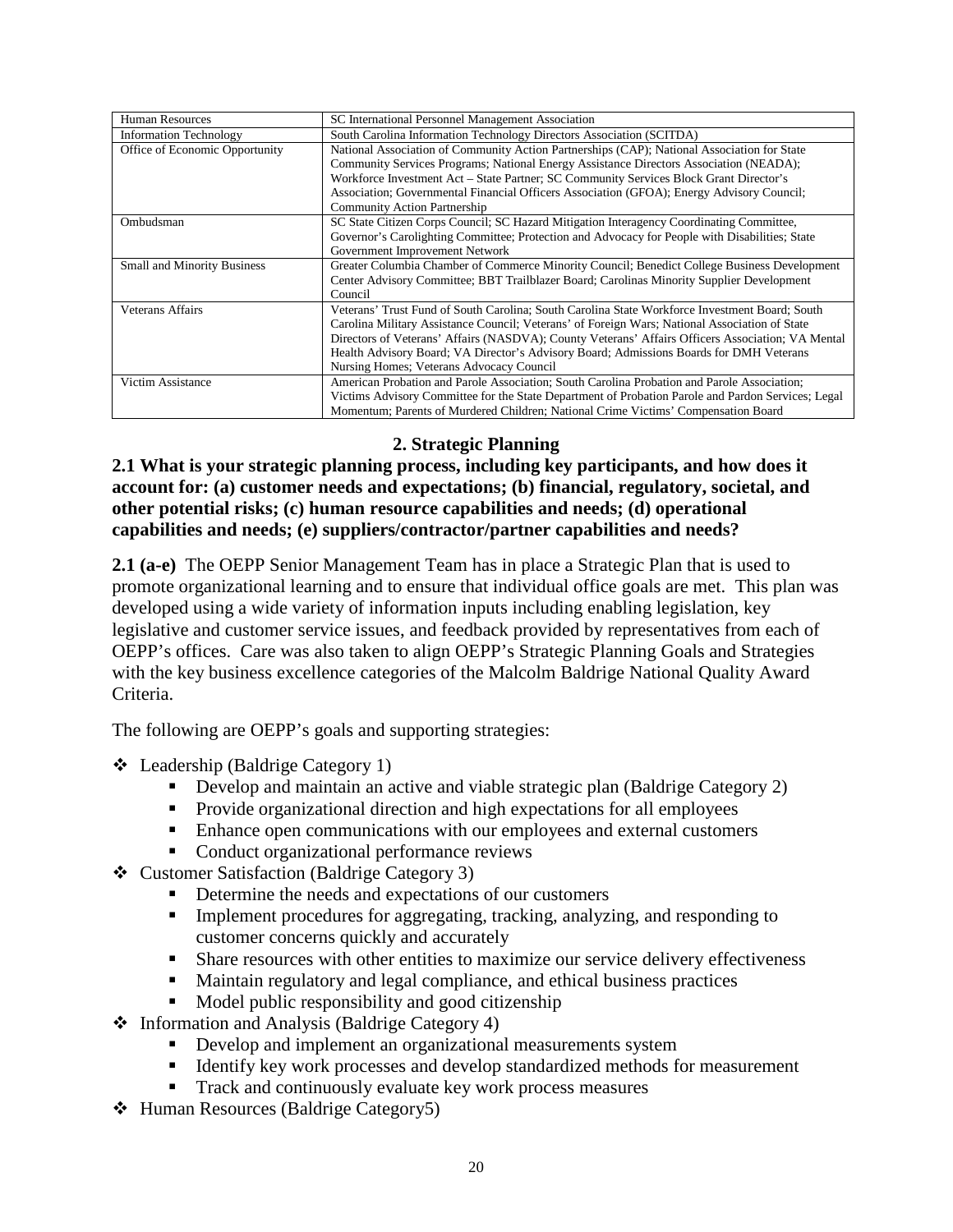- Recruit and employ highly qualified, diverse individuals who are committed to public service and organizational excellence
- **Provide our employees the tools, systems, and information to effectively perform** their duties
- Provide and encourage opportunities for professional and personal growth
- Provide Leadership training
- Promote employee empowerment
- Recognize and reward employee excellence
- **Provide for a safe and healthy workplace**
- **Track, evaluate, and maximize employee satisfaction**
- Process Management (Baldrige Category 6)
	- Seek and benchmark best practices
	- Optimize the application of information technology
	- **Maximize the effectiveness and efficiency of our planning and work processes**

Participation and cross-functional coordination in the development of the Strategic Plan's elements by office staff, office directors/managers, the Director of Constituent Services and the DCS for Administration ensures organizational alignment, necessary financial and human resource allocations, and the minimizing of risk to OEPP's customers. As action plans are developed, any necessary coordination with suppliers or partners is assured prior to action plans being finalized.

All employees have a clearly defined role in supporting OEPP's Strategic Plan, which is delineated in each employee's Planning Stage document of the Employee Performance Management System. Legislative issues often steer action plans and the Office of Correspondence tracks legislative issues through bi-weekly reports, e-mails as needed, and Issue Alerts. Issue Alerts are generated to the Governor's ECOS staff and then passed down to others. Once the Governor, the Governor's ECOS staff, and the Agency Leadership Team have approved an action plan, meetings are held, along with e-mails, to advise employees of necessary action.

#### **2.2 What are your strategic objectives?**

OEPP's key strategic objectives as an agency are 1) to create and sustain a high performing organization; 2) to provide quality customer services; 3) to promote fact-based management; 4) to develop our human resources; and 5) to continuously improve our organization's processes. Within these overall objectives, each major program area in OEPP has established its own operational objectives. These are detailed in the Strategic Planning Chart (Table 2.4).

#### **2.3 How do you develop and track action plans that address your key strategic objectives?**

To ensure that the Strategic Plan remains an actionable document, each Office has developed and detailed its key activities, how they further OEPP's Strategic Plan, and how performance of those activities is or will be measured (See Table 4.2 and Category 7). This information is directly linked to OEPP's Strategic Plan and the Baldrige Criteria for Performance Excellence. Tracking responsibilities are assigned to individual employees by name for each office action plan and measure. Action plans revolve around customer service and priorities are routinely evaluated given limited fiscal and human resources. In addition, each Employee's Planning Stage includes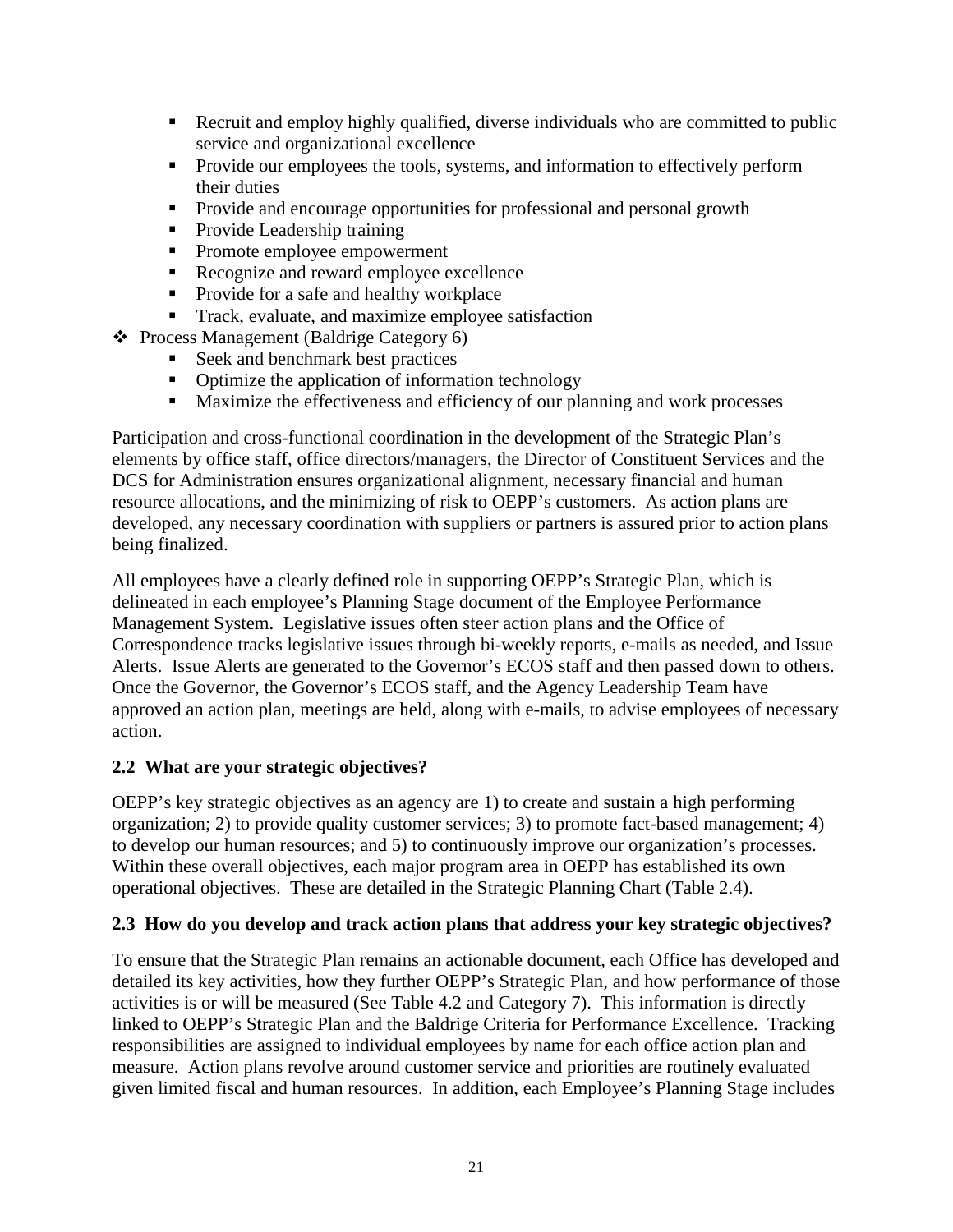specific tasks and expected performance levels needed to support office action plans. Individual supervisors and office managers track action plan progress and manage human and financial resources needed to support plan attainment. Through routine reporting of action plan results to the office directors and DCS, OEPP provides opportunities for mid-stream adjustments while providing valuable input for future reviews of OEPP's strategic goals and strategies.

#### **2.4 What are your key action plans/initiatives?**

| Program                               | <b>Supported Agency</b>                                                                                                                                    | <b>Key Cross</b><br>Related FY 03-04                                                                                                                                                                                                                                                                                                                                                                                                                                      |                                 |  |
|---------------------------------------|------------------------------------------------------------------------------------------------------------------------------------------------------------|---------------------------------------------------------------------------------------------------------------------------------------------------------------------------------------------------------------------------------------------------------------------------------------------------------------------------------------------------------------------------------------------------------------------------------------------------------------------------|---------------------------------|--|
| <b>Number</b>                         | <b>Strategic Planning</b>                                                                                                                                  | <b>Key Agency</b>                                                                                                                                                                                                                                                                                                                                                                                                                                                         | <b>References for</b>           |  |
| and Title                             | Goal/Objective                                                                                                                                             | <b>Action Plan/Initiative(s)</b>                                                                                                                                                                                                                                                                                                                                                                                                                                          | <b>Performance</b><br>Measures* |  |
| Children's Affairs/CCRS               | <b>Customer Satisfaction/Process</b><br>Management                                                                                                         | To provide information and problem solving for issues related to<br>children                                                                                                                                                                                                                                                                                                                                                                                              | Table 7.2-4                     |  |
| Children's Affairs/CCRS               | Leadership                                                                                                                                                 | To serve as the lead agency in providing mediation for state<br>agencies in disagreement over treatment plans and fiscal<br>responsibility for difficult cases involving emotionally disturbed<br>children                                                                                                                                                                                                                                                                | Table 7.2-4                     |  |
| Client Assistance Program             | <b>Customer Satisfaction</b>                                                                                                                               | 1) To provide accurate information to constituents in answering<br>their questions regarding services provided by the South Carolina<br>Vocational Rehabilitation Department, Commission for the Blind,<br>and State Independent Living Council; 2) to provide quality<br>representation for clients of these agencies in resolving disputes.                                                                                                                             | Table 7.1-3                     |  |
| Client Assistance Program             | <b>Information and Analysis</b>                                                                                                                            | To track key work processes.                                                                                                                                                                                                                                                                                                                                                                                                                                              | Table 7.2-11                    |  |
| Continuum of Care                     | <b>Customer Satisfaction</b>                                                                                                                               | Determine and meet the needs and expectations of customers; to<br>demonstrate the feasibility of providing a full array of services,<br>ranging from most to least restrictive, for children and youth with<br>severe emotional disturbance.                                                                                                                                                                                                                              | Table 7.1-1                     |  |
| Continuum of Care                     | <b>Information and Analysis</b>                                                                                                                            | To track key work processes.                                                                                                                                                                                                                                                                                                                                                                                                                                              | Table 7.2-1                     |  |
| Continuum of Care                     | <b>Customer Satisfaction</b>                                                                                                                               | Maintain regulatory and legal compliance and ethical business<br>practices                                                                                                                                                                                                                                                                                                                                                                                                | Table 7.5-1                     |  |
| Correspondence                        | Customer Satisfaction -<br>Implement procedures for<br>aggregating, tracking, analyzing,<br>and responding to customer<br>concerns quickly and accurately. | To ensure timely and accurate responses to constituent mail.<br>Program objectives are to assist in preparation of special types of<br>correspondence generated by the Governor's Office; keep abreast<br>of the Governor's position on current issues, ensuring that<br>responses are accurate and timely; accurately research legislative<br>issues; and prepare reports on status of mail and legislative issues<br>on a bi-weekly, quarterly and annual basis.        | Tables 7.1-4 and<br>$7.2 - 5$   |  |
| Correspondence                        | <b>Human Resources</b>                                                                                                                                     | Track, evaluate, and maximize employee satisfaction                                                                                                                                                                                                                                                                                                                                                                                                                       | Table 7.3-1                     |  |
| Crime Victims'<br>Ombudsman           | <b>Customer Satisfaction</b>                                                                                                                               | To ensure that all crime victims who file complaints are served<br>justly, equitably, and fairly by South Carolina's criminal justice<br>organizations                                                                                                                                                                                                                                                                                                                    | Table 7.2-9                     |  |
| Developmental Disabilities<br>Council | <b>Customer Satisfaction</b>                                                                                                                               | To ensure that persons with developmental disabilities and their<br>family members are as fully included into their communities as<br>possible and have the services they need to remain in the<br>community.                                                                                                                                                                                                                                                             | Table 7.2-12                    |  |
| <b>Foster Care Review</b>             | <b>Customer Satisfaction</b>                                                                                                                               | To review every six months but no less frequently than once every<br>six months the cases of children who have resided in public foster<br>care for a period of more than four consecutive months and to<br>review every six months the cases of children who have resided in<br>private foster care for a period of more than six consecutive<br>months to determine what efforts have been made by the<br>supervising agency to acquire a permanent home for the child. | Tables 7.1-2 and<br>$7.2 - 2$   |  |
| <b>Foster Care Review</b>             | <b>Customer Satisfaction</b>                                                                                                                               | Maintain regulatory and legal compliance and ethical business<br>practices                                                                                                                                                                                                                                                                                                                                                                                                | Table 7.5-2                     |  |
| Guardian ad Litem                     | Leadership - Provide<br>organizational direction and high<br>expectations for volunteer<br>guardians ad litem                                              | To provide training and supervision to all community volunteers<br>who serve as court-appointed guardians ad litem for children in<br>abuse and neglect proceedings within the Family Court.                                                                                                                                                                                                                                                                              | Tables 7.2-3 and<br>$7.5 - 3$   |  |
| Office of Economic<br>Opportunity     | Leadership                                                                                                                                                 | Provide leadership to ensure regulatory compliance, and the<br>timely, efficient and cost-effective fulfillment of the major Federal<br>grant programs                                                                                                                                                                                                                                                                                                                    |                                 |  |

|  |  |  | Table 2.4 - Strategic Planning |
|--|--|--|--------------------------------|
|--|--|--|--------------------------------|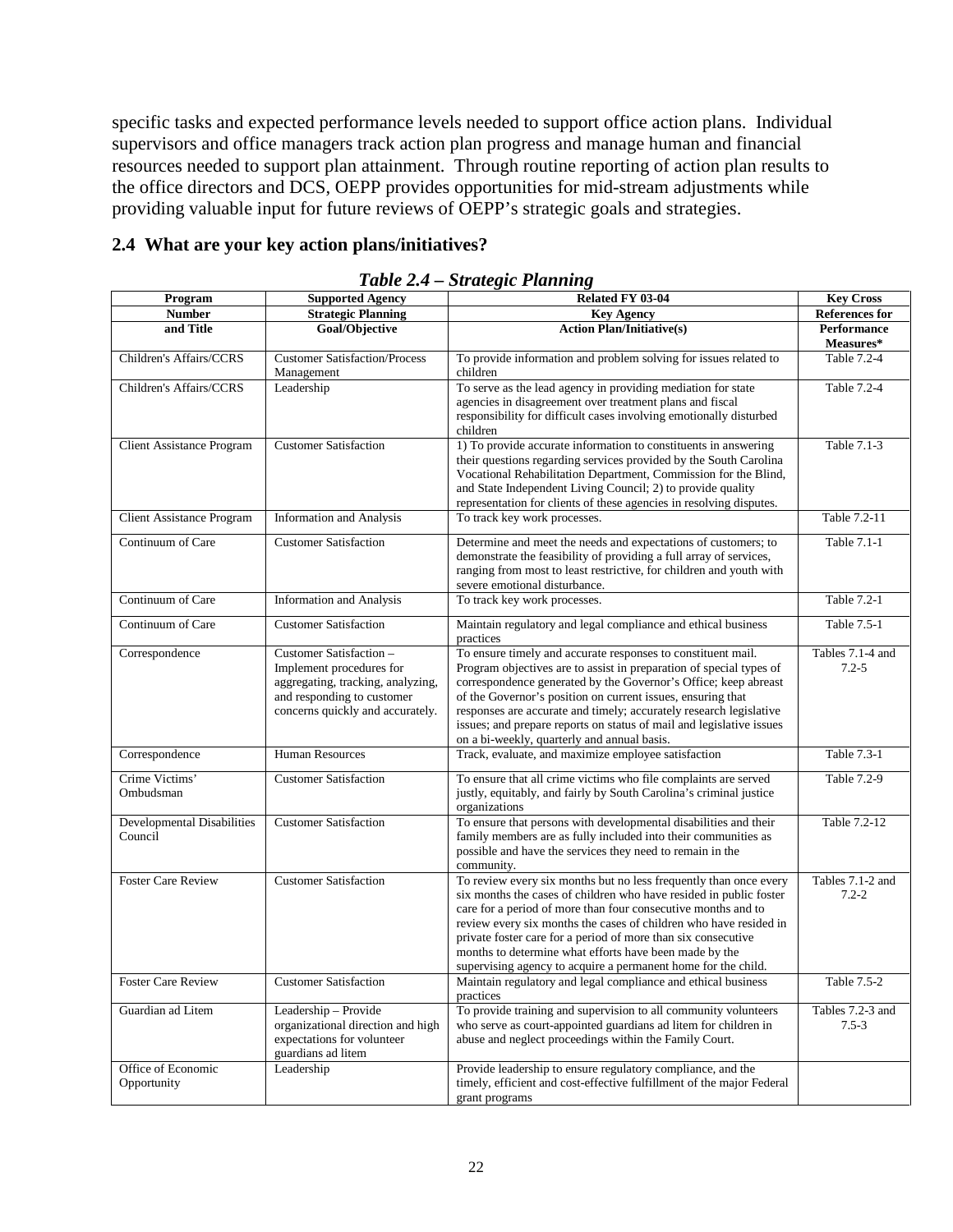| Office of Economic      | <b>Customer Satisfaction</b>      | Assure quality customer focus through continual exchange of         |                     |
|-------------------------|-----------------------------------|---------------------------------------------------------------------|---------------------|
| Opportunity             |                                   | customer information, ongoing technical assistance and training,    |                     |
|                         |                                   | ongoing development and maintenance of South Carolina Results-      |                     |
|                         |                                   | Oriented Management Assessment (SoCarROMA) software                 |                     |
|                         |                                   | reporting system, timely and equitable distribution of funds, and   |                     |
|                         |                                   | factual and timely inquiry responses                                |                     |
| Office of Economic      | <b>Information and Analysis</b>   | Conduct results and learning (internal and external procedure) for  | Tables 7.2-15a and  |
| Opportunity             |                                   | trend analysis, and the continual improvement of customer           | h                   |
|                         |                                   | outcomes through existing practices and products. Ensure basic      |                     |
|                         |                                   | regulatory compliance and program delivery through routine          |                     |
|                         |                                   | program monitoring, annual fiscal program audits (see audit         |                     |
|                         |                                   | update attached), desk reviews of annual independent audits, and    |                     |
|                         |                                   |                                                                     |                     |
| Office of Economic      |                                   | fiscal and program reporting                                        |                     |
|                         | <b>Human Resources</b>            | Assure quality team of personnel through recruiting and hiring      |                     |
| Opportunity             |                                   | process and provide ongoing professional development                |                     |
| Ombudsman               | <b>Customer Satisfaction</b>      | To provide quality services to constituents in regards to resolving | Table 7.2-10        |
|                         |                                   | their problems with state agencies.                                 |                     |
| Ombudsman               | <b>Information and Analysis</b>   | To institute a procedure to track agency responses to constituent   |                     |
|                         |                                   | concerns.                                                           |                     |
| Small and Minority      | Leadership                        | To provide networking and training opportunities for certified      | 7.2                 |
| <b>Business</b>         |                                   | minority/women-owned businesses and ensure that state agencies      |                     |
|                         |                                   | include certified minority businesses in contract opportunities     |                     |
| <b>Veterans Affairs</b> | Customer Satisfaction - to be the | 1) To develop a War Roster of South Carolina Veterans who           | Figures 7.6-2 and   |
|                         | Chief Advocate for all veterans'  | served in the military during the Korean War, the Vietnam War       | $7.6 - 3$           |
|                         | issues in South Carolina          | and during the Gulf War up to and including the present until       |                     |
|                         |                                   | Congress declares the end of this war period; 2) to build the third |                     |
|                         |                                   | State Veterans Nursing Home in Walterboro; 3) to build the first    |                     |
|                         |                                   | State Veterans Cemetery in Anderson; 4) to help develop a more      |                     |
|                         |                                   | comprehensive method of caring for elderly veterans.                |                     |
| Victim Assistance       | Leadership                        | Offer victim services training events for advocates, service        | Figure 7.2-2        |
|                         |                                   | providers, law enforcement officials, solicitors, judges and        |                     |
|                         |                                   | mayors.                                                             |                     |
| Victim Assistance       | <b>Customer Satisfaction</b>      | Process victim claims in a timely manner.                           | Table 7.2-8 and     |
|                         |                                   |                                                                     | Figures 7.2-3, 7.2- |
|                         |                                   |                                                                     | 4, 7.2-5, 7.2-6     |
|                         |                                   |                                                                     |                     |

Each Office tracks its progress toward fulfilling the above detailed action plans through the corresponding performance measures detailed in Table 4.2. Results for these measures are reported in Section 7.

#### **2.5 How do you communicate and deploy your strategic objectives, action plans, and performance measures?**

The components of OEPP's Strategic Plan have been communicated to employees throughout the organization, and the plan is available for reference or use by all agency employees via the OEPP Home Page on the Internet. At the organizational level, performance results based on key measures are formally reviewed on a quarterly basis by the DCS and all Office Directors. Performance reviews within each office are based on identified needs and vary between offices. For example, within the Continuum of Care, performance results are tracked by the Quality Council, discussed at staff meetings, and posted on the Intranet, while reviews in smaller offices may be conducted between the office manager and select staff only. In addition, all Agency employees are in close proximity; therefore, regular communication about strategies is incorporated in daily activities. Office Directors and staff have immediate access to Governor's ECOS staff to ensure communication and coordination. The DCS for Administration and the Director of Constituent Services communicate strategic objectives to Office Directors, who work with office staff to develop action plans.

#### **2.6 If the agency's strategic plan is available through the agency's internet home page, please provide an address for that plan on the website.**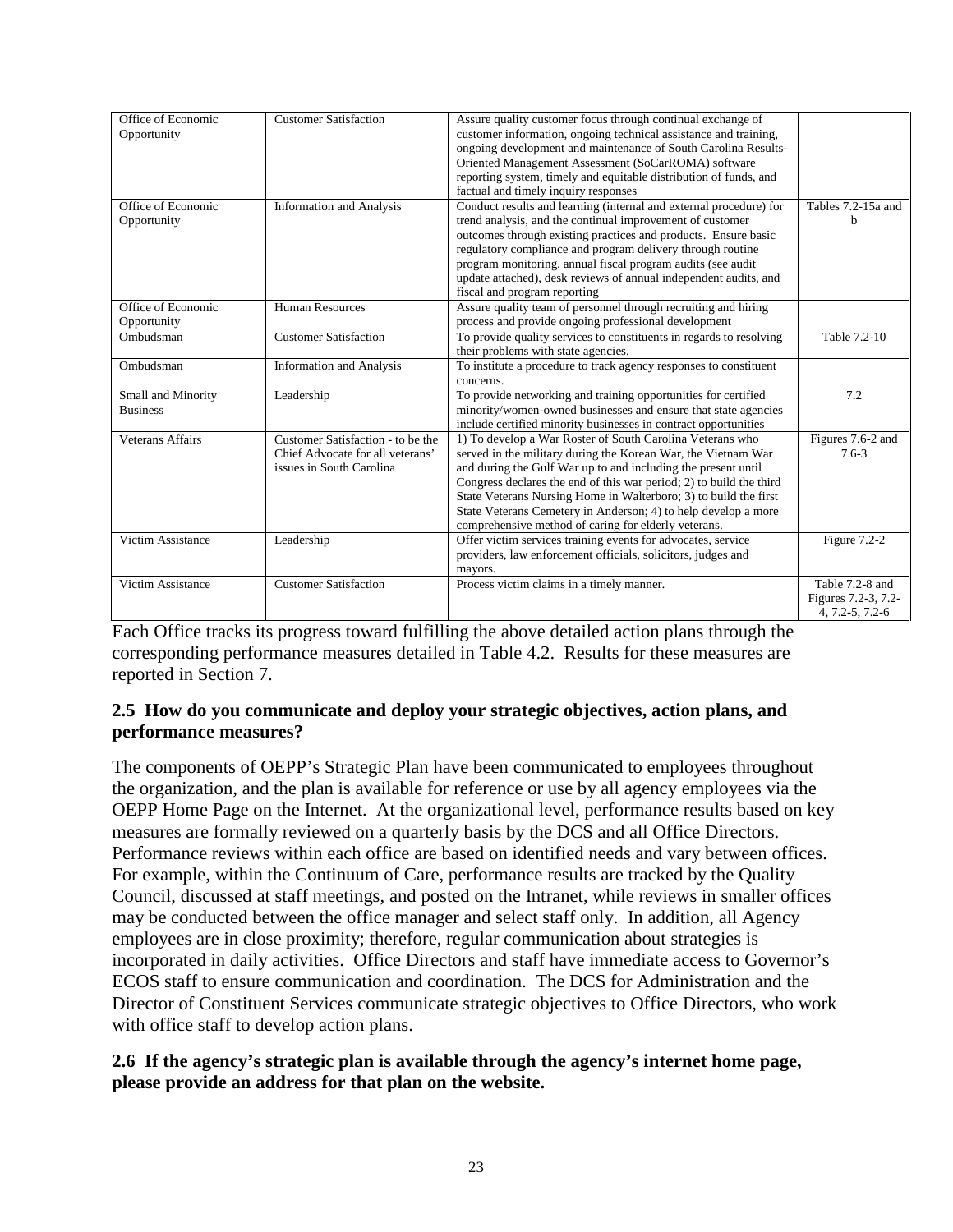OEPP's Strategic Plan can be accessed via the web at <http://www.govoepp.state.sc.us/oeppsp.pdf>.

#### **3. Customer Focus**

#### **3.1 How do you determine who your customers are and what their key requirements are?**

Key customers and stakeholders for OEPP include the Governor, ECOS, legislators, state government agencies, and residents of South Carolina. Customers are more precisely segmented as related to the type of services provided by each office within OEPP (Table II.A). Key customer segments are determined by the goals and strategies contained in OEPP's Strategic Plan. Additional key issues are articulated by the Governor and ECOS, enabling legislation, or by other means. Combined, these sources provide guidance and expectations regarding customer segments and services for each office within OEPP. Timely, accurate, and effective services are a primary goal whether they are provided to the developmentally disabled, veterans and their families, or victims of crime. The same service expectations exist for the agency's stakeholders such as schools throughout the state, law enforcement agencies, or the US Department of Veterans Affairs.

Constituent mail and phone calls, feedback from the Governor's ECOS staff, and communication tools provided by the Information Technology staff, such as e-mail and the Intranet/Internet, facilitate the ability of staff to identify and meet the needs of customers. The Office of Correspondence and the Ombudsman Office identify areas of interest and/or concern from the nature of correspondence received. ECOS staff and the Agency Leadership Team are advised of positions on specific issues through electronic Issue Alerts, as well as bi-weekly, quarterly and annual Legislative Reports.

#### **3.2 How do you keep your listening and learning methods current with changing customer/business needs?**

Due to the wide variety of services delivered by OEPP, each office has developed their own specific methods for identifying and trending customer needs, inquiries, concerns, and issues and for assessing the effectiveness of these methods. Methods include meetings with customers, public hearings, advisory councils, customer satisfaction surveys, and written or other verbal communications. Significant trends or changes in customer service expectations and needs are discussed during management meetings, or by OEPP internal committees, with service delivery excellence as a primary goal.

For example, the Continuum of Care (COC) has a standing Evaluation Advisory Committee which reviews data collection methods, analysis, and sharing of results, to ensure that best customer service methods are used and shared. The Client Assistance Program conducts an annual customer satisfaction survey to gather information on customer needs and preferences. The Foster Care Review Board participates on a variety of inter-agency planning committees to learn customer preferences and improvement ideas. Information regarding customer needs and issues is also collected, tracked, and trended by the Office of Correspondence and Ombudsman's Office and routinely reported to pertinent OEPP offices, the DCS, ECOS, and/or the Governor. The Office of Information Technology also created an Internet e-mail form for constituents on the Governor's web site to make it easier for customers to express their concerns and needs (3.3,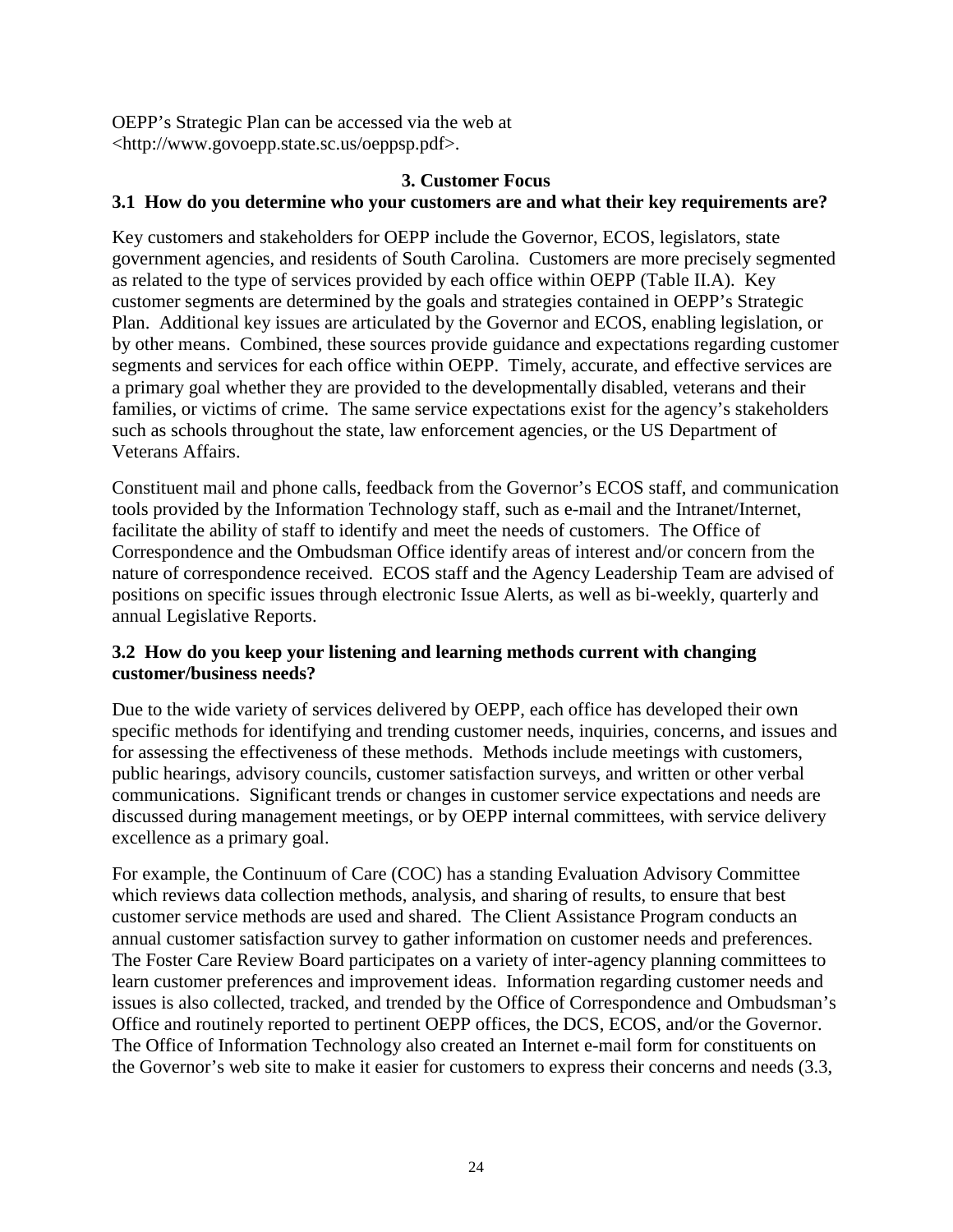7.1). The Office of Correspondence ensures that these e-mails are routed to the appropriate staff person for assistance.

The Information Technology staff members use journals, workshops, seminars and conferences to keep abreast of changes in technology. The Director of the Office of Information Technology attends the annual South Carolina Information Technology Directors Association Conference sponsored by the Budget and Control Board to ensure consistency with their overall Information Technology State Plan.

#### **3.3 How do you use information from customers/stakeholders to keep services or programs relevant and provide for continuous improvement?**

Depending on the customer's needs, concern, or issue, service improvements may be initiated by an individual office or, at the other end of the spectrum, through new legislation. Input obtained from meetings with customers, public hearings, advisory councils, customer satisfaction surveys, and written or other verbal communications is used by each office to determine whether new procedures should be incorporated into standard procedures, to reassess and adapt working goals on an as-needed basis, and to set strategic goals on an annual basis.

#### **3.4 How do you measure customer/stakeholder satisfaction?**

Primary methods for obtaining data on customer satisfaction include direct feedback received from the Governor, ECOS, legislators, agency directors and managers, the Ombudsman's Office and the Correspondence Office. In addition, each office within OEPP has developed measures for their key services and obtains customer satisfaction data/information through methods including customer surveys, focus groups, community meetings, or participation in program oversight committees, as appropriate.

Examples include the Developmental Disabilities Council, which sends out an annual survey to over 3,000 families who have family members with disabilities, and the Office of Crime Victim's Ombudsman, which tracks victim's concerns by "court jurisdiction" and solicits customer feedback by means of a written survey at the end of each case. The Office of Foster Care Review conducts stakeholder assessments and a Foster Care Parent Survey. The Continuum of Care regularly conducts family surveys, customer focus groups, and maintains a standing Program Oversight Committee. The Office of Finance measures level of satisfaction from the Comptroller General's office by the number of vouchers that are returned. In addition, The Office of Human Resources administers an annual survey to capture internal customer satisfaction levels of OEPP program areas and ECOS staff with the services provided by OEPP's administrative offices (7.1). The results of this survey are tallied and distributed to the appropriate offices and the DCS for evaluation and implementation of suggested improvements. The Office of Human Resources also captures feedback through an exit interview questionnaire, with relevant information distributed to the appropriate Office Director.

#### **3.5 How do you build positive relationships with customers and stakeholders? Indicate any key distinctions between different customer groups.**

OEPP believes that strong customer communication links, flexibility, and accurate and timely service delivery provide the primary keys for building positive relationships. The Ombudsman's Office helps build positive relationships with customers by coordinating various Governor's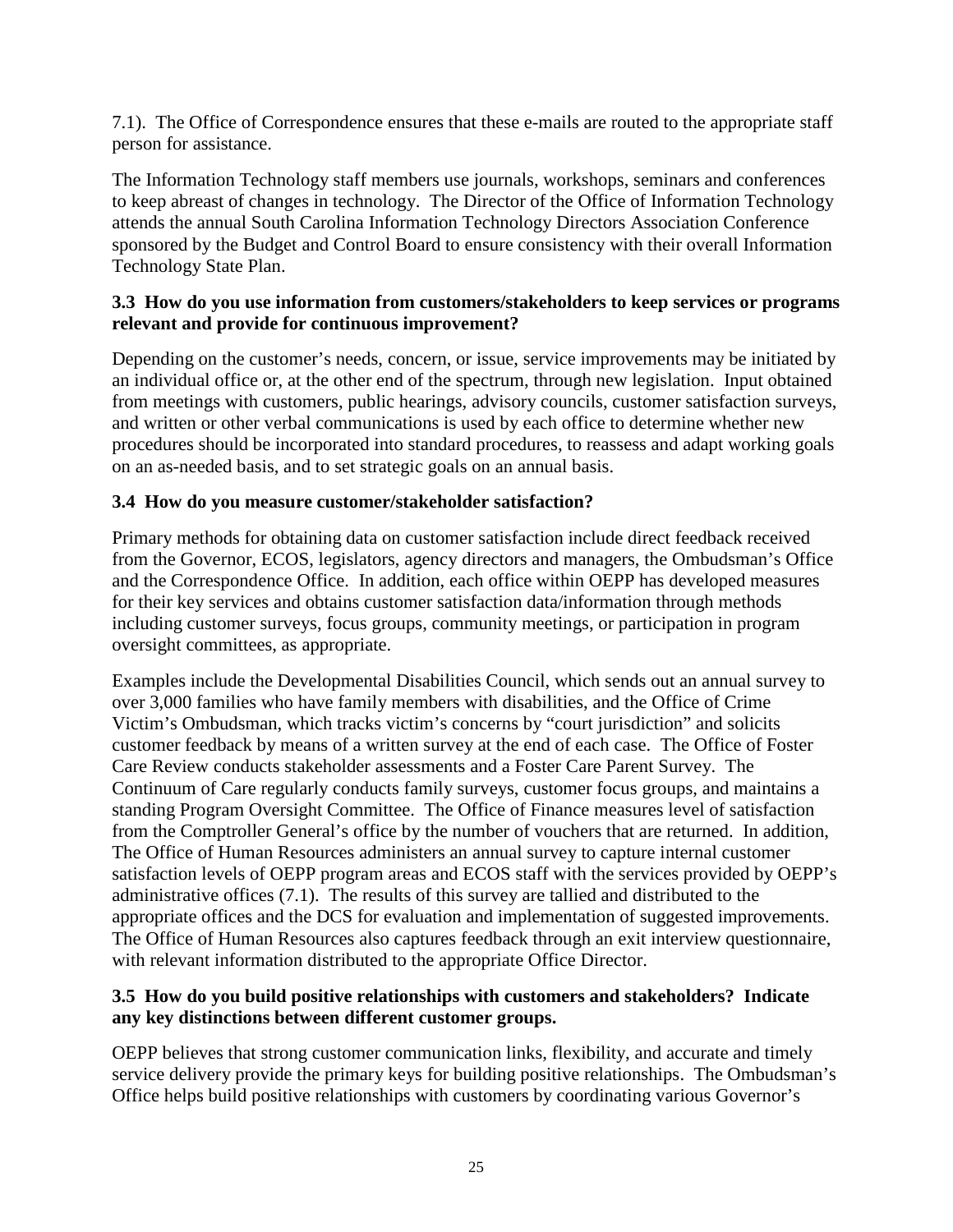Awards programs to recognize students, volunteers, and community leaders. The Office of Correspondence also assists in generating letters out of local newspapers from the Governor to members of the community. These range from congratulatory letters to comments on editorials to condolences.

#### **4. Information and Analysis**

#### **4.1 How do you decide which operations, processes and systems to measure for tracking financial and operational performance?**

The operations, processes, and systems measured are determined by the Agency Leadership Team, under direction from the Governor's ECOS staff and according to the Governor's priorities and needs and OEPP's Strategic Plan. Because of the diversity of the offices, where one office's focus may primarily be advocacy and another may be processing accounting/payroll information, data comes in a variety of quantitative or qualitative data measures which makes consistency a challenge. In all offices, the requirements of state and federal laws mandate certain information be obtained and reported in compliance with those laws.

In addition, many Human Resource measurements/analyses are mandated by the State Office of Human Resources: Hire Above Minimum Audit, Delegated Reclass Audit, and Insurance Benefit Audit (Table 7.4-3). Affirmative Action goals are set in conjunction with the State Human Affairs Commission (Figure 7.2-11, Table 7.4-3).

#### **4.2 What are your key measures?**

As indicated in 1.4, the following measures are regularly reviewed by senior leaders:

| <b>OFFICE</b>            | <b>KEY PERFORMANCE MEASURES</b>                                                          | <b>FREQUENCY OF</b><br><b>REVIEW</b> |
|--------------------------|------------------------------------------------------------------------------------------|--------------------------------------|
|                          |                                                                                          |                                      |
| Children's Affairs/      | % correspondence responded to within 5 days or less                                      | <b>Ouarterly and Annually</b>        |
| <b>CCRS</b>              | % telephone calls responded to within 24 hours or less                                   | Quarterly and Annually               |
| <b>Client Assistance</b> | Provide accurate and timely information to constituents. Accurate is defined as          | <b>Ouarterly</b>                     |
| Program                  | information is correct 95% of the time. Timely is defined as information being provided  |                                      |
|                          | during the initial phone call or contact 90% of the time.                                |                                      |
|                          | % of customers expressing satisfaction, based upon survey questions, on the returned     | Annually                             |
|                          | surveys returned each year                                                               |                                      |
|                          | As mandated by the Federal Grantee, the % of cases by agency resolved at levels:         | Annually                             |
|                          | 1. Information/Referral                                                                  |                                      |
|                          | 2. Advice/Interpretation                                                                 |                                      |
|                          | 3. Negotiation                                                                           |                                      |
|                          | 4. Administrative/informal review                                                        |                                      |
|                          | 5. Mediation                                                                             |                                      |
|                          | 6. Formal Hearing                                                                        |                                      |
|                          | 7. Legal Remedy                                                                          |                                      |
| Continuum of Care        | % of consumers grading the COC "A" or "B" – Goal is 90%                                  | Annually                             |
|                          | % of consumers would recommend COC services to others – Goal is 95%                      | Annually                             |
|                          | % of families will report that COC staff respect their values and beliefs - Goal is 100% | Annually                             |
|                          | % of families receiving WRAP services will report receiving them in the amount stated on | Annually                             |
|                          | the $TSP - Goal$ is 90 %                                                                 |                                      |
|                          | % of families more satisfied with services once their child becomes a client of $COC -$  | Annually                             |
|                          | Goal is 95%                                                                              |                                      |
|                          | % of families will report most or all needed services are being received – Goal is 90%   | Annually                             |
|                          | Focus Groups will express consensus opinions of overall satisfaction with COC services   | Annually                             |
|                          | Needs assessment completed within timeframe; report reflects findings of needs           | Annually                             |
|                          | assessment and is completed                                                              |                                      |
|                          | 5% annual decrease in number of corrective action plans                                  | Monthly                              |
|                          | % increase in cost savings due to cost share agreements with other agencies              | Quarterly                            |
|                          | % increase in the proportion of purchased services                                       | Quarterly                            |
|                          | % increase in number of clients receiving SSI                                            | <b>Ouarterly</b>                     |

#### *TABLE 4.2 – Key Performance Measures*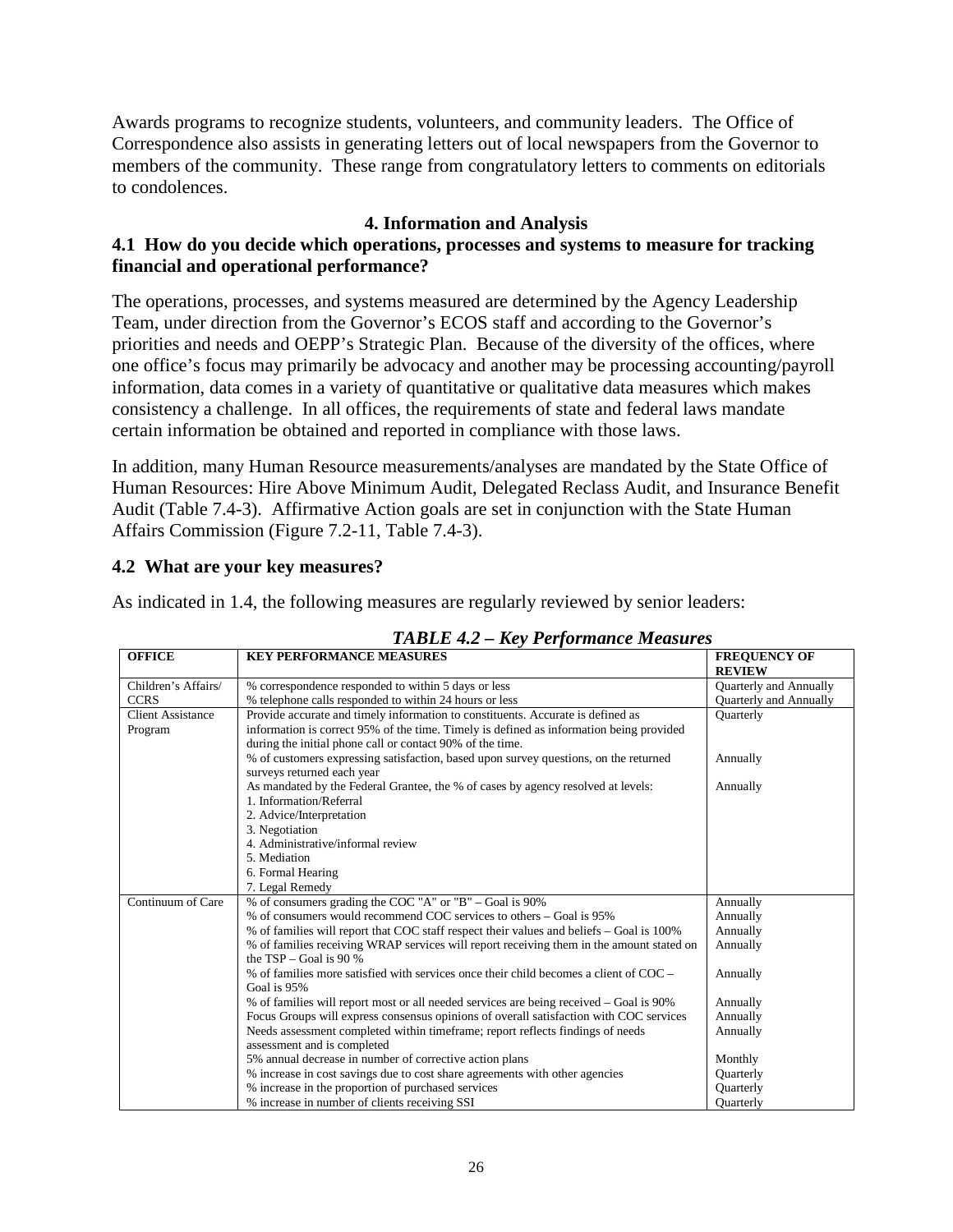|                             |                                                                                           | Monthly                   |
|-----------------------------|-------------------------------------------------------------------------------------------|---------------------------|
|                             | % increase in Medicaid case management reimbursement                                      |                           |
| Correspondence              | Unanswered Mail Reports - # of pieces of correspondence routed and completed              | Weekly, Quarterly, and    |
|                             | # of pieces of Outgoing Mail generated for Governor's signature                           | Annually for all measures |
|                             | # of state retirees written                                                               |                           |
|                             | % Responses in Compliance with ECOS Requirement (5 days)                                  |                           |
|                             |                                                                                           |                           |
|                             | Legislative Reports - % completed on time                                                 |                           |
| Crime Victims'              | % of correspondence responded to within a 48-hour time period - goal is 90%               | Annually                  |
| Ombudsman                   | % of all formal inquiries conducted within 4 months - goal is 95%                         | Annually                  |
|                             | # of trainings per employee per fiscal year - goal is 2                                   | Annually                  |
| Developmental               | % compliance of sub grantees against contractual performance requirements - goal is       | Quarterly                 |
| <b>Disabilities Council</b> | 100%                                                                                      |                           |
|                             |                                                                                           | Annually                  |
|                             | # of persons with disabilities with paid employment as a result of employment training    | Annually                  |
|                             | # of persons with disabilities with greater opportunities for full inclusion in their     |                           |
|                             | communities                                                                               | Annually                  |
|                             | # of students with disabilities receiving appropriate transition services                 | Annually                  |
|                             | # of educators trained                                                                    | Annually                  |
|                             | Incidence rate of neural tube defects in South Carolina                                   |                           |
|                             |                                                                                           |                           |
| Finance                     | Appropriation vs. Allotment, Allotment vs. Expenditure, Cash Status, and Cash by Grant    | Weekly                    |
|                             | # and accuracy of vouchers processed                                                      | Monthly                   |
| <b>Foster Care Review</b>   | Timely Preparation of Annual Report (statistical research and recommendations)            | Annually                  |
|                             | <b>Review Board Member Survey</b>                                                         | Annually                  |
|                             | <b>Review Board Member Exit Interviews</b>                                                | As Needed                 |
|                             |                                                                                           |                           |
|                             | Evaluation of Training Sessions: New Board Member and Staff Orientation                   | Quarterly                 |
|                             | Evaluation of Training Sessions: Chairpersons' Training                                   | Annually                  |
|                             | Evaluation of Training Sessions: Certification Training for Board Members                 | Annually                  |
|                             | Evaluation of Training Sessions: Foster Care Review Board Conference                      | Annually                  |
|                             | <b>Customer Satisfaction Survey</b>                                                       | Every 2 to 4 Years        |
| Guardian ad Litem           | Total number of children served                                                           | Annually                  |
|                             |                                                                                           |                           |
|                             | Total number of volunteers                                                                | Annually                  |
|                             | Total Number of new cases                                                                 | Annually                  |
|                             | Total Number of cases closed                                                              | Annually                  |
|                             | Number of cases not staffed due to lack of volunteers                                     | Annually                  |
| <b>Human Resources</b>      | % of Affirmative Action goals met                                                         | Annually                  |
|                             | # and % planning stages that have training                                                | Annually                  |
|                             |                                                                                           |                           |
|                             | # and % of EPMS's and planning stages submitted timely by each office                     | Annually                  |
| Information                 | Upgrades/services provided                                                                | Annually                  |
| Technology                  | # trainings offered                                                                       | Annually                  |
| Office of Economic          | Timely distribution of funds                                                              | Quarterly and Annually    |
| Opportunity                 | # of low-income people who become more self-sufficient                                    | Annually                  |
|                             | Improvements to conditions in which low-income people live                                | Annually                  |
|                             |                                                                                           |                           |
|                             | # of low-income people who own a stake in their community                                 | Annually                  |
|                             | Achievement of partnerships among supporters and providers of service to low-income       | Annually                  |
|                             | people                                                                                    |                           |
|                             | Agencies that increase their capacity to achieve results                                  | Annually                  |
|                             | # of low-income people, especially vulnerable populations, who achieve their potential by | Annually                  |
|                             | strengthening family and other supportive systems                                         |                           |
|                             | Project SoCarROMA                                                                         |                           |
|                             |                                                                                           | Annually                  |
|                             | # of homeless and at-risk of becoming homeless                                            | Annually                  |
| Ombudsman                   | Telephone inquiries into the Ombudsman Office are being answered within 24 hours and      | Monthly                   |
|                             | in an accurate fashion and records are being kept that reflect trends of interest to the  |                           |
|                             | Governor and staff                                                                        |                           |
|                             | All correspondence assigned to Ombudsman should be answered within 5 working days         | Annually                  |
|                             |                                                                                           |                           |
|                             | and logged accurately on correspondence database                                          |                           |
|                             | The Ombudsman Office will produce its report for ECOS every-other week                    | Bi-weekly                 |
| Small and Minority          | # of certification/recertifications                                                       | Annually                  |
| <b>Business</b>             | success of Trade Fair/Minority Business Forums                                            | Annually                  |
|                             | \$ spent on women and minority owned businesses                                           | Annually                  |
| Veterans Affairs            | # of benefits claims successfully processed – including medical claims and Free Tuition   | Annually                  |
|                             |                                                                                           |                           |
|                             | Program                                                                                   |                           |
|                             | Progress on State Veterans Cemetery/ Nursing Home/ War Roster                             | Annually                  |
| Victim Assistance           | Process 70% of the claims within 45 days                                                  | Annually                  |
|                             | # of trainings/participants.                                                              | Annually                  |

**4.3 How do you ensure data integrity, timeliness, accuracy, security and availability for decision-making?**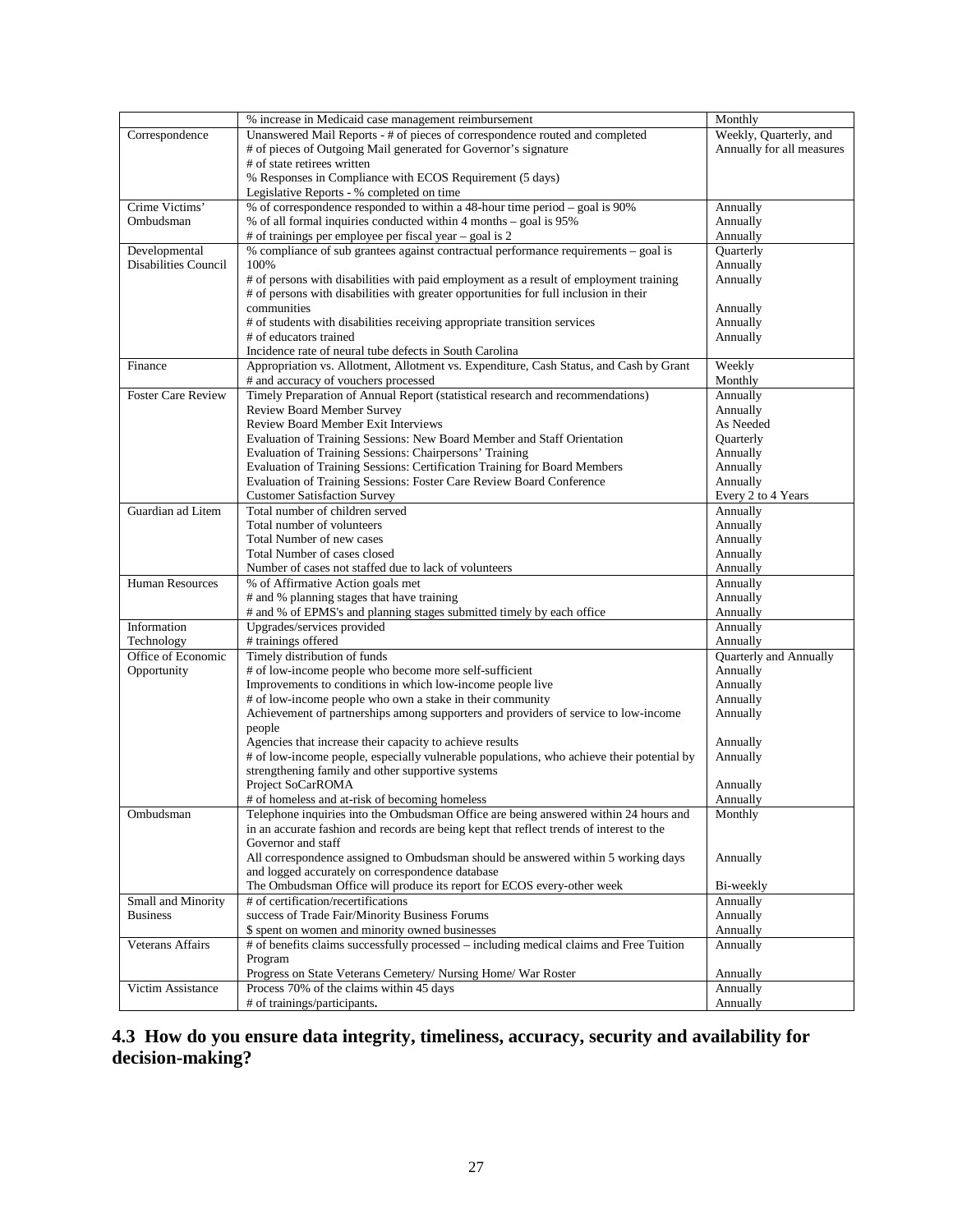To ensure accuracy and data quality, all work products flow from employee to supervisor to director for approval. The Office of Correspondence measures mail processing to ensure efficient and responsive service. For example, a Correspondence log and reports generated by the Office of Correspondence provide information on a bi-weekly, quarterly and annual basis regarding the nature of the mail, assignment of mail, turnaround time for response, and follow-up (4.2, 4.4, 7.2). The Office of Information Technology staff members monitor the number of customer support requests made and processed and resolution with current resources versus new resources and replace equipment as necessary. The Office of Information Technology strives to maximize server up-time during business hours and the availability of training opportunities. In Finance, reports have a high level of validity and comply with the Comptroller General and the State Treasurer's Office systems. These reports are generated on a daily, weekly and monthly basis in order for Administrative Services staff to monitor financial transactions (4.2).

Checks and balances and cross-referencing with other agencies are two determining factors for quality and reliability in the Office of Veterans Affairs. Veterans Affairs staff verifies with the US Department of Veterans Affairs the number of claims and dollars gained for the veterans of South Carolina. This benchmarking enables the Veterans Affairs office to compare data with other states to see how well federal dollars are used for South Carolina veterans (4.2, Figures 7.3-3 and 7.3-4).

#### **4.4 How do you use data/information analysis to provide effective support for decisionmaking?**

Information analysis is used for decision-making in OEPP whether it is through quantitative or qualitative data. Often qualitative data such as written correspondence and verbal feedback from both internal and external customers of OEPP services is used in conjunction with quantitative data in review of programs and procedures. The Office of Correspondence provides bi-weekly, quarterly, and annual legislative reports detailing customer concerns and preferences regarding health and education initiatives, legislative issues, and quality of life (1.4, 4.2, 6.2, 7.2). Information from these reports helps to ensure that customer needs drive the decision-making process by providing feedback on important issues to the Governor's ECOS staff and the Agency Leadership Team.

#### **4.5 How do you select and use comparative data and information?**

Offices use comparative data when and where available. While all other states do have Governor's Offices, they may or may not have the same functions as the South Carolina Governor's Office does. Even if they have the same functions, data may not be gathered or reported in the same manner. This inconsistency creates a challenge for OEPP to have functional comparative data to use in all of its offices. The Office of Veterans Affairs compares federal dollars expended with Louisiana and Kentucky (4.2, Figures 7.3-3 and 4). Other OEPP offices benchmark against other state agencies in several areas.

For example, in the Office of Human Resources, Equal Employment Opportunity (EEO) and affirmative action requirements in the agency are tracked and compared to other agencies. OEPP has met the EEO requirements established by the SC Human Affairs Commission and consistently has a level of attainment which exceeds the state goal. The Developmental Disabilities Council is required by the Federal government to produce the "Annual Program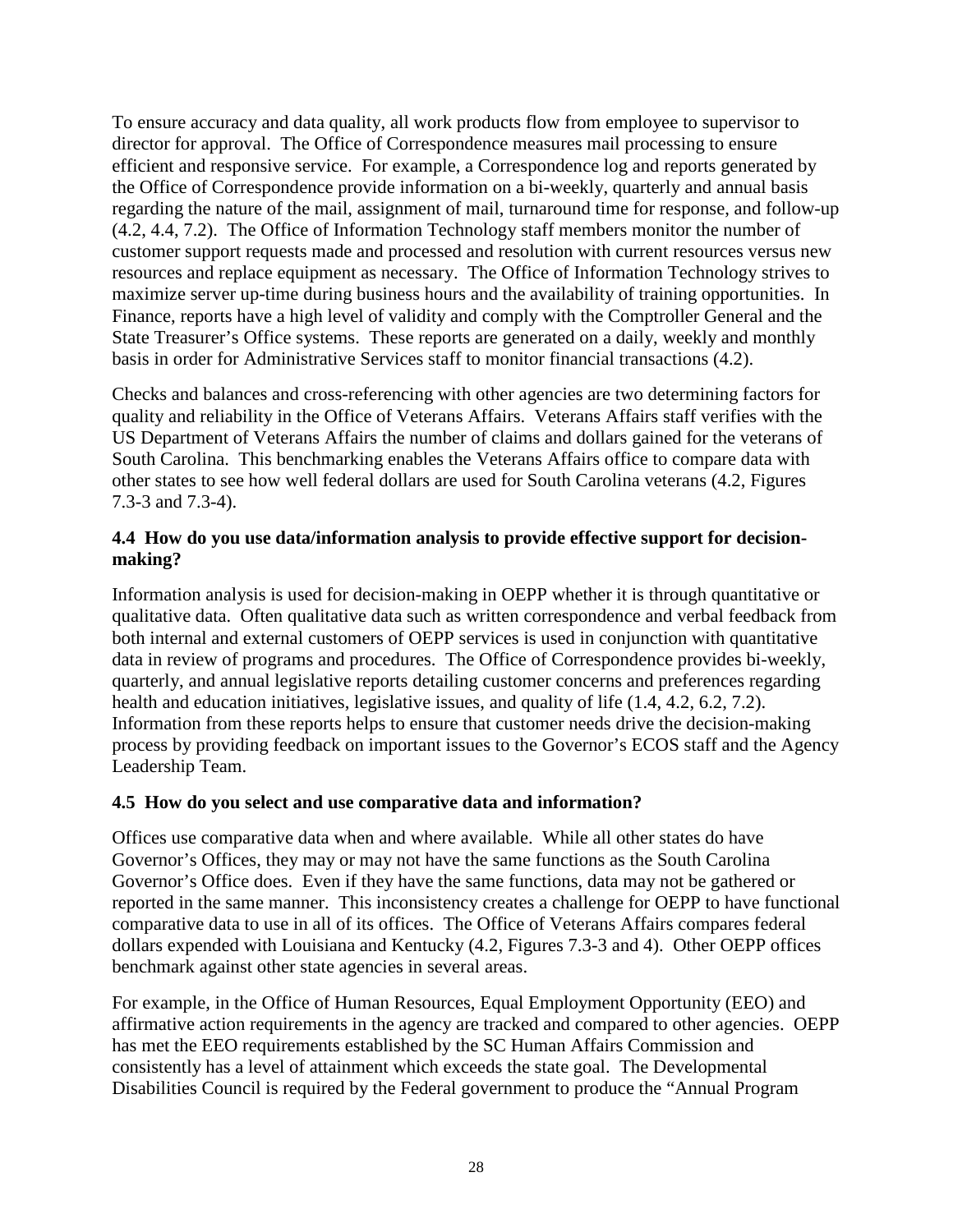Performance Report" - its annual report. Comparative data is used to adopt and adapt caseloads and systems and guide process improvement. Foster Care Review Board and Guardian ad Litem offices currently use data from the counties to compare against statewide averages.

Each Office has a Financial Liaison. Budgetary and financial reports are sent to them to be reviewed (1.4, 4.2). In addition, the Agency Leadership Team reviews these reports. Reports are used to determine if all financial transactions are properly classified and if expenditures are within budget. The Agency Leadership Team and the Governor's ECOS staff also review correspondence reports (1.4, 4.2, 7.2) to ensure responses to constituent mail are prepared within designated parameters.

#### **4.6 How do you manage organizational knowledge to accomplish the collection and transfer and maintenance of accumulated employee knowledge and identification and sharing of best practices?**

The collection, transfer and maintenance of accumulated employee knowledge is generally accomplished through the production of written procedural manuals, cross-training, and the duplication of material resources (e.g. materials on how to obtain a pardon, prescription drug programs, listings of non-profits and the services they provide, etc.) In addition, the GAL program has a Best Practices manual that is updated periodically. The IT office documents solutions for common problems and uses standard setup procedures to ensure flat-topologies. To ensure that upon staff resignation, termination, or absence, the SOVA office will run without interruption, each department has kept organized and clearly labeled computer files, claims files, and case information. In addition, each Senior Department Manager member has a Desk Manuel established for easy access; declaring the duties, responsibilities, and process of his/her department, step by step, so that others can pick up where he/she left off. In the Continuum of Care, recent efforts have included formalized cross training within the OPS unit in Continuum. The operations and support functions staff positions have lessened in numbers over time but the specialized functions continue to be critical for organizational functioning. Staff are currently designated as backups to certain areas, and they are in the midst of being trained by the person who is responsible for those duties. They are sharing the most effective best practice in carrying out that job function. This should address any future attrition and typical loss of job knowledge associated with the loss of a position. All new Service Coordinators must go through an orientation training and obtain certification before they are able to manage a case load of clients independently. To ensure better job skill retention, they are not only trained 1 time in a formal orientation, they also must receive simultaneous training in their regional office along with field training by their Supervisor and/or seasoned designee. The OJT has to be completed, and the person must exhibit knowledge of all Service Coordinator skill sets before case management certification is rewarded. COC also instituted work teams a few years ago to develop Business Rules for major operational processes within COC. These Business Rules provide written and flow chart formats of all processes. The Business Rules are updated as needed and serve as a reference to ensure ongoing continuity when and if any particular employee, who is a part of a business process, leaves the organization. In OEO, program, audit and fiscal staff work closely with each other, so more than one person is capable of performing tasks. For the Foster Care Review Board, the maintenance and transfer of accumulated employee knowledge is managed by:

• Weekly senior staff meetings with Division Director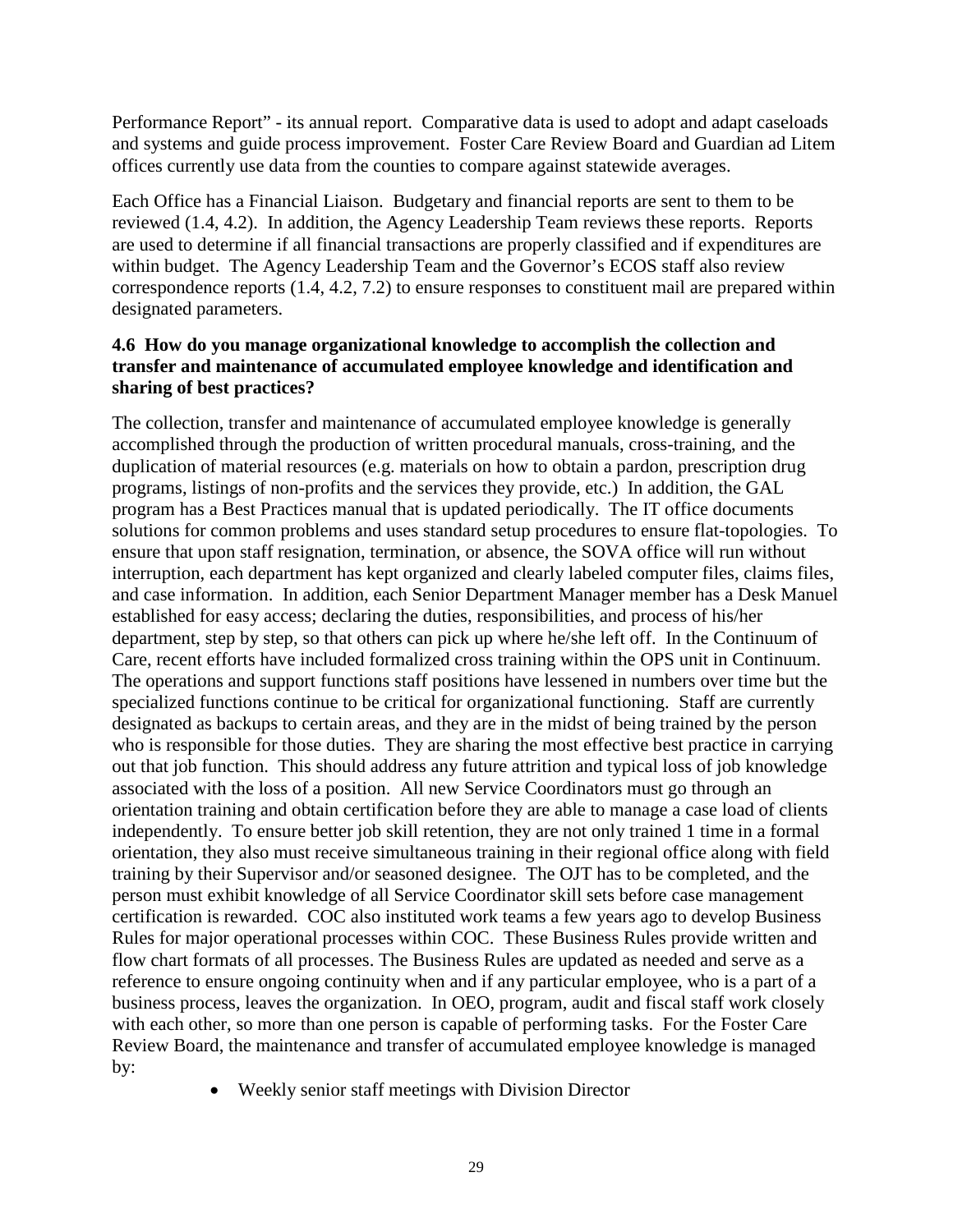- Monthly full staff meetings with information sharing from all departments; any staff who have attended training or relevant outside meetings provide other staff with overview of information, reproduce handouts, etc.
- Monthly Review Board Coordinator meeting; program and direct-line staff meeting to divulge information from recent training, share other information and receive updates, i.e. legal, national best practice
- Annual staff goal sharing meetings with Division Director, followed by sixmonth updates

In addition, best practices from other states are obtained through the following channels and shared among staff at the forums denoted above.

- Membership and active participation in the National Association of Foster Care Reviewers (NAFCR)
- Attendance at select national meetings of importance to Child Welfare issues; during this past year, two current FCRB staff attended the national conferences of CASA (Court Appointed Special Advocates) and the ABA (American Bar Association)
- Regular contact with the University of South Carolina's Center for Family Studies, which conducts highly-regarded national research
- Receipt of written materials from organizations such as the Child Welfare Institute and the National Center for Youth Law; material from such organizations is regularly excerpted for wider distribution in *Advocates*, our Quarterly Newsletter
- The Division Director serves as Board Chair for Prevent Child Abuse South Carolina, which necessitates contact with counterparts in other states around the nation.

#### **5. Human Resources**

#### **5.1 How do you and your managers/supervisors encourage and motivate employees to develop and utilize their full potential?**

In OEPP, employees are provided opportunities to develop and exercise their full potential in support of the Governor's objectives through several formal and informal mechanisms. The formal method of developing and evaluating employees is through the Employee Performance Management System (EPMS). A planning stage for each employee is developed with input from both the employee and the supervisor/manager. This planning stage allows for individual development plans within the employee's position. The planning stage also delineates a training development plan for each employee. When employees participate in training opportunities, they fill out a professional development form that becomes part of their permanent personnel file.

Additionally, a less formal approach is through training opportunities offered by the Governor's Office, the State Budget and Control Board, the Cabinet Agency Training Consortium, other state agencies and the private sector. The Office of Human Resources notifies employees quarterly through e-mail and board postings of training opportunities, and the Office of Finance staff ensures fiscal training needs are budgeted. Other methods of motivating and encouraging employees are: 1) staff retreats and annual meetings, 2) newsletters which recognize staff's work and personal achievements, 3) recognition from Governor through performance awards, 4)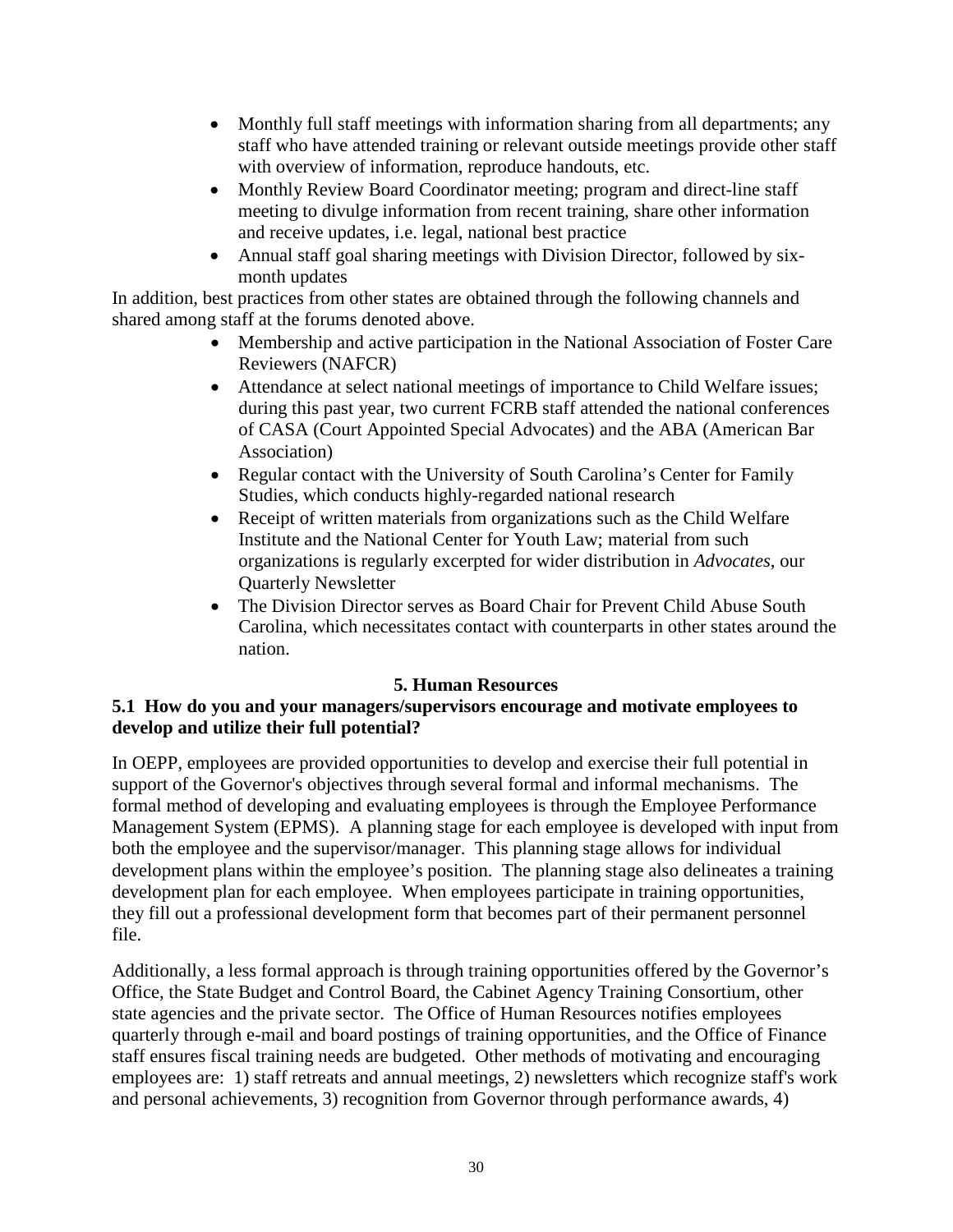allowing employees to implement cost saving ideas which creates a feeling of accomplishment, and 5) encouraging employees to work on team projects which cut across office lines. The agency employee suggestion program also encourages employees to use their maximum potential to increase efficiency. Employees whose suggestions are implemented receive positive recognition.

#### **5.2 How do you identify and address key developmental and training needs, including job skills training, performance excellence training, diversity training, management/leadership development, new employee orientation and safety training?**

The Governor's Office is committed to developing programs that foster individual growth for employees, identifying staff for advancement, and assisting in creating a diverse workforce. Leadership development opportunities include sponsoring individuals to attend the Executive Institute and the Certified Public Manager (CPM) program. As for staff advancement, OEPP is committed to promoting from within and in order to alert employees of job openings, e-mails and job postings are sent out when there are vacancies.

Training needs are assessed through individual interactions between supervisors and employees and detailed in the employee's planning stage. Linking the planning stage of the Employee Performance Management System to specific training opportunities provides information on what types of training employees need. The Office of Human Resources reviews these documents and works to ensure that employees have access to the trainings identified in the planning stages. Because the Office of Human Resources provides human resource services for the Governor's Office in partnership with the B&CB, the Governor's Office shares in the wide variety of education, training and development opportunities offered by the B&CB and benefits from B&CB expertise in personnel issues. OEPP also participates in the Cabinet Agency Training Consortium through which training is made available from Cabinet agencies at no or low cost. Some examples of training opportunities utilized in FY'03-'04 are as follows:

| Communition Care                      | COC ESVEROIOGIST OFFERED COC SPORSOFCO STATEWING TRAINING TOF HIGHLIPIC AGENCIES IN OUTCOMES AND OOAL WITHING TOF<br>children in out of home placements and sponsored statewide interagency training on Asperger's disorder                                                                                                                                                                                                                                                                                                                                                                                                                                                                       |
|---------------------------------------|---------------------------------------------------------------------------------------------------------------------------------------------------------------------------------------------------------------------------------------------------------------------------------------------------------------------------------------------------------------------------------------------------------------------------------------------------------------------------------------------------------------------------------------------------------------------------------------------------------------------------------------------------------------------------------------------------|
| Developmental<br>Disabilities Council | Supported Employment Basic Training; NACDD Planners Conference; and Financial Management Core Course.                                                                                                                                                                                                                                                                                                                                                                                                                                                                                                                                                                                             |
| <b>Foster Care</b>                    | Prevent Child Abuse South Carolina Conference and Children Unlimited Conference (provided vital information to<br>program staff as to best practice issues and current developments in the field of child welfare and more specifically<br>permanency planning for children); Second Annual National Citizen Review Panel Conference                                                                                                                                                                                                                                                                                                                                                              |
| Guardian ad Litem                     | Childrens' Law Office conference; Management seminars; certification for Adoption Specialist                                                                                                                                                                                                                                                                                                                                                                                                                                                                                                                                                                                                      |
| Office of Economic<br>Opportunity     | Provided a three-day In-Depth Review of OMB Circulars A-110, A-122, and A-133 with Howard Gesbeck, CPA of<br>WIPFLi-Young LLP; Microsoft Excel, PowerPoint, and Oral and Written Communications training presentations;<br>SoCarROMA – trainings provided by OEO to staff and community action agencies to achieve national requirements for<br>reporting                                                                                                                                                                                                                                                                                                                                         |
| Small and Minority<br><b>Business</b> | Minority Vendor Trade Fair                                                                                                                                                                                                                                                                                                                                                                                                                                                                                                                                                                                                                                                                        |
| <b>Veterans Affairs</b>               | Claims Representatives and/or Field Office Supervisors received training to further develop their knowledge of VA<br>laws and the VA claims process in Washington, DC and Indianapolis, Indiana. This information was then passed on to<br>other staff to enhance their proficiency. This training, provided by the American Legion, sharpens those skills needed<br>by staff in preparing and presenting appeals cases before the U.S. Department of Veterans Affairs Regional Office and,<br>in some cases, before the Board of Veterans Appeals in Washington; Division staff also attends local and/or regional<br>training provided by the VA Regional Office and/or the VA Medical Centers. |
| Victim Assistance                     | National Compensation Conference in Jacksonville; Regional Financial Management Training Conference; 17 <sup>th</sup> annual<br>Victims Rights Week Conference; 'Train The Trainer Workshop'                                                                                                                                                                                                                                                                                                                                                                                                                                                                                                      |

#### *TABLE 5.2 – Training* Continuum of Care COC Psychologist offered COC sponsored statewide training for multiple agencies in Outcomes and Goal Writing for

In addition, the Director of the State Office of Victim Assistance attended a conference in Miami entitled *Developing Strategic State Wide Plans for Battered Immigrant Women*. The Conference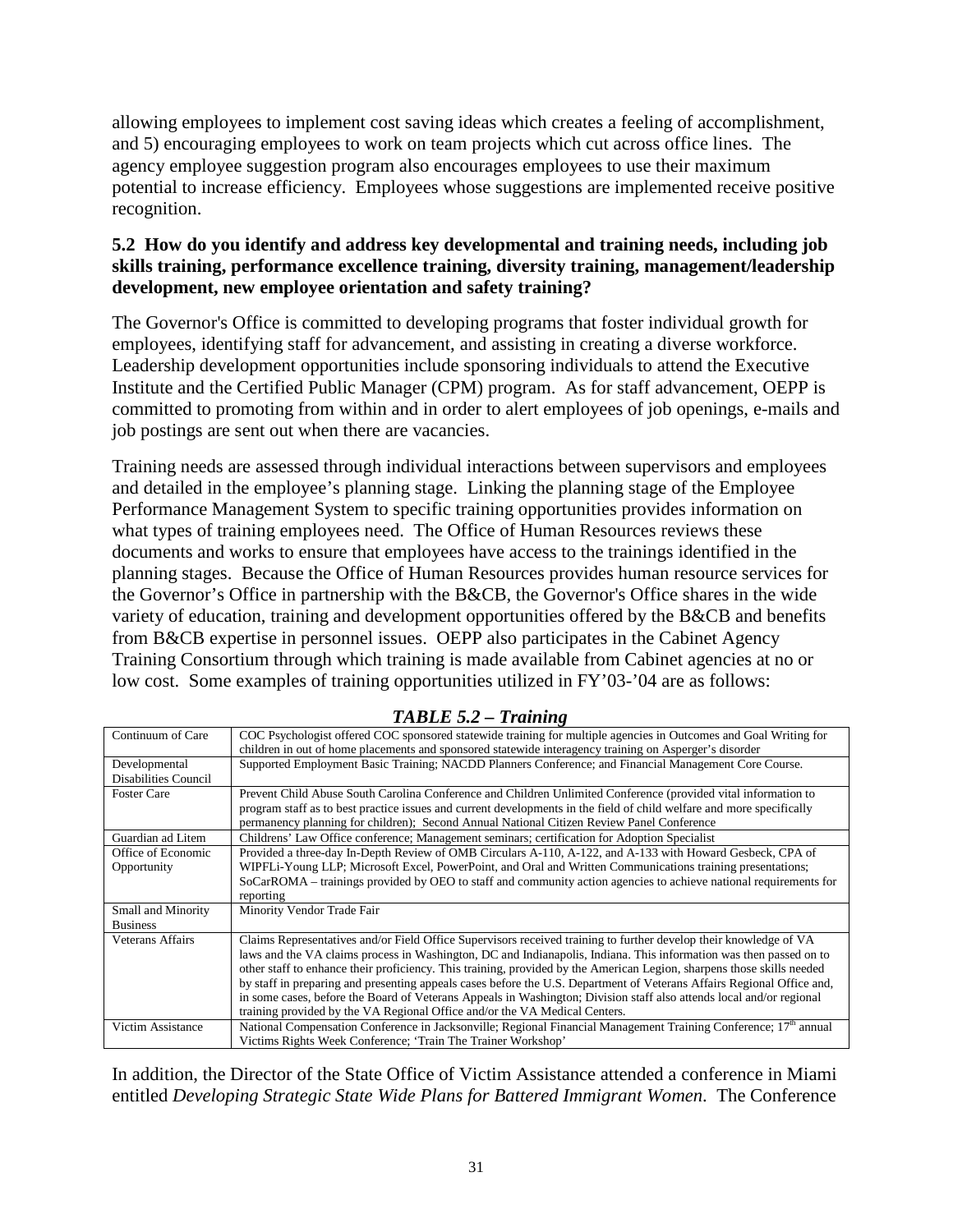was sponsored by Legal Momentum, formerly known as the National Organization for Women. The Director met with other victim assistance groups from the United States and helped to establish a plan for immigrant and bilingual victim services in our state. As a result of the conference, SOVA now provides a Spanish Translated Application on the website**.** SOVA staff also attended the Regional Financial Management Training Conference which covered updates and changes regarding VOCA rules and regulations and changes to VOCA forms. This information directly impacted SOVA's Financial Services section by enabling them to be more efficient in the preparation and submittal of VOCA grant information to the OVC offices in Washington, DC. This also eliminates any delay in receiving funds from OVC which allows SOVA to continue to pay claims in a timely manner.

Foster Care Review Board and Guardian ad Litem offices use staff training surveys to determine training needs, such as software skills and supervisory skills, as well as employing the Designing a Curriculum (DACUM) process to determine staff training needs and the fit of the employees job descriptions with their training needs, holding focus groups in each regional office with case managers to determine what case management skills need improving, and using a management assessment process for all supervisors to create a formal management training curriculum.

#### **5.3 How does your employee performance management system, including feedback to and from employees, support high performance?**

In OEPP, an open-door policy exists whereby each employee has a direct supervisor to whom they can immediately go with questions or suggestions, allowing everyone to contribute to the overall work system. Employee feedback and suggestions regarding the management of specific programs are encouraged. Employees are given opportunities to pursue new projects through the employee objective section of the EPMS Planning Stage. Goals are included in the Planning Stage and the supervisor and/or director routinely work with the employee throughout the year to monitor the progress toward those goals. In addition, supervisors include training requirements in the EPMS Planning Stage.

#### **5.4 What formal and/or informal assessment methods and measures do you use to determine employee well-being, satisfaction and motivation?**

Employee well-being and satisfaction are addressed in various ways. Methods used to obtain employee feedback are informal meetings and exit interviews or an exit interview questionnaire with departing employees. Exit interviews are analyzed for data on employee turnover and shared with each office. The employee grievance policy detailed in the Employee Handbook provides for mediation and appeal to the State Human Resources Director. Variable work schedules help employees balance personal and professional lives. An annual Christmas party and other social events and gatherings are scheduled to promote a sense of community. In addition, the Constituent Services and Correspondence offices administer an annual employee satisfaction survey to help maintain positive and productive working relationships (7.4).

#### **5.5 How do you maintain a safe, secure and healthy work environment?**

Hazard Communication policy is given to all employees at new hire orientation sessions. Human Resources staff members attend annual Workers' Compensation training meetings. Office buildings housing agency staff are inspected by the fire marshal in accordance with regulations established by the Department of Labor, Licensing and Regulation. Wellness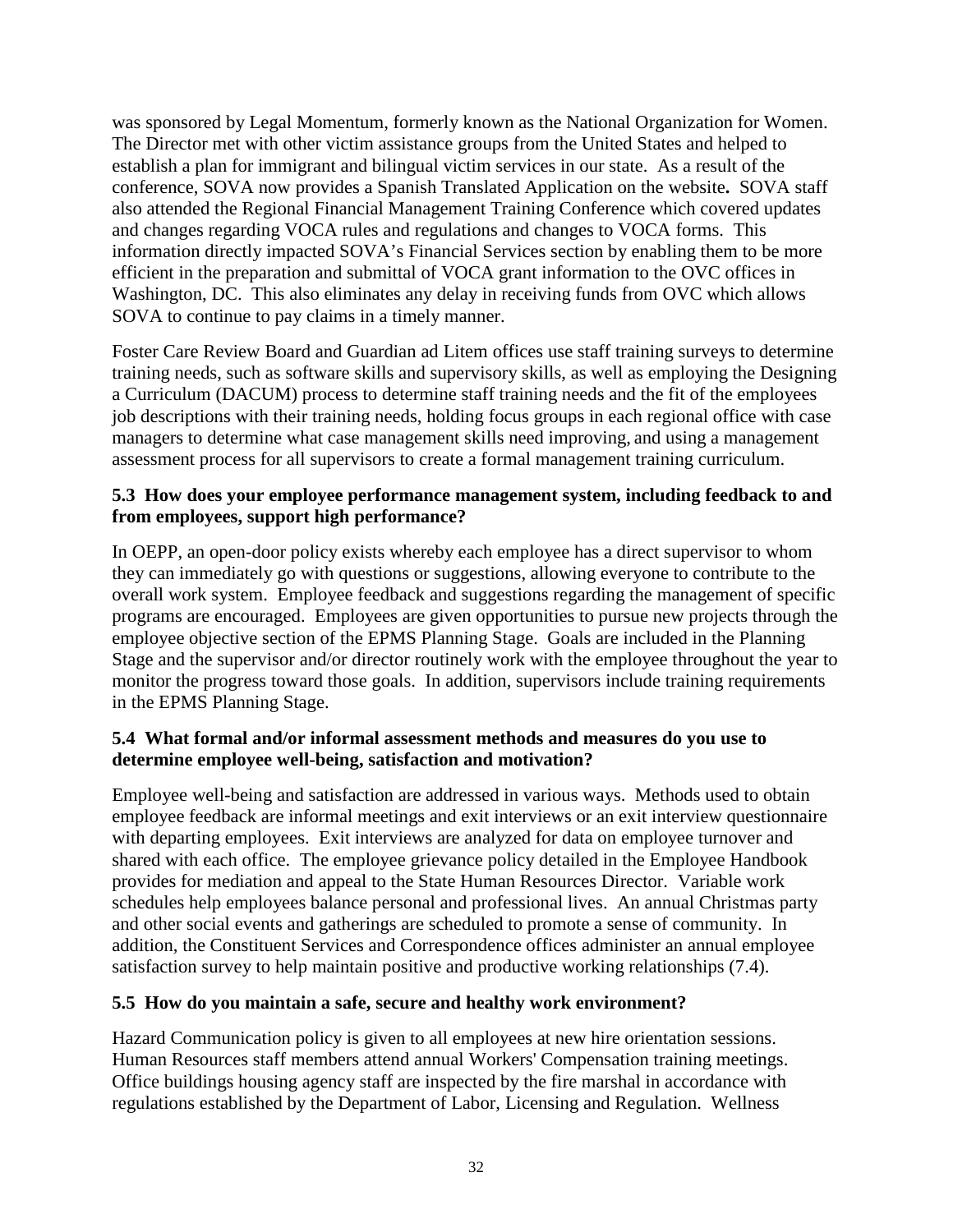information and training sessions are posted routinely for employees. Health screenings at a minimal cost are offered to employees, including breast and prostate cancer screenings and flu shots. Free health workshops are available along with distribution of health information. Emergency and disaster preparedness is coordinated through the Constituent Services Office, with staff on call to assist if necessary. Each office is informed of evacuation procedures in the event of fire, etc. and supervisors have been instructed to take roll call in such events.

#### **5.6 What activities are employees involved with that make a positive contribution to the community?**

Employees throughout the agency participate in a variety of charities, either through payroll deduction or on a personal basis (1.8, 7.5), such as the United Way, United Black Fund of the Midlands, Salvation Army Christmas Kettle program, and Community Health Charities. Many employees also participate in the March of Dimes WalkAmerica, Richland I Lunch Buddies, PTAs, and various councils and community associations (1.8). The Office of Information Technology provides resources to the state and its community via the web, including the Governor's Page and the OEPP Page which links to pages for each major program area. In addition, the IT Office provides support for extended hours during emergency situations such as hurricanes and natural disasters. The Constituent Services Office coordinates volunteers from OEPP to help answer phone calls and staff ESF 14 during disaster situations, collaborates with SC Safe Kids to produce the Kids Safety Calendar, and sponsors a variety of recognition programs for recognizing outstanding corporate citizens, volunteers, and students.

#### **6. Process Management**

#### **6.1 What are your key processes that produce, create or add value for your customers and your organization, and how do they contribute to success?**

Program areas within OEPP communicate objectives, define measures, and inspect the progress and achievement of objectives through teamwork at the director, manager, and paraprofessional/assistant levels. Major processes have been integrated system-wide through the use of teams, databases, and Inter/Intranet technology allowing for greater coordination and efficiency in the delivery of services. The paperless Employee Suggestion Program allows employees to make cost-saving and efficiency suggestions. OEPP's Strategic Plan and supporting action plans/key performance measures are available to all employees to utilize and share ideas on how to improve processes via the Intranet.

Many of the individual offices use electronic tracking systems to monitor the efficiency of intake and dispersal of program services processes. For example, the Correspondence Office tracks incoming letters, e-mails, and faxes as a means of ensuring timely responses and records mail generated by the Governor's Office to prevent duplication. The Correspondence Office also sends Issue Alerts to advise the Governor's ECOS and OEPP staff of emerging issues tracked through constituent mail. In addition, bi-weekly, monthly, quarterly, and annual reports on correspondence provide feedback on important issues to the Governor's ECOS staff and the Agency Leadership Team (1.4, 4.2, 4.4, 7.2). The Office of Veterans Affairs monitors the standing of various individual applications for resolution. The workflow of the Office of Information Technology is divided into two categories. Those categories are internal processes and external processes. The internal processes include the work that the Information Technology staff members do to provide hardware resources and access to services. The external processes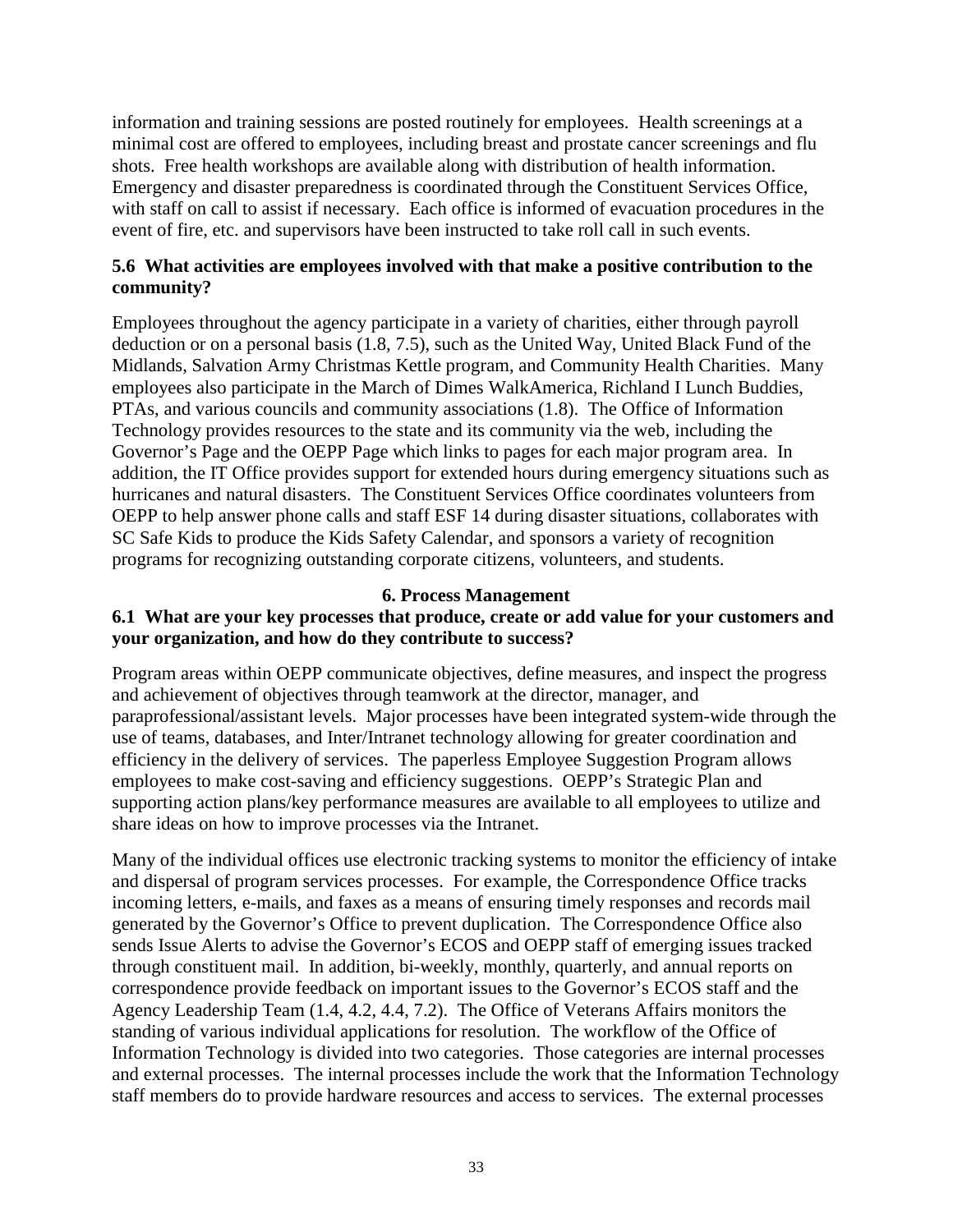include providing support to users at the desktop to aid in developing a new database or preparing a mail merge for an office. In procurement, key design is the use of purchase orders. The use of purchase orders ensures vendors are paid efficiently by streamlining the approval process, resulting in the processing of invoices within 3 days (7.2, 7.4, 7.3).

#### **6.2 What are your key design and delivery processes for products/services, and how do you incorporate new technology, changing customer and mission-related requirements into these design and delivery processes and systems**?

New technology has allowed for the design of databases and information systems that answer to changing customer and mission-related requirements. Regardless of the methodology used, program processes are reviewed for accuracy and timeliness routinely by the program managers (1.4, 4.2). The boundaries of state and federal guidelines that specify program function and dictate the population to be served are reviewed within their mandates accordingly. The Office of Human Resources is responsible for the formulation, implementation and administration of personnel management policies and programs for the Governor's Office. The Director of the Office of Human Resources attends monthly staff meetings and quarterly supervisory meetings at the Budget and Control Board to keep abreast of changing requirements.

As part of the accountability process, each office/program area is asked to provide goals for each fiscal year. These goals must be clearly linked to OEPP's Strategic Plan and must reflect the Governor's goals. Offices report on the status of attaining their goals on a quarterly basis. If the action taken is improving processes, it is incorporated into standard procedures. If not, the office/program area reassesses its goals and either adapts these goals to deal with problems that may be affecting their success or formulates new goals.

#### **6.3 How does your day-to-day operation of these processes ensure meeting key performance requirements?**

Production and delivery processes vary by office. Day to day operations are directed to ensure performance requirements are met. Below, select offices highlight how day-to-day processes meet performance requirements.

| <b>Office</b>          | <b>Examples of Methods</b>                                                                                                                                                                                                                                                                                                                                                                                                                                                                                                                                                                                                                                                                                                                                                                                                                                                                                                                                                                                                                                                                                                                                                                                                                                                                                                                       |
|------------------------|--------------------------------------------------------------------------------------------------------------------------------------------------------------------------------------------------------------------------------------------------------------------------------------------------------------------------------------------------------------------------------------------------------------------------------------------------------------------------------------------------------------------------------------------------------------------------------------------------------------------------------------------------------------------------------------------------------------------------------------------------------------------------------------------------------------------------------------------------------------------------------------------------------------------------------------------------------------------------------------------------------------------------------------------------------------------------------------------------------------------------------------------------------------------------------------------------------------------------------------------------------------------------------------------------------------------------------------------------|
| Continuum of Care      | Regional offices and state office conduct case management and services audits to ensure compliance with<br>٠<br>standards.<br>Program Oversight: conducts reviews of provider operations to ensure compliance with state's contract<br>$\bullet$<br>with provider.                                                                                                                                                                                                                                                                                                                                                                                                                                                                                                                                                                                                                                                                                                                                                                                                                                                                                                                                                                                                                                                                               |
| <b>Human Resources</b> | Recruitment - Post vacancy notices within 3 days. Collect applications and review qualifications. Send<br>٠<br>applications of those who are qualified to the hiring supervisor within 3 days of the vacancy closing date.<br>The Office assists hiring supervisors in achieving diversity. The current percentage of annual goals met<br>is 94.6%.<br>Employee Evaluation – Supervisors are reminded of Employee Performance Management System<br>٠<br>reviews that are due 2 months prior to the due date. The universal review date is November 1 of each<br>year.<br>Compensation – The agency strives for equitable and fair compensation for all employees based on the<br>٠<br>job description and the employee's education, training and experience. All employees are compensated<br>and receive increases within the guidelines set forth by the State Office of Human Resources.<br>Employment Relations – Standardized procedures are in place for employee grievances, harassment, or<br>٠<br>other types of complaints, as delineated in the Employee Handbook.<br>Training - Employees are informed of quarterly training sessions provided by the Budget and Control<br>$\bullet$<br>Board through e-mail postings.<br>Employment Services – New employees receive new hire orientation sponsored by the Budget and<br>$\bullet$ |
|                        | Control Board within one week of hire. All benefits are explained at this time.                                                                                                                                                                                                                                                                                                                                                                                                                                                                                                                                                                                                                                                                                                                                                                                                                                                                                                                                                                                                                                                                                                                                                                                                                                                                  |

*Table 6.3.1 Ensuring Requirements Are Met*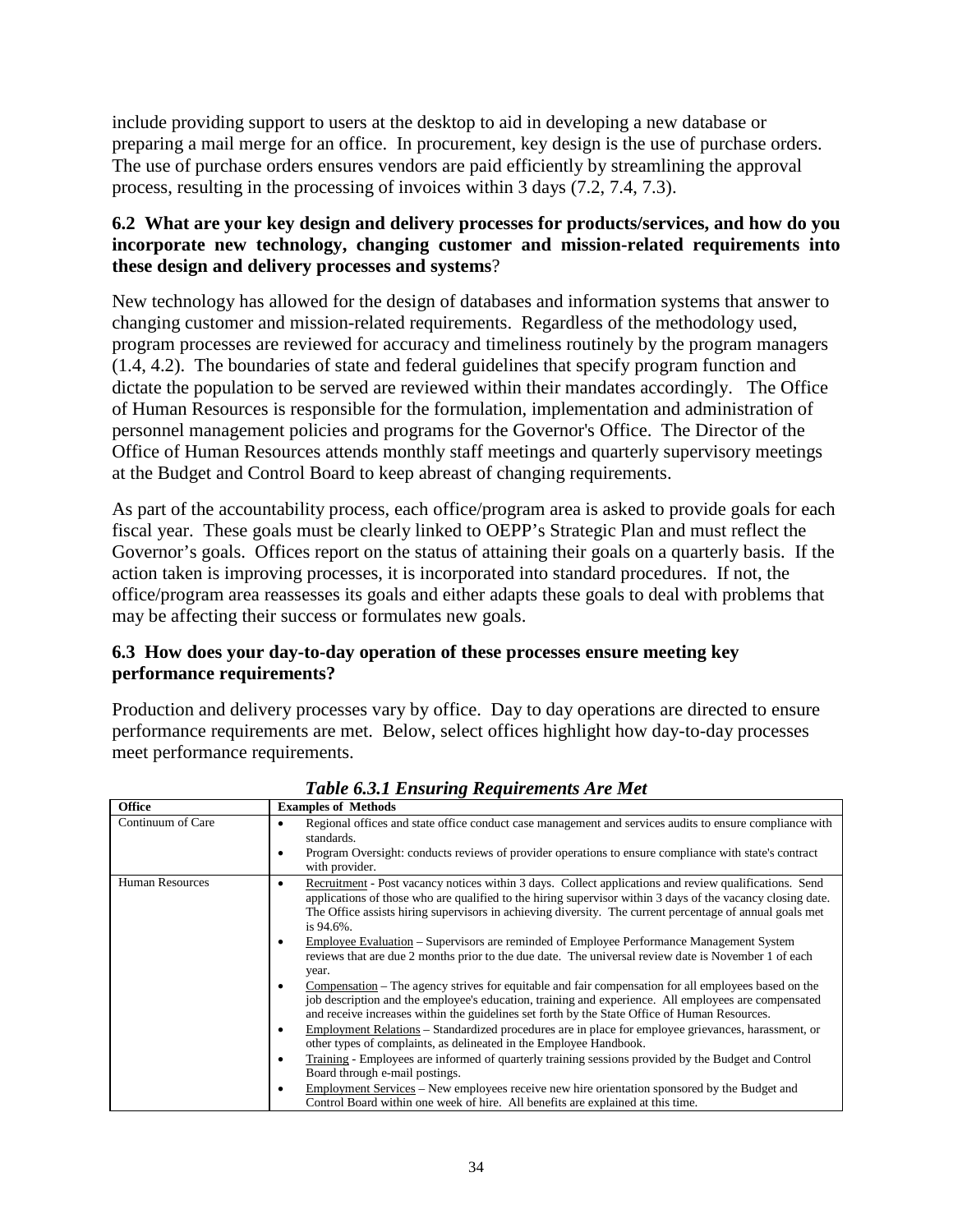| <b>Office</b> | <b>Examples of Methods</b>                                                                                                                                                                                                                                                                                                                                                                                                                                                                                                                                                                                                   |
|---------------|------------------------------------------------------------------------------------------------------------------------------------------------------------------------------------------------------------------------------------------------------------------------------------------------------------------------------------------------------------------------------------------------------------------------------------------------------------------------------------------------------------------------------------------------------------------------------------------------------------------------------|
|               | Benefits - Medical, Life and Dental insurance are offered to eligible employees. Other benefits include<br>٠<br>401K plan, flex-time, tuition assistance, sick/annual leave. Employees are informed of benefit changes<br>and options as they arise.<br>Employee Records – Employee information is maintained in 3 databases, one for payroll, which<br>$\bullet$<br>automatically updates the second that is for the State Office of Human Resources, and the third in a<br>Personnel database for internal uses. Employee personnel records are maintained with up-to-date<br>information on employees and their position. |
| Finance       | Reports, including Appropriation vs. Allotment, Allotment vs. Expenditure, Cash Status, and Cash by<br>Grant, are generated on a daily, weekly and monthly basis. These reports are reviewed and used as a<br>management tool by the Office of Finance and by the Director of Administrative Services.                                                                                                                                                                                                                                                                                                                       |

#### **6.4 What are your key support processes, and how do you improve and update these processes to achieve better performance?**

The Office of Administrative Services provides financial, human resources and procurement support to all functions of the Governor's Office, including the Mansion, ECOS and OEPP. OEPP's Strategic Plan identifies key support processes for all offices through the corresponding action items and performance measures inputted via the Intranet. In addition, staff crucial to particular projects are a part of the process of developing goals and action plans for those projects and are included when changes are necessary. The Office of Human Resources continuously reevaluates and updates processes to improve services through meetings with peers such as the Human Resource Advisory Committee. Human Resources staff members regularly attend training such as the annual Human Resource Conference and workshops provided by International Personnel Management Association.

## **6.5 How do you manage and support your key supplier/contractor/partner interactions and processes to improve performance?**

OEPP manages relationships with suppliers by working with a list of qualified vendors maintained by the Procurement Office. Vendors are held to the standard required for the specific process and any disputes with vendors can be taken up through the Budget and Control Board's Materials Management Office. Products and services are purchased from suppliers on an asneeded basis. Bids are received from outside sources and evaluated for large jobs. Often, clients from Vocational Rehabilitation or the Department of Corrections are used to minimize costs in exchange for receiving work experience and training. For example, clients from Vocational Rehabilitation assisted in packaging Reading Honor Roll materials for distribution during September 2002 and inmates from the Department of Corrections assisted in 2003.

Suppliers for the Foster Care Review Board, Guardian ad Litem, and Continuum of Care include public and private service providers for wrap services (therapy, positive role model, activity therapy, transportation), residential services (group homes, therapeutic foster care, residential treatment facility), and residential therapeutic services. Table 6.5-1 demonstrates how these offices manage supplier interactions.

| Tubic 0.5-1 manuging Buppliers |                                                                                                                                                                                                                                                                                                                              |                                                                                                                                                                                                                                                                                                                 |  |
|--------------------------------|------------------------------------------------------------------------------------------------------------------------------------------------------------------------------------------------------------------------------------------------------------------------------------------------------------------------------|-----------------------------------------------------------------------------------------------------------------------------------------------------------------------------------------------------------------------------------------------------------------------------------------------------------------|--|
| <b>Office</b>                  | <b>Methods to Interact With Suppliers</b>                                                                                                                                                                                                                                                                                    | <b>Supplier Management</b>                                                                                                                                                                                                                                                                                      |  |
| Continuum of<br>Care           | Planning meetings with families and service providers<br>every 6 month during the service planning meeting<br>Program Oversight Council meetings<br>Newsletters to agencies, families, and providers<br>Providers participation in decision making as<br>appropriate<br>Continuum staff regularly participate in interagency | Changing client selection tool to reduce the amount<br>of time it takes to select a client.<br>Changing the request for proposal document to better<br>meet the needs of stakeholders.<br>Changing the provider review process so providers<br>have fewer reviews but more comprehensive and<br>useful reviews. |  |

## *Table 6.5-1 Managing Suppliers*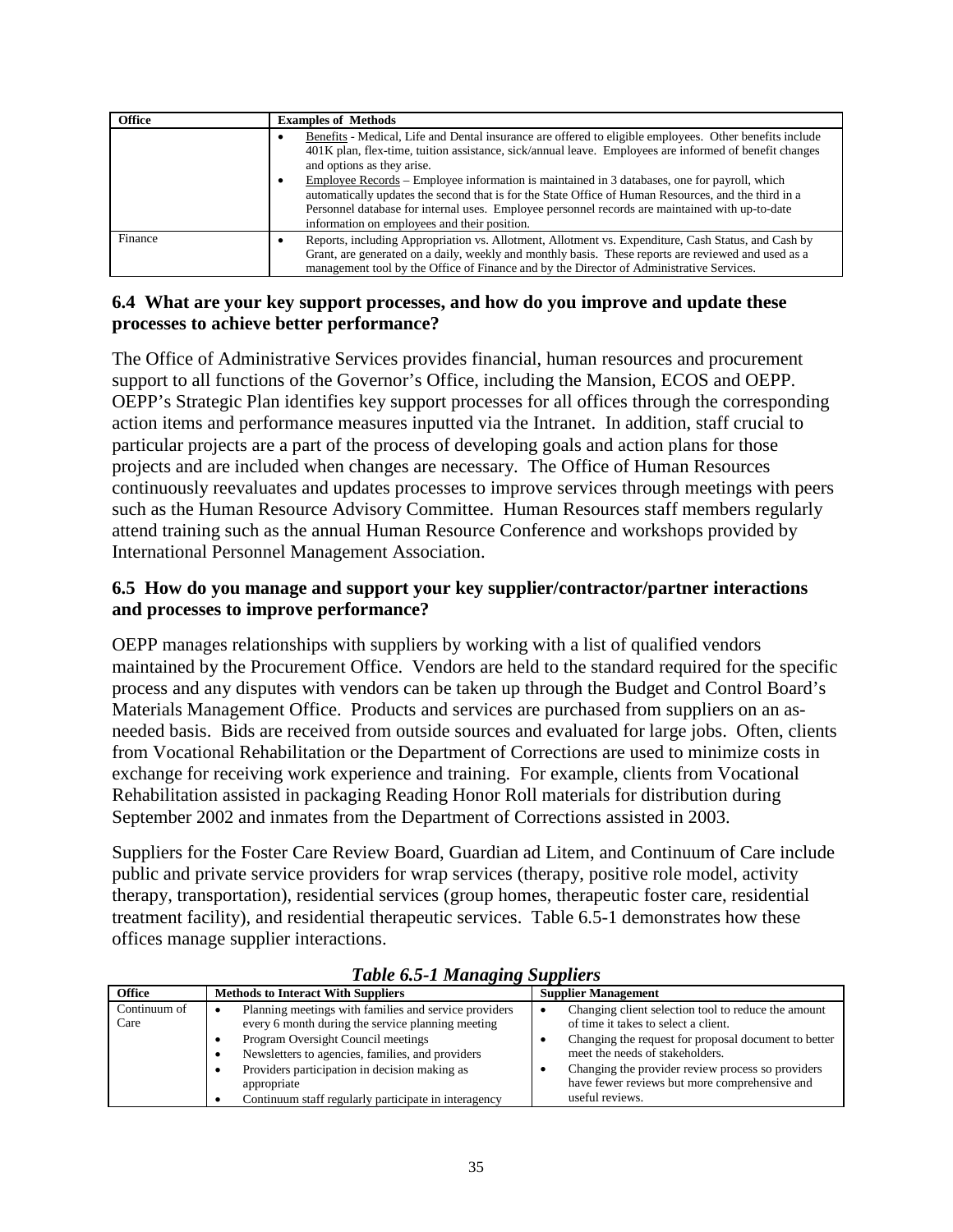|                                    | meetings                                                                                                                                       | Working with providers and internal staff to<br>٠<br>streamline documentation process to reduce how<br>long it takes to get providers paid.<br>Adjusting set of services Continuum purchases so<br>clients are more likely to use less restrictive care.<br>Working with the Department of Health and Human<br>Services to change documentation methods to reduce<br>staff time spent in paperwork to allow for more time<br>for meaningful client services. |
|------------------------------------|------------------------------------------------------------------------------------------------------------------------------------------------|--------------------------------------------------------------------------------------------------------------------------------------------------------------------------------------------------------------------------------------------------------------------------------------------------------------------------------------------------------------------------------------------------------------------------------------------------------------|
| <b>Foster Care</b><br>Review Board | Review board meetings to discuss cases<br>٠<br>Foster Care Review staff regularly participate in<br>$\bullet$<br>interagency meetings          | Monthly meetings with county DSS offices<br>٠<br>Quarterly meetings with county DSS directors<br>Regional meetings with family court judges<br>٠<br>Meetings and training with county foster parent<br>٠<br>associations<br>Regional meetings with local review board<br>volunteers                                                                                                                                                                          |
| Guardian ad<br>Litem               | Meetings, letters, and surveys with judges<br>٠<br>Meetings with DSS legal division<br>GAL staff regularly participate in interagency meetings | Staffing with DSS, schools, foster care review<br>boards, and others                                                                                                                                                                                                                                                                                                                                                                                         |

**7. Results**

#### **7.1 What are your performance levels and trends for the key measures of customer satisfaction?**

Highlighted in the tables below are examples of OEPP's customer satisfaction results as related to the performance measures for the respective program areas as delineated in Table 4.2.

| Twore THE T CONGINIUM OF CWI C CHARGING BURGHON HUSBING                                                              |            |            |            |            |            |
|----------------------------------------------------------------------------------------------------------------------|------------|------------|------------|------------|------------|
| <b>Performance Measure (See Table 4.2)</b>                                                                           | FY '99-'00 | $FY'00-01$ | FY '01-'02 | $FY'02-03$ | FY '03-'04 |
| % of families giving COC an A or B rating – Goal is 90%                                                              | 88%        | 86%        | 94%        | 90%        | 80%        |
| % of families who say they will refer other families to COC - Goal<br>is 95%                                         | 85%        | 96%        | 98%        | 97%        | 95%        |
| % of families will report that COC staff respect their values and<br>beliefs $-$ Goal is 100%                        |            |            | 97%        | 97%        | 95%        |
| % of families receiving WRAP services will report receiving them<br>in the amount stated on the $TSP - Goal$ is 90 % |            |            | 80%        | 64%        | 53%        |
| % of families more satisfied with services once their child became<br>a client of $COC -$ Goal is 95%.               |            |            | 93%        | 93%        | 84%        |
| % of families will report most or all needed services are being<br>received $-$ Goal is 90%                          |            |            | 93%        | 87%        | 82%        |

#### *Table 7.1-1 Continuum of Care Customer Satisfaction Results*

The following graphs provide a more comprehensive look at these measures:

## *Figure 7.1-1a*



## *Figure 7.1-1b*

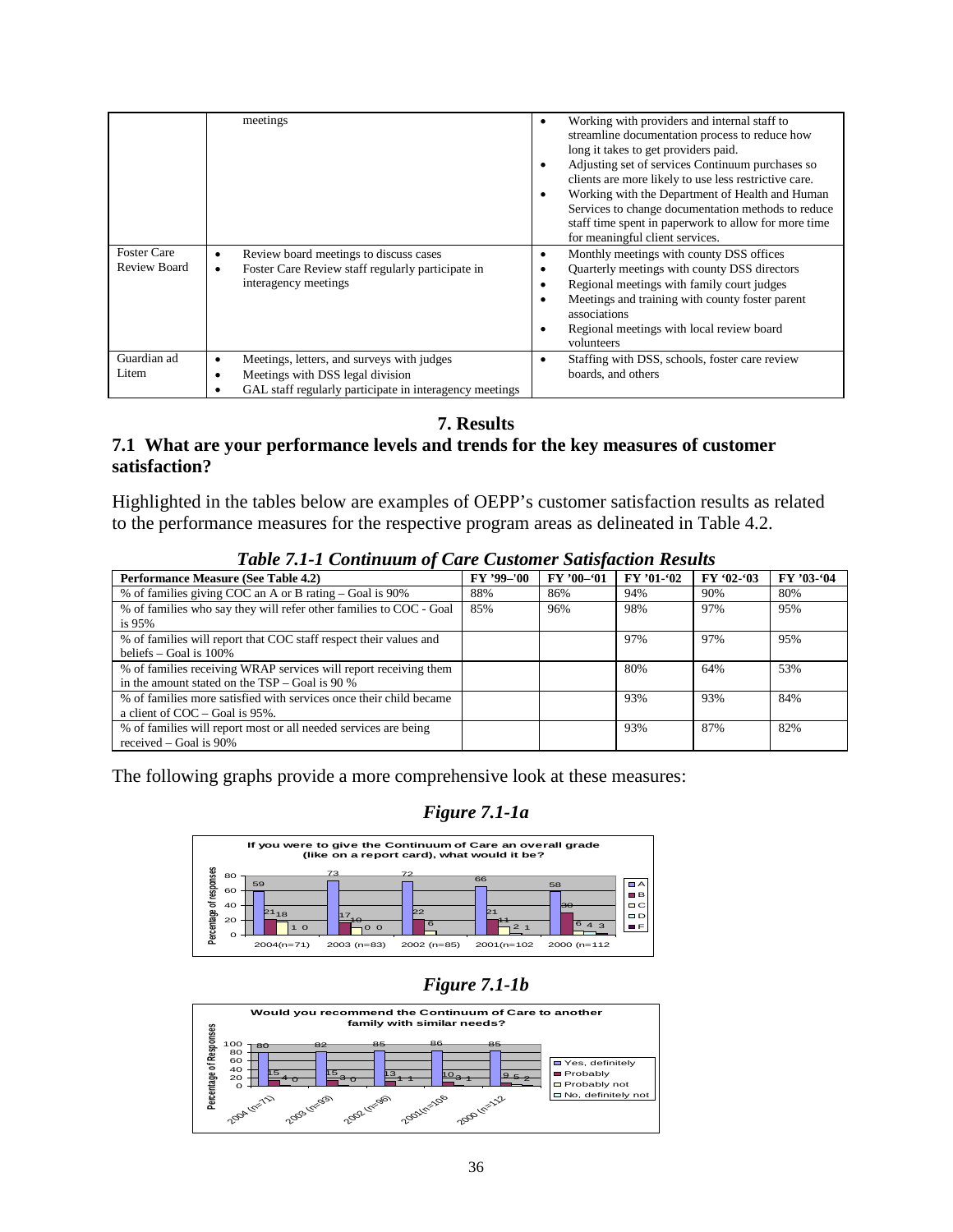



The Foster Care Review Board also measures customer satisfaction through a biennial survey. The survey was not administered during FY '01-'02 due to conversion to a new database system. It was also not administered in FY '03-'04 largely due to the time spent in managing the Guardian ad Litem program without additional administrative staff. However, the Foster Care Review Board's Performance, Customer Satisfaction and Program Measures have been extensively reviewed and grouped with similar indicators. A few measures that are no longer tracked have been dropped and others added. The largest set of new performance measures are the evaluations conducted at the conclusion of all volunteer training sessions and an annual survey of review board members. These are intended to gauge the office's performance at enlisting, retaining and educating those volunteers whose time is so critical to the success of the program. Actual customer satisfaction percentages from these evaluations will be tallied and reported in coming years.

| <b>Performance Measures (See Table 4.2)</b>                                       | <b>Number</b>             | <b>Dates</b>           |
|-----------------------------------------------------------------------------------|---------------------------|------------------------|
| Timely Preparation of Annual Report (statistical research and<br>recommendations) | 522 copies<br>distributed | 1/6/04                 |
| <b>Review Board Member Survey</b>                                                 | 102 responses             | 3/31/04                |
| <b>Review Board Member Exit Interviews</b>                                        | 14 completed              | throughout year        |
| Evaluation: New Board Member and Staff Orientation                                | 34 attendees              | 7/23, 9/29, 2/23, 3/29 |
| Evaluation: Chairpersons' Training                                                | 38 responses              | 12/2/03                |
| <b>Evaluation: Certification Training for Board Members</b>                       | 20 responses              | 2/9/04                 |
| <b>Evaluation: Foster Care Review Board Conference</b>                            | 63 responses              | 5/7/04                 |

*Table 7.1 – 2 Foster Care Review Customer Satisfaction Results: FY 03-04*

The Client Assistance Program conducts an annual customer satisfaction survey:

| Performance Measure (See Table 4.2) – Customer   | <b>FY</b> | <b>Analysis</b>  | FY           | <b>Analysis</b>  | FY     | <b>Analysis</b>  |
|--------------------------------------------------|-----------|------------------|--------------|------------------|--------|------------------|
| <b>Satisfaction Survey</b>                       | $'01-$    |                  | $02 -$       |                  | $'03-$ |                  |
|                                                  | 02        |                  | $^{\circ}03$ |                  | 64     |                  |
| Number of surveys mailed                         | 186       |                  | 110          |                  | 182    |                  |
| Number of surveys returned                       | 43        | 23% returned     | 28           | 25% returned     | 45     | 25% returned     |
| a. Number who commented "very satisfied" or      | 42        | 98% satisfied    | 27           | 96% satisfied    | 44     | 98% satisfied    |
| "satisfied"                                      |           |                  |              |                  |        |                  |
| b. Number who commented "not satisfied"          |           | 2% not satisfied |              | 3% not satisfied |        | 2% not satisfied |
| Number of individuals surveyed who would use CAP | 42        | 98%              | 27           | 96%              | 44     | 98%              |
| again                                            |           |                  |              |                  |        |                  |

*Table 7.1-3 Client Assistance Program Customer Satisfaction Results*

The Administrative Services Offices, including the Director's Office, Human Resources, Finance, Payroll, Information Technology, Procurement, and the administrative branch of Correspondence, primarily serve internal customers, providing support services for the Governor, ECOS, and OEPP's Program Areas. The Office of Human Resources, working with the Office of Constituent Services and the Budget and Control Board, administers an annual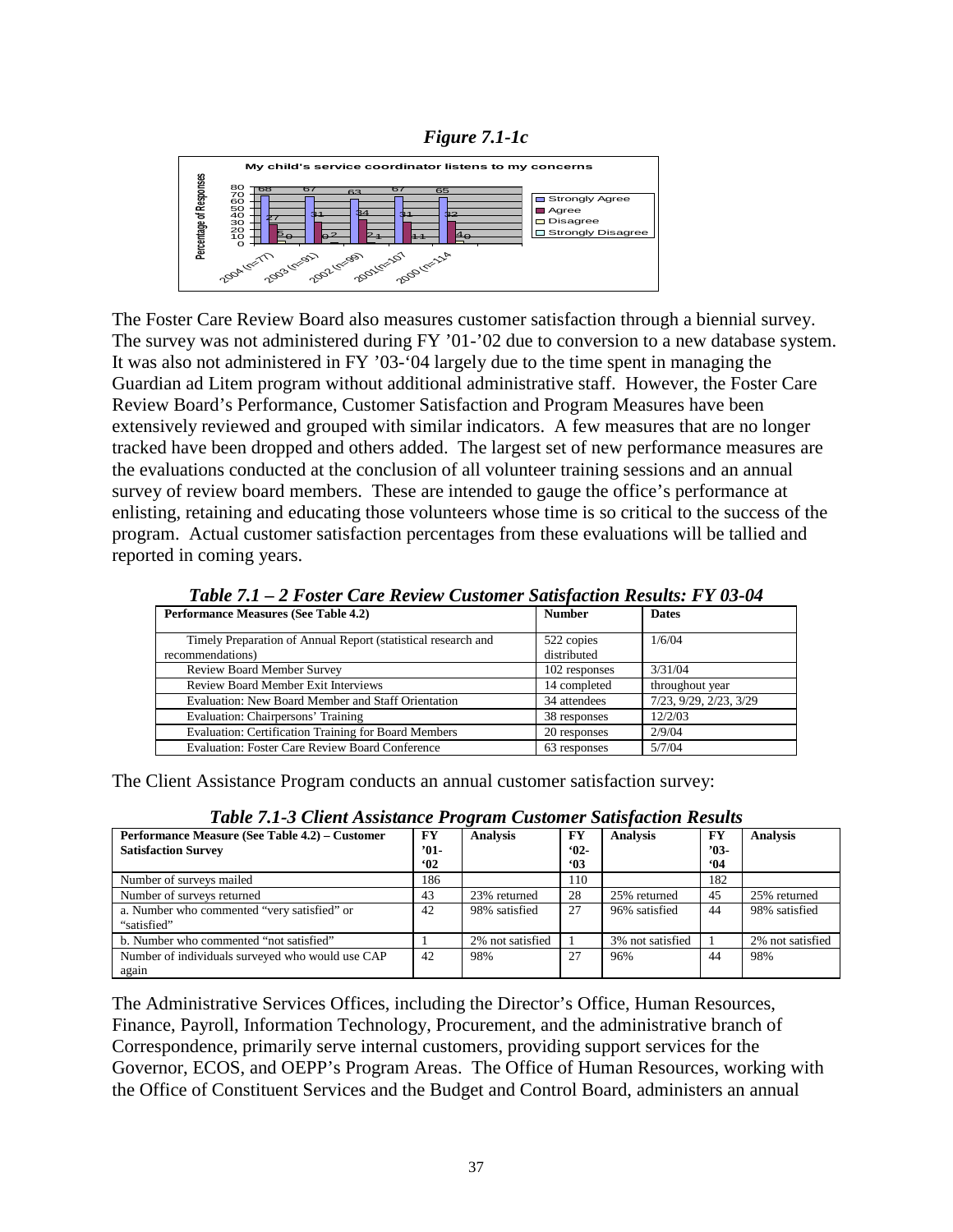survey/questionnaire to measure internal customer/stakeholder satisfaction with these offices. This survey is distributed to the agency's internal customers, including staff members of ECOS, OEPP, and the Governor's Mansion.

The survey tests five service dimensions, including responsiveness, assurance, reliability, empathy, and tangibles. The FY '03-'04 survey was mailed out during the spring of 2004. Eighty-five valid responses were received yielding a confidence level of .95 with an error rate of plus or minus 10%. This means that 95 times out of 100, the sample accurately represents the population within 10 percent. In general, approximately 70% of customers surveyed in the past three fiscal years have reported that they were either satisfied or very satisfied with the services they received from OEPP's administrative offices. The responses to the questions are also combined to give a composite Quality of Service Index for each dimension, ranging from 0.0 to 1.0. The results for FY '03-'04 are detailed in Table 7.1-4a.

| <b>OUALITY OF SERVICE INDEX</b> |      |      |      |      |      |                                                                             |
|---------------------------------|------|------|------|------|------|-----------------------------------------------------------------------------|
|                                 |      |      |      |      |      | <b>Responsiveness Assurance Reliability Empathy Tangibles SEROUAL INDEX</b> |
| Correspondence                  | 0.87 | 0.89 | 0.86 | 0.86 | 0.88 | 0.87                                                                        |
| Director's Office               | 0.86 | 0.88 | 0.86 | 0.86 | 0.89 | 0.87                                                                        |
| Finance                         | 0.85 | 0.87 | 0.84 | 0.84 | 0.87 | 0.85                                                                        |
| Human Resources                 | 0.83 | 0.87 | 0.83 | 0.83 | 0.87 | 0.85                                                                        |
| <b>Information Technology</b>   | 0.87 | 0.86 | 0.86 | 0.85 | 0.87 | 0.86                                                                        |
| Payroll                         | 0.85 | 0.85 | 0.83 | 0.83 | 0.86 | 0.84                                                                        |
| Procurement                     | 0.87 | 0.88 | 0.85 | 0.87 | 0.87 | 0.87                                                                        |
| <b>FACTOR INDEX</b>             | 0.86 | 0.87 | 0.85 | 0.85 | 0.87 | 0.86                                                                        |

|  |  | Table 7.1-4a – Quality of Service Index (FY '03-'04) |
|--|--|------------------------------------------------------|
|--|--|------------------------------------------------------|

The SERQUAL Index shows the composite customer satisfaction score for each office. The FACTOR Index provides a composite score for all of OEPP's administrative services offices. In addition, Table 7.1-4b compares the composite scores for each service dimension for the past three fiscal years.

| <b>Service Dimension</b> | <b>FACTOR INDEX FY '01-'02</b> | <b>FACTOR INDEX FY '02-'03</b> | <b>FACTOR INDEX FY '03-'04</b> |
|--------------------------|--------------------------------|--------------------------------|--------------------------------|
| Responsiveness           | 0.81                           | 0.77                           | 0.86                           |
| Assurance                | 0.82                           | 0.78                           | 0.87                           |
| Reliability              | 0.80                           | 0.75                           | 0.85                           |
| Empathy                  | 0.80                           | 0.74                           | 0.85                           |
| Tangibles                | 0.81                           | 0.75                           | 0.87                           |
| <b>SEROUAL INDEX</b>     | 0.81                           | 0.76                           | 0.86                           |

*Table 7.1-4b – Quality of Service Comparisons*

#### **7.2 What are your performance levels and trends for the key measures of mission accomplishment and organizational effectiveness?**

Highlighted in the tables below are examples of OEPP's mission accomplishment and organizational effectiveness results as related to the performance measures for the respective program areas as delineated in Tables 4.2 and 2.4.

| Tubic $n, 2, 1 -$ Communication Care Trogram measures |               |               |               |               |              |              |
|-------------------------------------------------------|---------------|---------------|---------------|---------------|--------------|--------------|
| <b>Measure</b>                                        | <b>FY '98</b> | <b>FY '99</b> | <b>FY '00</b> | <b>FY '01</b> | <b>FY'02</b> | <b>FY'03</b> |
|                                                       | - '99         | - '00         | - '01         | $-92$         | $-103$       | -'04         |
| <b>Client Services Measures</b>                       |               |               |               |               |              |              |
| Clients showing improved school behavior              | 48%           | 57%           | 54%           | 61%           | 57%          | 88%          |
| Clients showing improved school performance           | 55%           | 54%           | 56%           | 64%           | 58%          | 90%          |
| Parents involved in child's treatment                 | 98%           | 96%           | 92%           | 97%           | 97%          | 93%          |

*Table 7.2.1 – Continuum of Care Program Measures*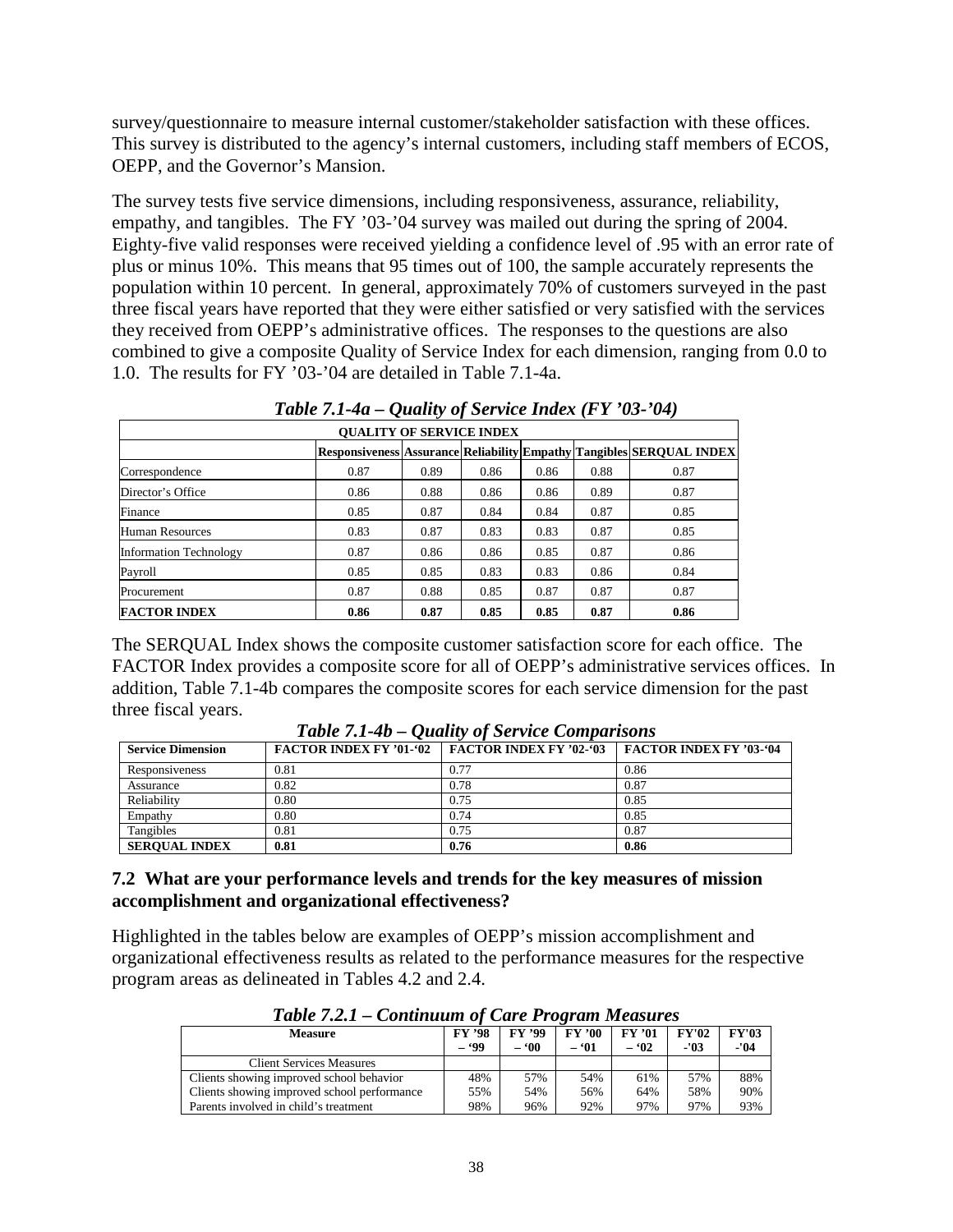| <b>Program Oversight Measures</b>                |     |     |     |     |     |      |
|--------------------------------------------------|-----|-----|-----|-----|-----|------|
| Residential service contracts established        | 23  | 22  | 98  |     | 23  | See  |
| Providers certified as Medicaid compliant        | 16  | 10  |     | 10  | 8   | Note |
| On-site monitoring/technical assistance contacts | 290 | 246 | 241 | 178 | 210 |      |
| Unannounced visits                               | 54  | 54  | 54  | 57  | 53  |      |
| Provider training events                         |     | 10  | 13  | 12  | 17  |      |

Note: The drop in the residential service contracts measure is due to a change in contracting methods. In previous years contracts were renewed annually. In FY 00-01 all contracts were extended to a five year renewal cycle. Only new contracts are shown for this FY. The decline in on-site monitoring and technical assistance contacts is due to an improved monitoring process,<br>which requires more detailed an constraints.

Additional results for mission accomplishment for the COC are reported in the following figures:

**Percentage of children who remained at home with wrap services in place** 56.50% 61.90% 58.40% 63.10% 52.00% 54.00% 56.00% 58.00% 60.00% 62.00% 64.00%  **FY Quarters** ■ 1st Quarter 2nd Quarter □ 3rd Quarter □ 4th Quarter

*Figure 7.2-1a*









As noted in 7.1, the Foster Care Review Board's Performance, Customer Satisfaction and Program Measures have been extensively reviewed and grouped with similar indicators. A few measures that are no longer tracked have been dropped and others added. The largest set of new performance measures are the evaluations conducted at the conclusion of all volunteer training sessions and an annual survey of review board members. These are intended to gauge the office's performance at enlisting, retaining and educating those volunteers whose time is so critical to the success of the program.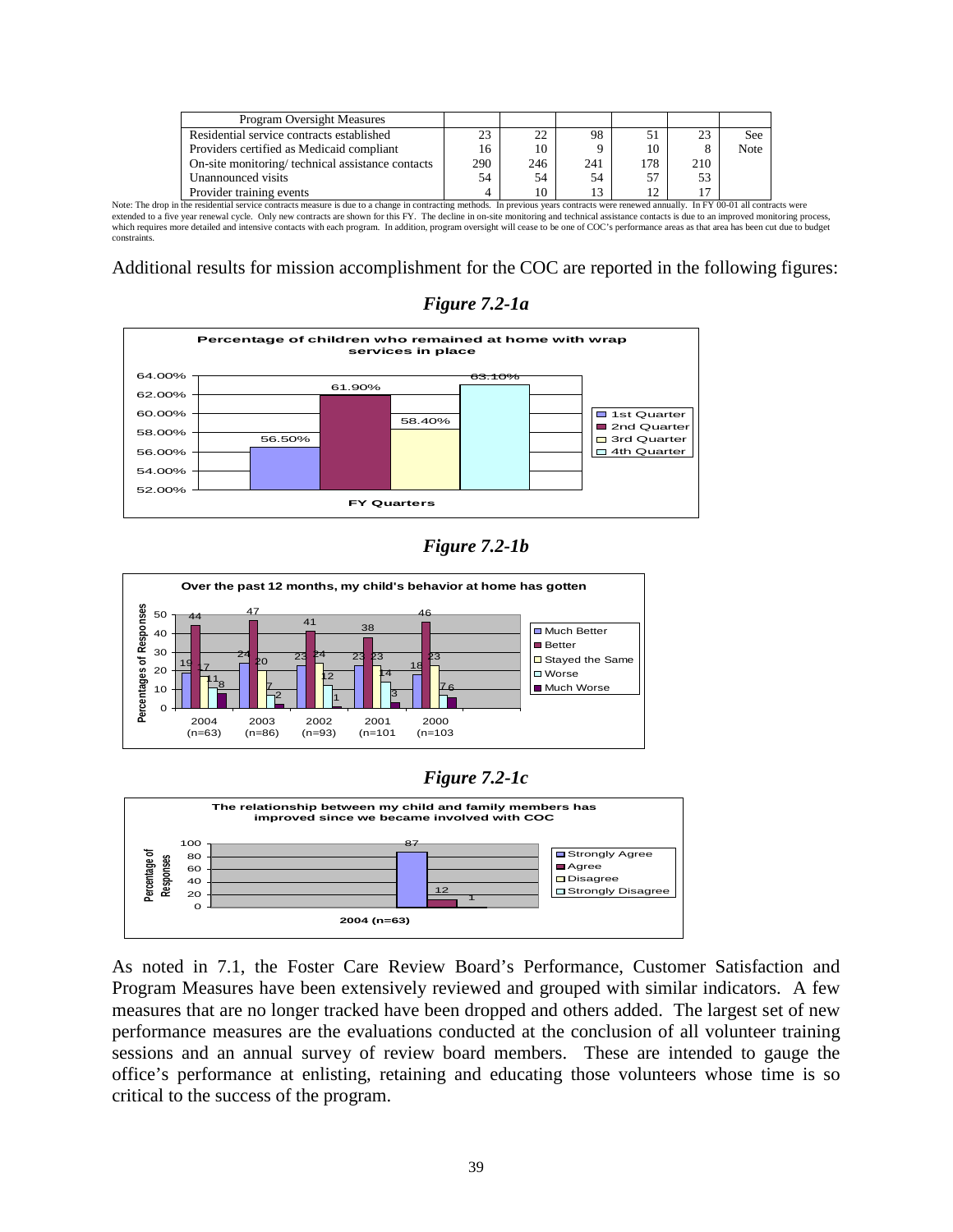| <b>Measure</b>                                         | FY '99-'00 | FY '00-'01 | $FY'01 - 02$ | $FY'02 - 03$ | FY '03- '04 |
|--------------------------------------------------------|------------|------------|--------------|--------------|-------------|
| Number of Reviews Completed                            | 8,169      | 8,097      | 8,075        | 8,305        | 8.443       |
| Number of Children Reviewed                            | 4,679      | 4,665      | 4,771        | 4,856        | 4,800       |
| Number of Review Board Meetings                        | 410        | 423        | 416          | 434          | 431         |
| Number of Coordinators                                 | 9.50       | 9.25       | 9.00         | 8.10         | 8.00        |
| Number of Volunteer Hours                              | 9,919      | 9,890      | 9,781        | 9,668        | 10,031      |
|                                                        |            |            |              |              |             |
| Children Reviewed per Meeting                          | 19.9       | 19.1       | 19.4         | 19.1         | 19.6        |
| Reviews per Coordinator                                | 860        | 875        | 897          | 1,025        | 1,055       |
| Volunteer Hours per Review                             | 1.21       | 1.22       | 1.21         | 1.16         | 1.19        |
| Volunteer Hours per Child                              | 2.12       | 2.12       | 2.05         | 1.99         | 2.09        |
|                                                        |            |            |              |              |             |
| Number of Areas of Concern Cited                       | 10,521     | 10,096     | 8,623        | 8.543        | 10,415      |
| Areas of Concern per Review                            | 1.29       | 1.25       | 1.07         | 1.03         | 1.23        |
| Reviews Continued or Rescheduled                       | 298        | 258        | 206          | 225          | 386         |
| Reviews Not Held Timely                                | 159        | 219        | 198          | 177          | 205         |
|                                                        |            |            |              |              |             |
| Number of Advocacy Referrals Initiated                 | 1.396      | 1,406      | 1,275        | 1,254        | 562         |
| Number of Constituent-Related Communications Initiated | 75         | 45         | 70           | 59           | 101         |
|                                                        |            |            |              |              |             |
| Number of Training Sessions Conducted for Staff &      | <b>Not</b> | <b>Not</b> | 10           | 8            | $\tau$      |
| <b>Review Board Members</b>                            | Measured   | Measured   |              |              |             |
| Number of Presentations Given for Outside Entities     | <b>Not</b> | Not        | 17           | 18           | 12          |
|                                                        | Measured   | Measured   |              |              |             |

*Table 7.2-2a Foster Care Review Program Measures*

Noteworthy developments in FY '03-'04: The number of reviews, the number of volunteers and the number of constituent-related communications initiated each reached an all-time high. At the same time, the number of coordinators on staff was at its lowest level for the last five years. This combination directly raised the number of reviews per coordinator to a new high, on the heels of a significant rise the prior year. It may also have led to a large drop in the number of advocacy referrals initiated, which was also adversely impacted by turnover in both the legal and Medicaid positions during the fiscal year. The addition of another coordinator for FY '04-'05 should help remedy this situation. The number of reviews continued or rescheduled also went up significantly last fiscal year, but this was mainly due to severe winter weather conditions; the more critical compliance measure barely budged between FY '02-'03 and '03-'04 as noted in Table 7.2-2b.

| Table 7.2-2b Foster Care Review Case Review Compliance |
|--------------------------------------------------------|
|--------------------------------------------------------|

| Measure                                                                                                                                                                                    | $FY$ '99-'00 | <b>FY '00-'01</b> | $FY'$ '01 - '02 | $FY' 02 - 03$ | <b>FY '03- '04</b> |  |  |  |
|--------------------------------------------------------------------------------------------------------------------------------------------------------------------------------------------|--------------|-------------------|-----------------|---------------|--------------------|--|--|--|
| 97.3%<br>97.9%<br>98.1%<br>97.5%<br>Percent of Reviews Completed Timely<br>97.6%                                                                                                           |              |                   |                 |               |                    |  |  |  |
| *Note: DSS reports to FCR names of new foster care clients; however names are not always received on a timely basis. DSS and FCR are working together to resolve this issue via electronic |              |                   |                 |               |                    |  |  |  |
| notification.                                                                                                                                                                              |              |                   |                 |               |                    |  |  |  |

| Table 7.2-5a Guaralah Ad Luem 1 rogram measures                                                                                                                                                                                    |            |            |            |            |           |  |
|------------------------------------------------------------------------------------------------------------------------------------------------------------------------------------------------------------------------------------|------------|------------|------------|------------|-----------|--|
| <b>Measure</b>                                                                                                                                                                                                                     | FY '99-'00 | FY '00-'01 | FY '01-'02 | $FY'02-03$ | FY'03-'04 |  |
| Total number of children served                                                                                                                                                                                                    | 4.415      | 4.877      | 5.120      | 7.909      | 7.836     |  |
| Total number of volunteers                                                                                                                                                                                                         | 1.011      | 1.273      | 1.338      | 1.684      | 1.527     |  |
| Total number of new cases                                                                                                                                                                                                          | 1.644      | 1.701      | 1.886      | 1.689      | 1.602     |  |
| Total number of closed cases                                                                                                                                                                                                       | 1.399      | 1.394      | 3.300      | 1.659      | 1.696*    |  |
| $\mathcal{M}$ , and the contract of the contract of the contract of the contract of the contract of the contract of the contract of the contract of the contract of the contract of the contract of the contract of the contract o |            |            |            |            |           |  |

|  | Table 7.2-3a Guardian Ad Litem Program Measures |
|--|-------------------------------------------------|
|  |                                                 |

Note: The number of cases GAL closes depends in large part on how quickly DSS and the judicial system are able to get cases heard.

As detailed in Table 7.2-3a, Figure 7.2-2a shows a consistent increase in the number of children served by the Guardian ad Litem program for the past five fiscal years. This trend is a positive result of the program's continued outreach efforts.

#### *Figure 7.2-2a - # Children Served by the Guardian ad Litem Program*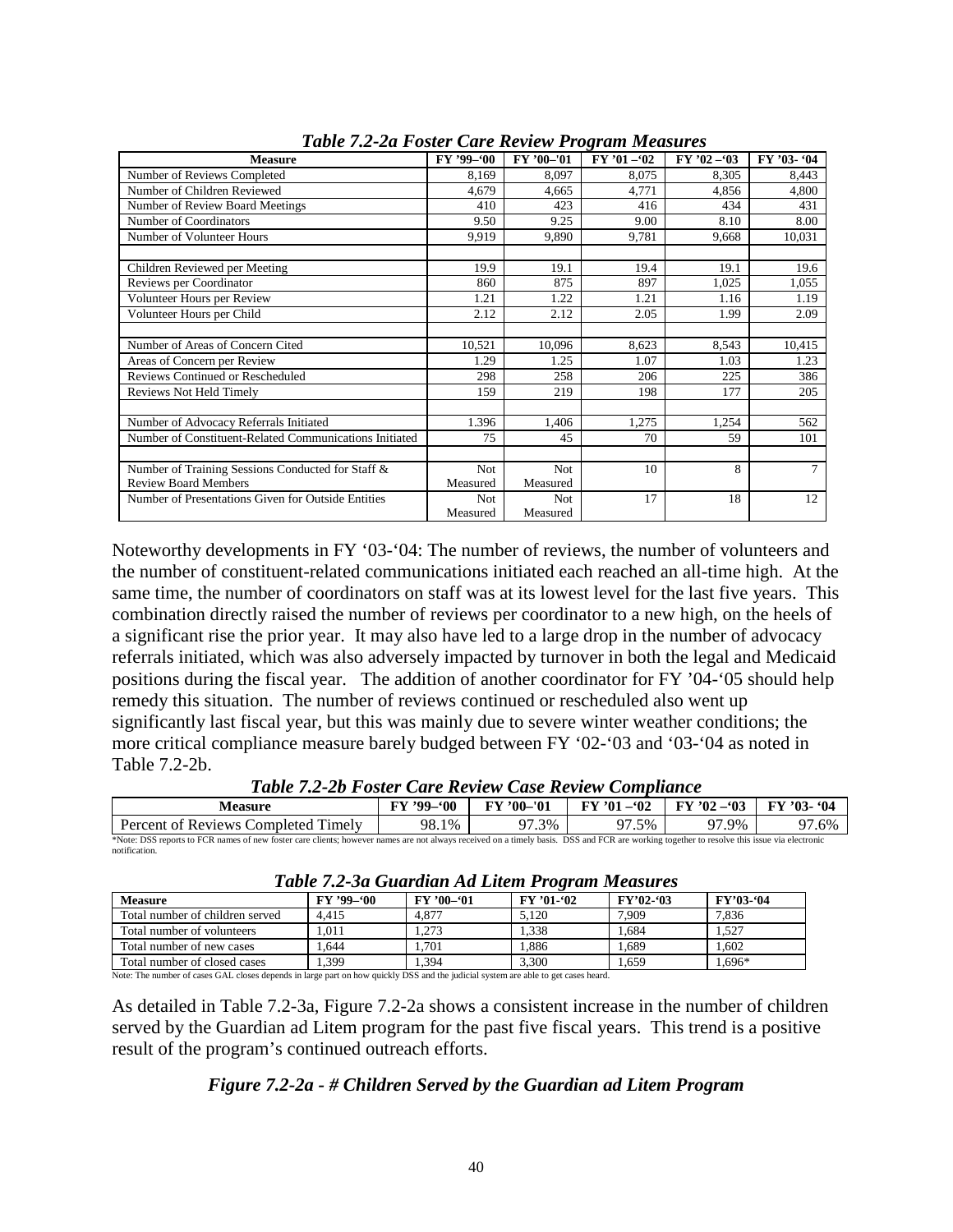

In addition, while FY '03-'04 shows a slight decrease in the number of cases not staffed due to lack of volunteers, the Guardian ad Litem program continues to face difficulties in the retention of volunteers as indicated by Table 7.2-3b.

| Table 7.2-3b Guardian ad Litem Case Review Compliance   |     |                                             |     |     |                   |
|---------------------------------------------------------|-----|---------------------------------------------|-----|-----|-------------------|
| <b>Measure</b>                                          |     | FY '99-'00 FY '00-'01 FY '01-'02 FY '02-'03 |     |     | <b>FY '03-'04</b> |
| # cases not staffed due to not having enough volunteers | 556 | 536                                         | 582 | 588 | 498               |

| Table 7.2-4 Children S Affairs I rogram measures |            |            |                   |            |
|--------------------------------------------------|------------|------------|-------------------|------------|
| FY '98-'99                                       | FY '99_'00 | FY '00-'01 | <b>FY '01-'02</b> | $FY'02-03$ |
| 130.                                             | 340        | 683        | 707               | 726        |
| Not measured                                     | 97%        | 98%        | 95%               | 98%*       |
|                                                  |            |            |                   |            |
|                                                  |            |            |                   |            |

#### *Table 7.2-4 Children's Affairs Program Measures*

\*Note: 4<sup>th</sup> Quarter only due to change in Administration

| <b>Table 7.2-5 Office of Correspondence Program Measures</b> |                                                 |  |
|--------------------------------------------------------------|-------------------------------------------------|--|
| ure (See Table 4.2)                                          | FY '99-'00   FY '00-'01   FY '01-'02   FY '02-' |  |

| <b>Performance Measure (See Table 4.2)</b>                      | FY '99-'00 | $FY'00-01$ | <b>FY '01-'02</b> | $FY'02-03$ | FY '03-'04 |
|-----------------------------------------------------------------|------------|------------|-------------------|------------|------------|
| Pieces of Correspondence Routed                                 | 39.176     | 31.225     | 36,737            | 31.546     | 28.244     |
| <b>Written Responses</b>                                        | 24.256     | 19.571     | 24.633            | 19.635     | 16.026     |
| # of pieces of Outgoing Mail generated for Governor's signature |            | 105.532    | 153,570           | 44,030     | 9.797***   |
| # of state retirees written                                     |            | 3.916      | 3.358             | 2.613      | .487       |
| % Responses in Compliance with ECOS Requirement (5 days)        |            |            | 85%               | 73%*       | 57%**      |

\*Note: 4th Quarter only due to change in Administration

\*\*Note: The decrease in this measure is a direct result of a significant reduction in staff, as well as an increased focus on accuracy in the preparation of correspondence. In addition, phone<br>responses are now being measur

The Office of Small and Minority Business Assistance (OSMBA) sends out certification applications upon request. The re-certification application goes out to vendors whose certification is about to expire. OSMBA has found that the re-certification applications drop from year to year. Some vendors have simply gone out of business within the 5-year period and/or have not gotten the business they anticipated with the certification and as a result fail to reapply, among other reasons. Also, a Trade Fair is held annually for certified businesses. Table 7.2-6 highlights OSMBA's mission accomplishments.

#### *Table 7.2-6 Small and Minority Business Assistance Program Measures*

| <b>Measure</b>                              | FY '99-'00   | $FY'00-01$   | $FY'01-02$   | $\cdot$<br>$FY'02-03$ | FY '03-'04        |
|---------------------------------------------|--------------|--------------|--------------|-----------------------|-------------------|
| # Certifications                            | 96           | 130          | 129          | 223                   | 184               |
| # Recertifications                          |              | 38           | 70           | 59                    | 29                |
| # Temporary Certifications                  | 102          | 207          | 332          | $24*$                 |                   |
| #Trade Fairs/ Business Attendees            | 1/39         | 1/45         | 1/70         | 1/70                  | 1/100             |
| # Minority Business Forums/ # Attendees     | 2/200        | 3/430        | 1/300        | 1/450                 | $0**$             |
| \$ spent with minority and women businesses | \$18,155,569 | \$22,362,155 | \$28,254,910 | \$28,283,492          | Not yet available |

\*Note: The decrease in the # of temporary certifications is a direct result of the OSMBA's efforts to encourage full certification to streamline processes and reduce paperwork duplication. \*\*Note: Due to reduction in staff, the Minority Business Forum was not held in FY '03-'04.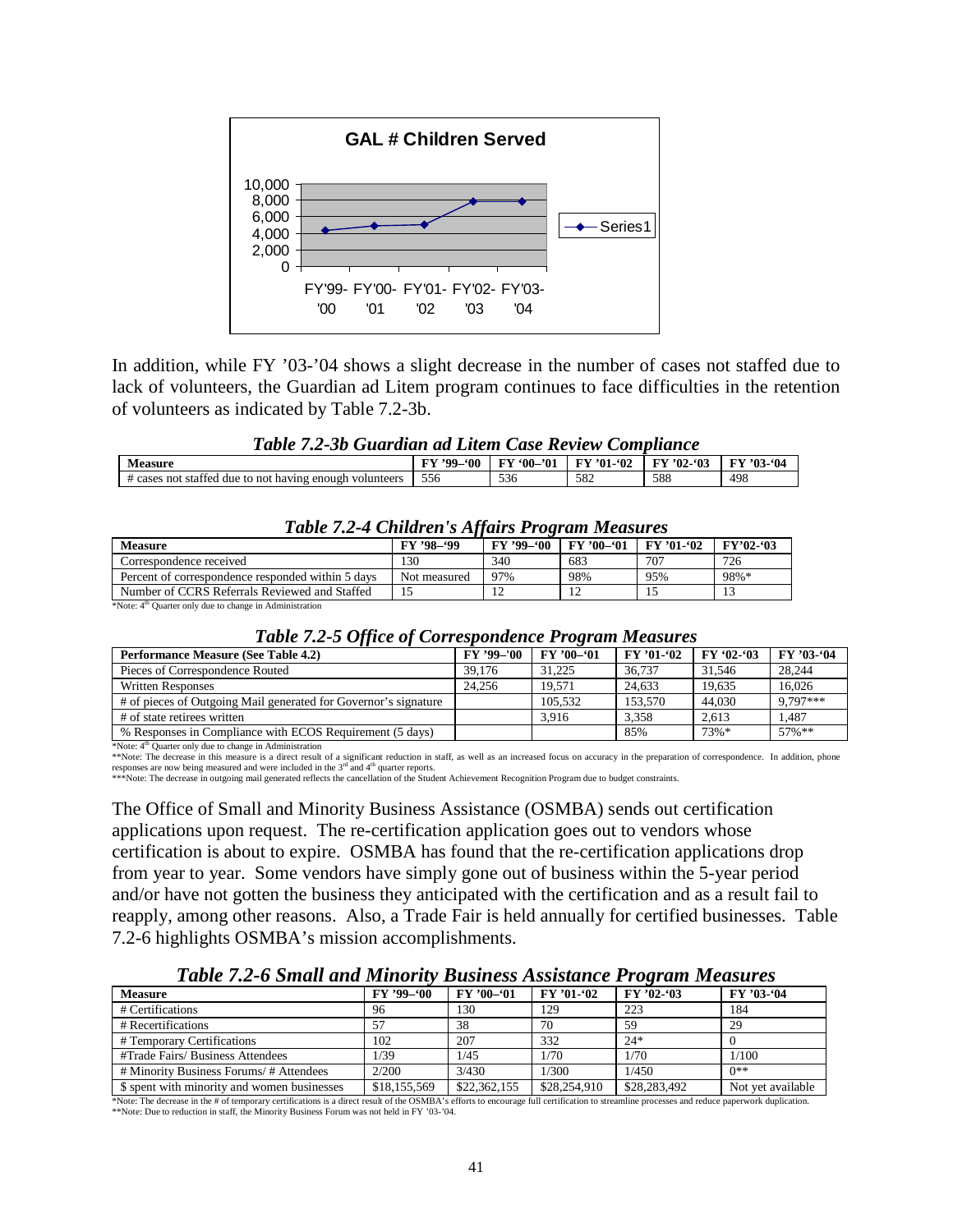In the Office of Veteran's Affairs, the Free Tuition Program provides free tuition to in-state public colleges and universities for children of certain eligible veterans. The program is completely state funded through each public college and university. Data for the past four fiscal years is as follows:

| $\sim$ $\sim$ $\sim$ $\sim$ $\sim$ $\sim$ |            |            |            |            |  |  |
|-------------------------------------------|------------|------------|------------|------------|--|--|
| <b>Measure*</b>                           | $FY'00-01$ | FY '01-'02 | FY '02-'03 | FY '03-'04 |  |  |
| # Students Applying                       | 380        | 635        | 581        | 512        |  |  |
| # Students Approved                       | 269        | 387        | 449        | 388        |  |  |
| # Students Enrolled                       | 614        | 502        |            | 1182       |  |  |

#### *Table 7.2-7 – Veteran's Affairs Free Tuition Program Measures*

\*Note: # Students Applying and # Students Approved are based on Applications received and processed during the state fiscal year, July 1 – June 30, while the # Students Enrolled is based on the calendar year, January 1 – December 31.

In addition, the Office of Veterans Affairs collected 65,841 records for the South Carolina War Roster. On May 28, 2004, they broke ground on a 220 bed, \$28.5 million Veterans Nursing Home in Walterboro, Colleton County. The Veteran's cemetery, to be located in Anderson, is in the final stages awaiting VA approval.

The State Office of Victim Assistance reported the following results as related to its mission of providing quality support services for victims in South Carolina:

SOVA's Public and Information Services supports the development and distribution of SOVA information pieces and production of materials for training events and public awareness. Information is provided to callers, visitors, and via e-mail and website communication. All materials include information on SOVA's services and contact information. The results of these services during this fiscal year are compiled from inventory depletion figures, material order forms, and training material inventory sheets.





Figure 7.2-3 depicts a desirable increase in requests for/ distribution of applications, brochures, booklets and other promotional items from 29,650 in FY '02-'03 to 37,888 in FY '03-'04. This increase is due to the SOVA Training Team conducting statewide and regional training events regarding compensation and the rights of crime victims. During FY '03-'04, the State Office of Victim Assistance conducted 101 training events in which there were 2,457 participants consisting of, but not limited to, advocates, service providers, law enforcement officials, solicitors, judges and mayors, all of whom were trained and educated regarding our program and services. This was conducted both regionally and statewide in a collaborative effort. The team was able to educate and train advocates and service providers; therefore, they (advocates and service providers) were able to pass documentation on to the key stakeholders (victims,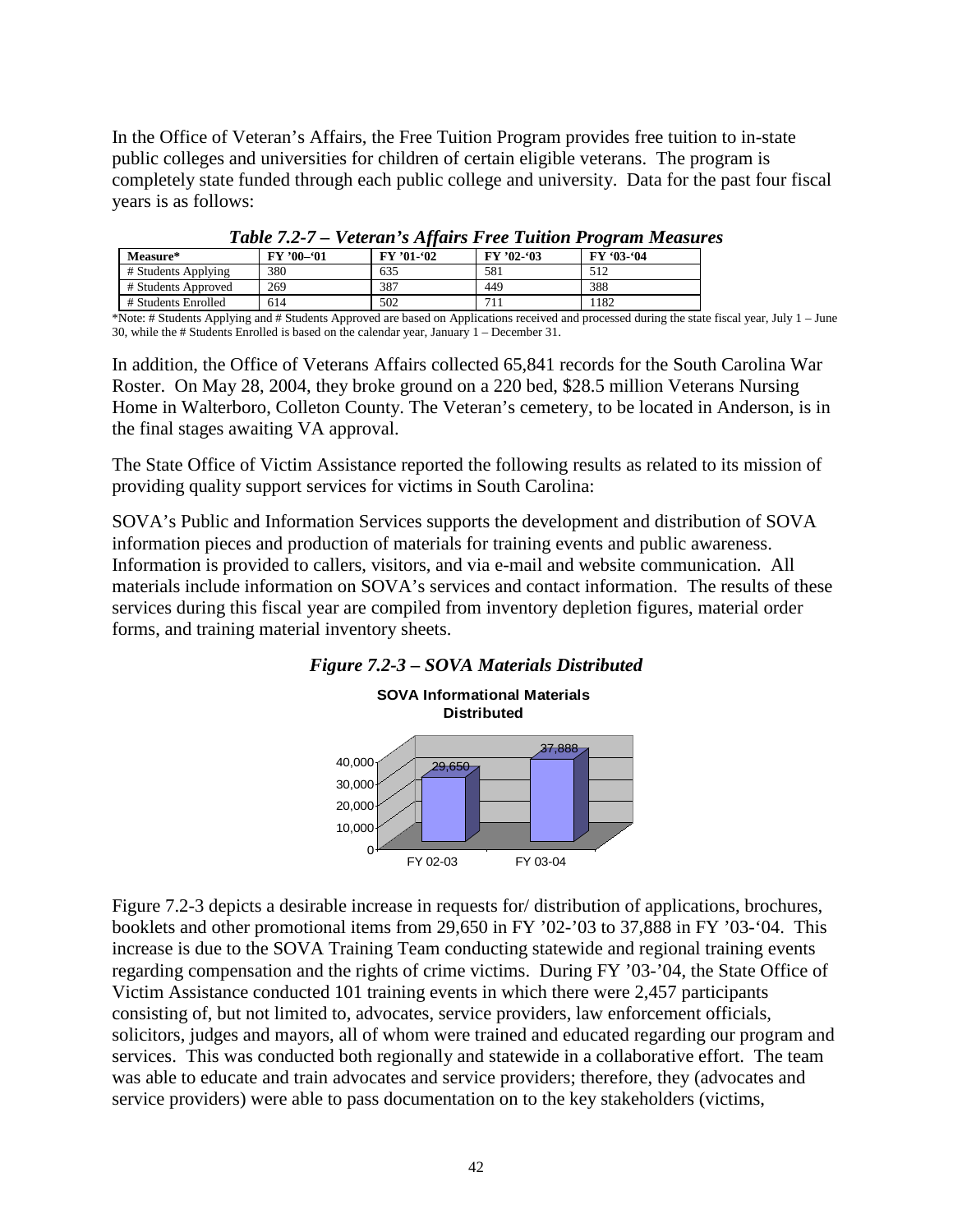claimants, law enforcement, etc). Victim/ Witness Assistance Services' (VWAS)contribution of providing direct services through support and advocacy to crime victims across the state has had tremendous impact on the clientele experience throughout this process regardless of the outcome. VWAS receives feedback through evaluations and surveys provided at the end of training sessions as well as through an Appeal Exit Survey (optional) given at the end of the appeal process. These evaluations and surveys are reviewed and processed. The majority of the customer service comments made are excellent regarding the training/services provided to them. This enables VWAS to prepare for future training sessions or to evaluate services provided before, during and after the appeal process.

The State Office of Victim Assistance's Compensation Program consists of the Eligibility Services Department and the Claims Processing Department. These departments complete claims on a weekly basis. Overall, SOVA received 4,825 regular claims. Of those, 4,390 (91%) were deemed eligible.

The VWAS staff of SOVA provides direct services to crime victims before, during, and after the appeals process. They are also available to provide information, crisis intervention, case status updates, case management, follow-up, and referrals, and they handle all incoming calls. Table 7.2-8 shows the number of telephone calls handled by VWAS for the past three fiscal years.

| <b>FY '01-'02</b> | FY '02-'03 | FY '03-'04                           |
|-------------------|------------|--------------------------------------|
| 17.938            | 27.619     | 20.353                               |
|                   |            | Table 7.2-8 SOVA/VWAS Incoming Calls |

Figure 7.2-4 details the nature of VWAS incoming calls for FY '02-'03.

## *Figure 7.2-4 SOVA/VWAS Incoming Calls by Category*



**VWAS Incoming Calls By Category FY 03-04**

SOVA/VWAS staff also assisted 109 walk-in victims as indicated by Figure 7.2-5.



The slight decline in the number of incoming calls and walk-ins is directly related to the increased number of SOVA trainings in the field. As law enforcement, health professionals, advocates, and other service providers are better trained and equipped to assist victims of crime with the application process, the number of calls to SOVA should continue to decline.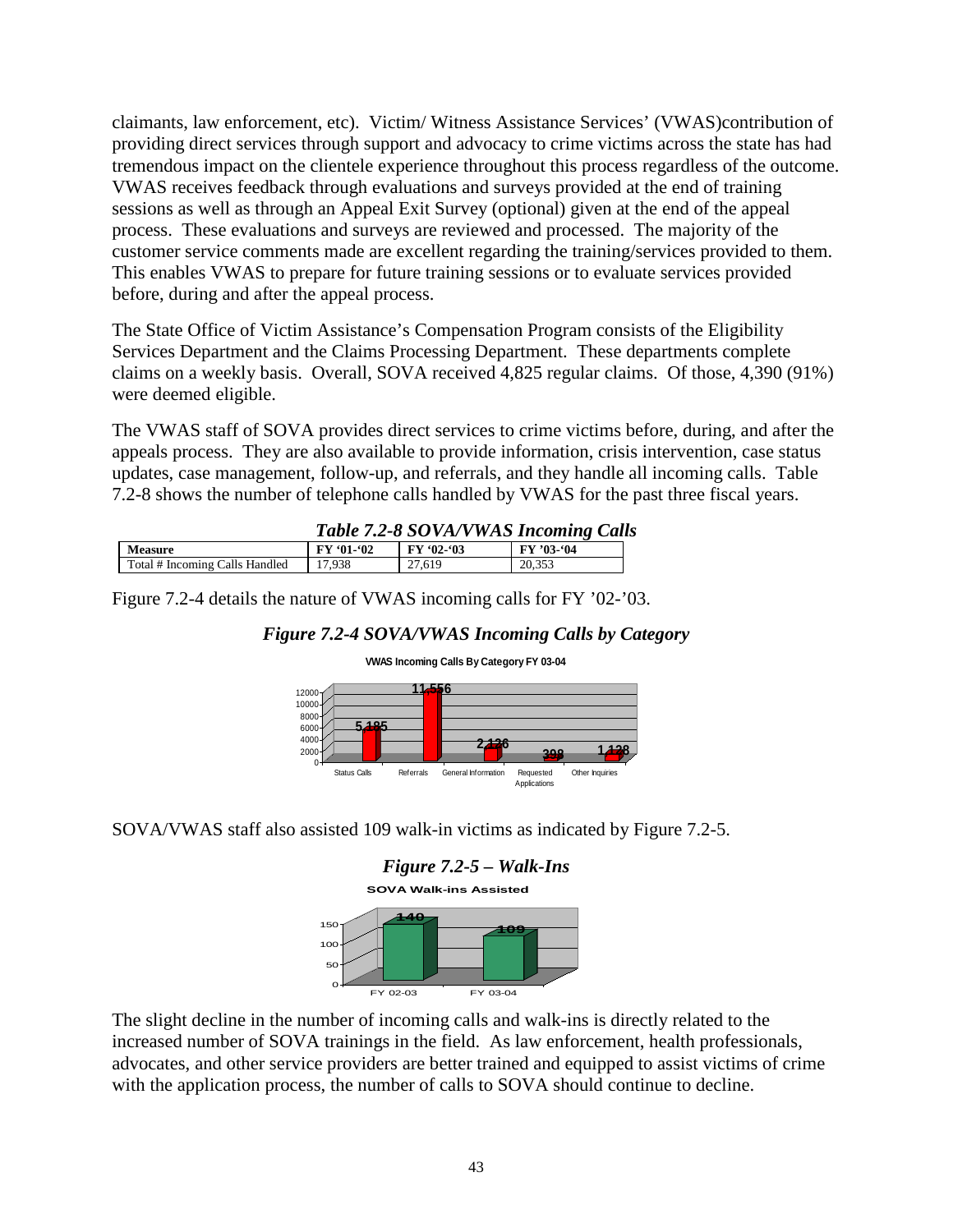The SOVA Eligibility Services section reviews claims received from VWAS for eligibility. Claims that meet the criteria are forwarded to Processing Services for payment. Claims that do not meet the eligibility criteria are sent to the Staffing Team for review. Figure 7.2-6 shows the number of claims received for the past three fiscal years.



*Figure 7.2-6 SOVA Claims Received*

Note: SAP/CAP indicates Sexual Assault Protocol and Child Abuse Protocol.

The Financial Services section of SOVA manages the financial, grant, and contractual obligations of the Crime Victims' Compensation Fund. This section coordinates daily with OEPP's Finance Office to ensure prompt payment of all claims. Figure 7.2-7 shows the dollar amount for claims paid for the past three fiscal years.



**SOVA Financial Services Measures**



The Senior Manager for Compensation Services is responsible for reviewing and presenting denied cases to the Crime Victims' Advisory Board. Claims that fail to meet one or more of the criteria governing the Crime Victim's Compensation Fund are deemed ineligible. Prior to the cases being presented to the Board, the Staffing Team reviews them and the necessary follow-up is provided. Figure 7.2-8 shows the number of denied claims for the past three fiscal years.

#### *Figure 7.2-8 – SOVA Denied Claims*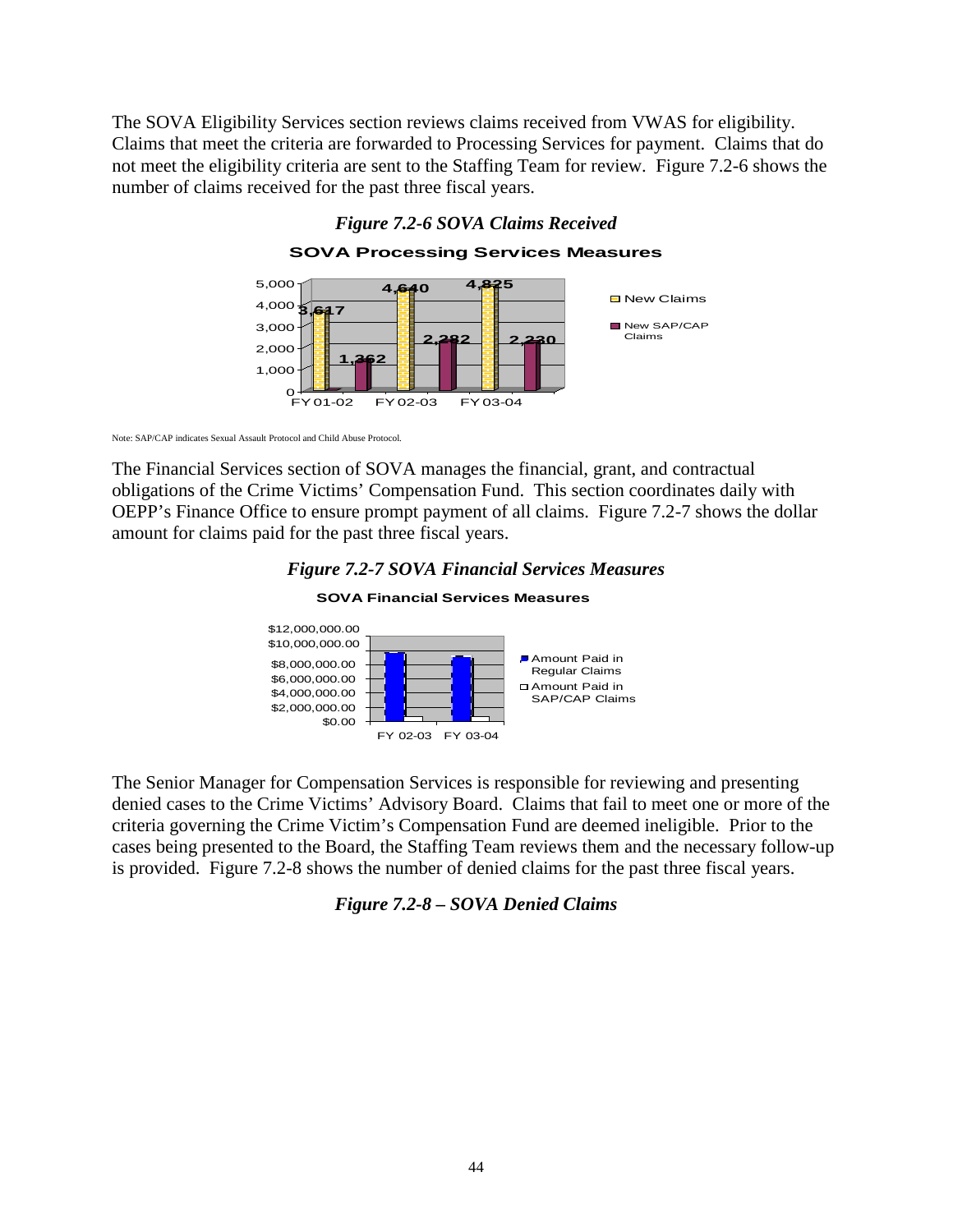

The increase in the number of claims denied is a function of the corresponding increase in the number of claims received (See Figure 7.2-6).

Table 7.2-9 shows measures of mission accomplishment for the OCVO.

| Tubic 1.2-7 Crime Ficting Ombausman Frogram measures                   |            |            |
|------------------------------------------------------------------------|------------|------------|
| <b>Performance Measure (See Table 4.2, 2.7)</b>                        | $FY'02-03$ | FY '03-'04 |
| 90% of the correspondence is responded to within a 48-hour time period | 83%        | 85%        |
| 95% of all formal inquiries are conducted within 4 months              | 87%        | 91%        |

*Table 7.2-9 Crime Victims' Ombudsman Program Measures*

In FY '02-'03, the OCVO received 79 pieces of Governor's mail, and 83% of the correspondence was answered within the 48 hour time period goal. 61% of the correspondence was answered the same day the mail was received. In FY '03-'04, the OCVO received 137 pieces of Governor's mail. 85% of the correspondence was answered within the 48 hour time period. 64% of the correspondence was answered the same day the mail was received. The OCVO reviews and attempts to resolve complaints against elements of the criminal and juvenile justice systems or victim assistance programs, or both, made to the Ombudsman by victims of criminal activity within the state's jurisdiction. The OCVO opened 71 cases in FY '02-'03. Of the 71 cases opened, 53 of them were closed within the same fiscal year. Of the 53 cases, 6 were not closed within the 4 month time period. 87% of the formal inquiries were conducted within the 4 month time period. In FY '03-'04, the OCVO handled 64 formal complaints. Of the 64 cases opened, 54 of them were closed within the same fiscal year. Of the 54 cases, 5 were not closed within the 4 month time period. 91% of the formal inquiries were conducted within the 4 month time period.

The OCVO is statutorily mandated to provide three discreet services to the constituency. The first is to serve as a referral source for crime victims and the general constituency to the appropriate element of the criminal and juvenile justice systems or victim assistance programs, or both, when services are requested by crime victims or are necessary as determined by the Ombudsman. In FY '03-'04, the OCVO fielded 1,841 incoming phone calls.

The second service provided by the OCVO is to serve as liaison between elements of the criminal and juvenile justice systems, victim assistance programs, and victims when the need for liaison services is recognized by the OCVO. Liaison services facilitate communication between a crime victim and the involved agency in a non-adversarial climate. Most of these cases are resolved satisfactorily so that a formal complaint does not become necessary. The opportunity to handle a liaison case mitigates the need to escalate further involvement on the part of the OCVO and potentially other agencies, both local and state. The number of cases handled in a liaison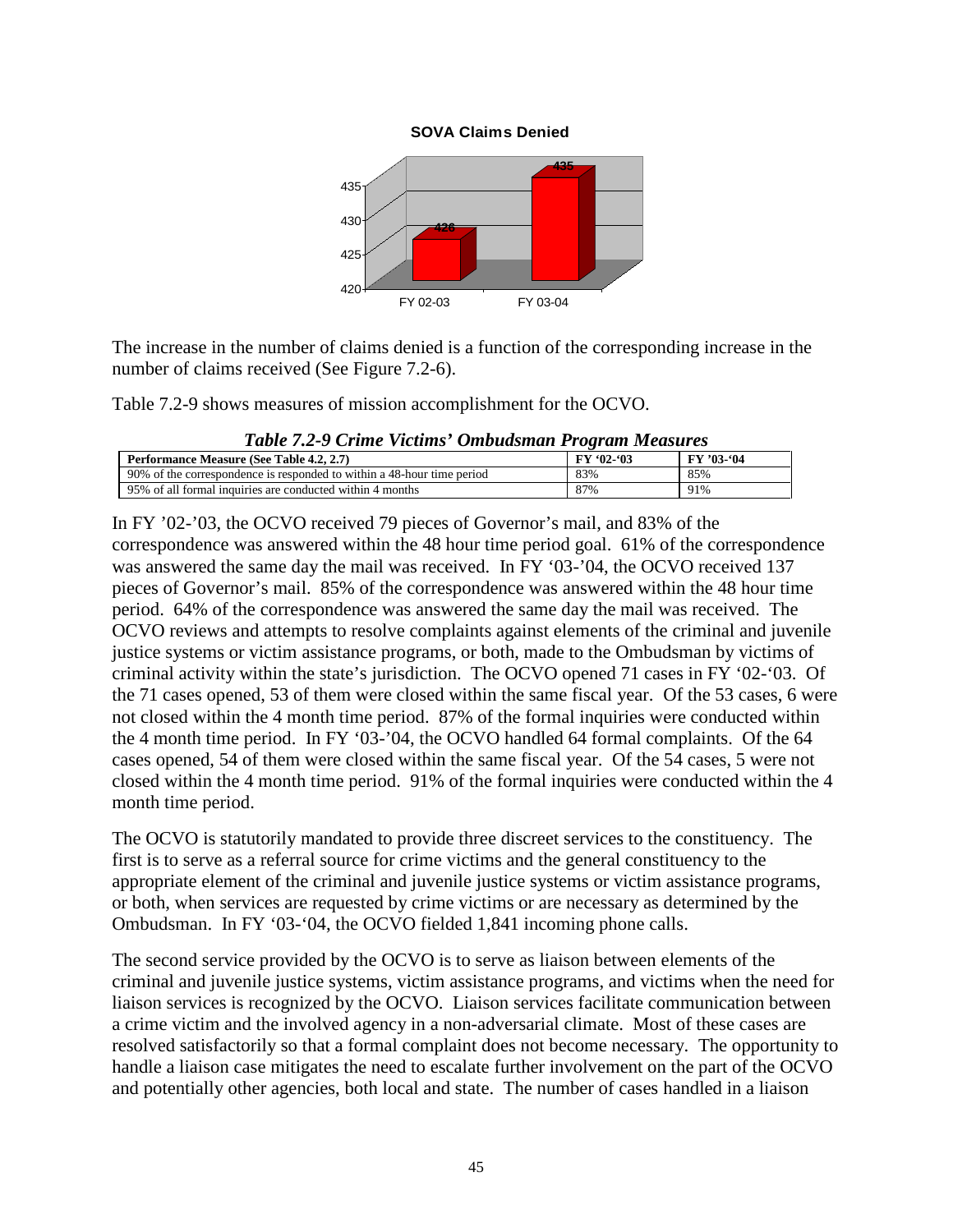capacity has dramatically increased over the years, emphasizing the importance of the rapport established between the OCVO and other assisting agencies. For FY '03-'04, the total number of assists and referrals is 546, up from 443 in FY '02-'03 as indicated by Figure 7.2-9.



*Figure 7.2-9 – OCVO Formal v. Assist Cases*

Finally, the OCVO conducts training to members of the criminal and juvenile justice systems as well as the general constituency of not only South Carolina but national and international participants. These trainings represent a proactive effort to inform victims and interested parties of the Victims' Bill of Rights. In the event of a problem having already arisen, information is given on the appropriate venue for filing a complaint. In FY '03-'04, two major trainings were provided by the OCVO: first, to the SC Summary Court Judges Association and then in the form of a workshop during the SC Crime Victims' Rights Week.

In FY 03-04, the Office of Constituent Services received 5,784 written inquires, of which 82% were responded to within 5 days or less. The Office also received 5,096 telephone inquiries, of which 100% were responded to within 24 hours. In addition, the Office of Constituent Services implemented a new system for tracking agency responses to constituent concerns and is in the process of developing new reporting methods for that data.

The Client Assistance Program reported the following results.

| Table 7.2-11 CAP Program Measures |                               |     |                         |     |            |
|-----------------------------------|-------------------------------|-----|-------------------------|-----|------------|
| <b>TOTAL OUTPUTS</b>              | $FY$ '99 = '00 $FY$ '00 = '01 |     | $FY'01-(02$ $FY'02-(03$ |     | FY '03-'04 |
| Cases successfully closed         | 149                           | 154 | 186                     | 197 | 182        |

The Developmental Disabilities Council administers the Basic State Grant Program and assures the awards made through this program address the needs of persons with disabilities. Council grants are awarded in the federal Areas of Emphasis: Employment, Education/Early Intervention, Child Care, Health, Homes, Recreation, Transportation, Quality Assurance, and Formal and Informal Community Supports and Prevention (the state priority). Table 7.2-12 depicts the various grants that the DD Council funds. The number of people served depends on the grants the Council receives as some grants target large populations and some target smaller, more focused populations.

*Table 7.2-12 – Developmental Disabilities Council Program Measures*

| OUTPUTS |                                                            | <b>FY 99-00</b> | <b>FY 00-01</b> | <b>FY 01-02</b> | FY 02-03 | <b>FY 03-04</b> |
|---------|------------------------------------------------------------|-----------------|-----------------|-----------------|----------|-----------------|
|         | <b>Employment Grants to persons with DD</b>                |                 |                 |                 |          |                 |
|         | Persons with Developmental Disabilities (DD) who have paid | 62              |                 | 1 C I           | $-$      | $413*$          |
|         | employment as a result of employment training              |                 |                 |                 |          |                 |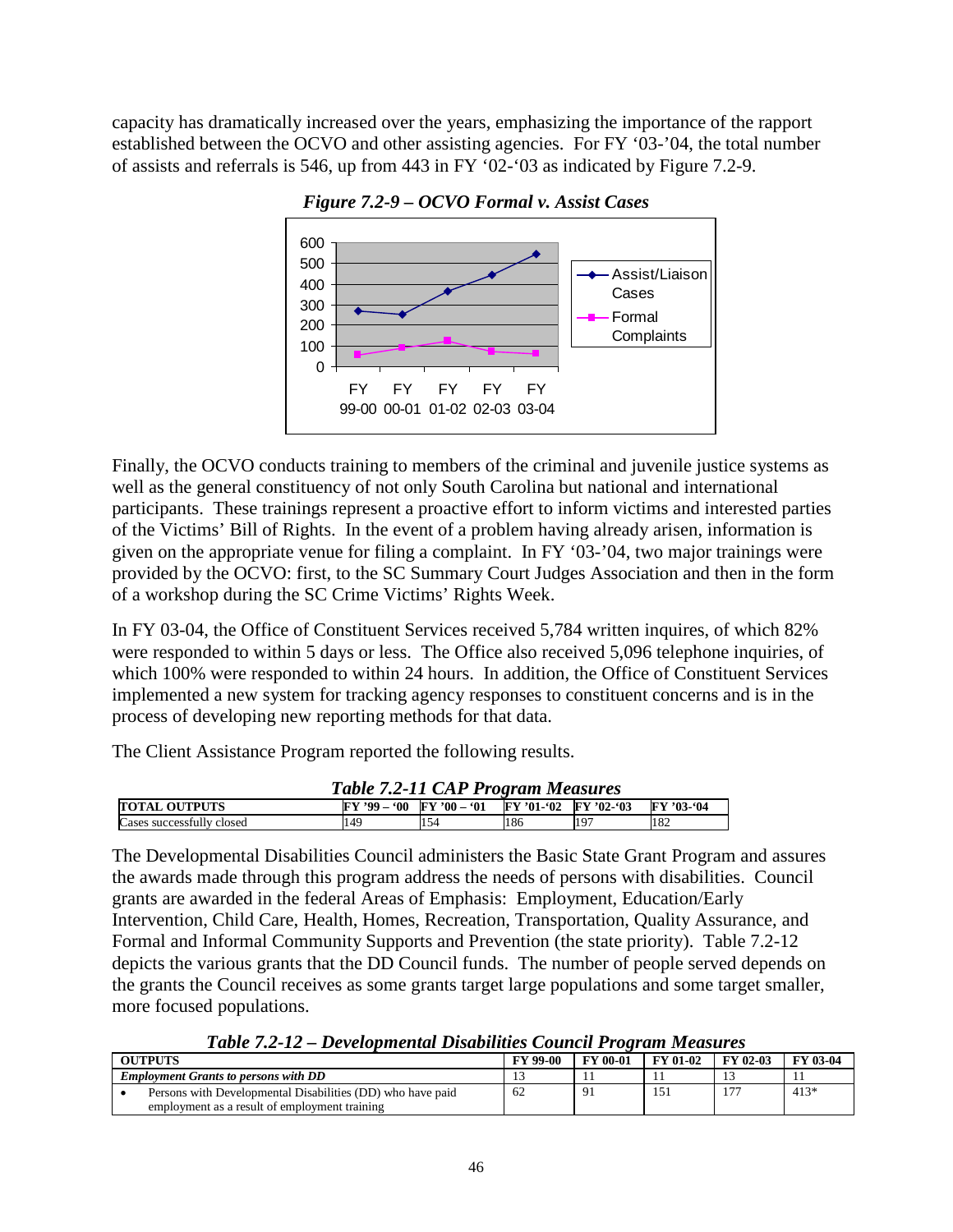| Others with DD who received training in employment                                                                                                                       | 1.065        | 685   | 423   | 479    | 507     |
|--------------------------------------------------------------------------------------------------------------------------------------------------------------------------|--------------|-------|-------|--------|---------|
| <b>Community Supports Grants</b>                                                                                                                                         | <sub>0</sub> |       |       |        |         |
| Persons with DD have greater opportunities for full inclusion into<br>their communities                                                                                  | 1,384        | 708   | 404   | 368    | 1,962*  |
| <b>Transition</b>                                                                                                                                                        |              |       |       |        |         |
| Number of students with DD receiving appropriate transition services                                                                                                     | 3.511        | 4.326 | 4.954 | 2.105  | 13.805* |
| <b>Total Number of Grants Awarded</b>                                                                                                                                    | 28           | 28    | 28    | 28     | 29      |
|                                                                                                                                                                          |              |       |       |        |         |
| <b>OUTCOME:</b> The incidence rate of Neural Tube Defects (NTD) will   .8<br>remain or get lower than the national average (.9) (with assistance from<br>other agencies) |              | .95%  | .8%   | $.7\%$ | $.7\%$  |

of persons reported are a direct result of the number and type of grants received.

413 persons with developmental disabilities have paid employment as a result of employment training through Council grants, while 507 received employment training. 13,805 students with developmental disabilities received appropriate transition services. 1,962 persons with developmental disabilities have greater opportunities for full inclusion into their communities. In addition, the DD Council works with other agencies to reduce the incidence rate of neural tube defects in South Carolina and is pleased to report that this rate has dropped below the national average (0.9) to 0.7 as a result of these efforts as depicted by Figure 7.2-10.





The Office of Constituent Services also successfully managed the 2003-2004 Governor's Citizenship Award Program. This program recognizes students throughout the state who exhibit the qualities of good citizenship. Table 7.2-11 shows comparative results for this program for the past three fiscal years.

| Table 7.2-14 Cuizenship Awards Program Results |            |            |            |  |  |  |  |
|------------------------------------------------|------------|------------|------------|--|--|--|--|
| <b>Performance Measure</b>                     | FY '01-'02 | $FY'02-03$ | FY '03-'04 |  |  |  |  |
| # schools participating                        | 640        | 703        | 765        |  |  |  |  |
| # students recognized                          | 9890       | $703*$     | 765        |  |  |  |  |

| Table 7.2-14 Citizenship Awards Program Results |  |  |  |  |
|-------------------------------------------------|--|--|--|--|
|-------------------------------------------------|--|--|--|--|

 $\frac{4}{100}$  # students recognized 9890 9890 703\* 765<br>\*Note: The decrease in the # of students recognized reflects a change in the program itself. In FY '01-'02, Citizenship winners were recognized at the class, grade, and '03, due to a tight budget year, only school level winners were recognized.

In addition, the Office of Constituent Services managed the Reading Honor Roll program. During FY '03-'04, 42 schools had 100% student participation in this program. These schools were recognized with a Governor's Proclamation.

The Office of Economic Opportunity reported the following results of key measures of mission accomplishment. The highlighted columns of Tables 7.2-15a and 7.2-15b labeled "Achieved" show the number of people moved toward self-sufficiency as a result of grants administered by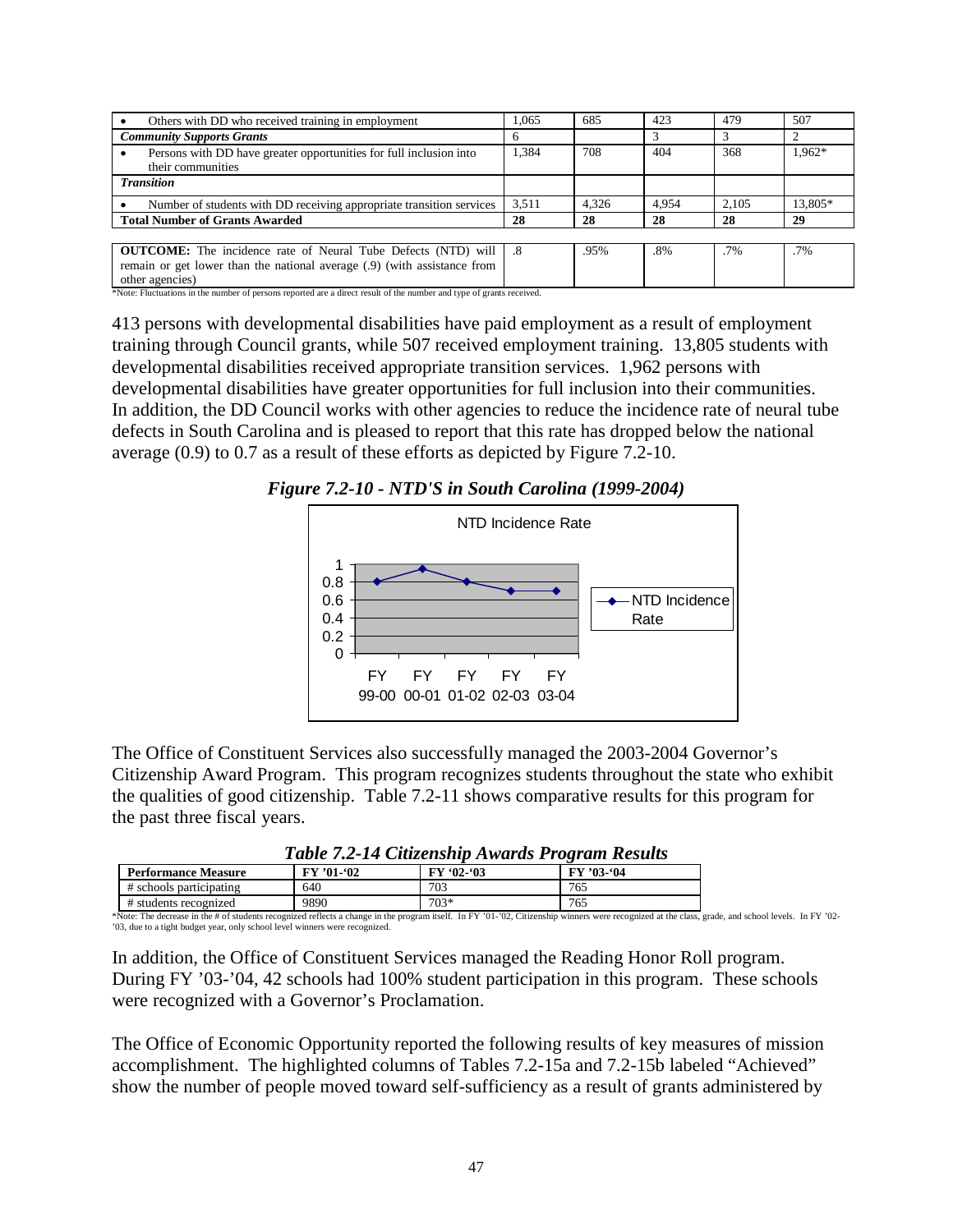the Office of Economic Opportunity (See Tables 4.2, 2.4). These tables represent a composite of the CSBG, LIHEAP, and WAP program numbers.

| <b>Measure</b>                                                                                                                                                                                  | Eligible<br><b>Entities</b><br><b>Reporting</b> | <b>Service</b><br>Category | role. These ngures come<br>Type of<br>Unit | Units<br>(f#) | $50 \text{ m}$ to the redefinition<br><b>Expected to</b><br><b>Achieve the</b><br><b>Outcome</b> in | <b>Achieved</b> | <b>Still</b><br>Progressing<br><b>Toward</b> | <b>Exited</b><br>Program<br>Prior to |
|-------------------------------------------------------------------------------------------------------------------------------------------------------------------------------------------------|-------------------------------------------------|----------------------------|--------------------------------------------|---------------|-----------------------------------------------------------------------------------------------------|-----------------|----------------------------------------------|--------------------------------------|
|                                                                                                                                                                                                 | (f#)                                            |                            |                                            |               | <b>Reporting</b><br>Period $(\#)$                                                                   | #)              | Outcome<br>(# )                              | Achieving<br>Outcome (#)             |
| # of households in<br>which adult members<br>obtain and maintain<br>employment for at least<br>90 days                                                                                          | 10                                              | Employment                 | Households                                 | 1464          | 944                                                                                                 | 921             | 252                                          | 291                                  |
| # of households with an<br>annual increase in the #<br>of hours of<br>employment                                                                                                                | 6                                               | Employment                 | Individuals                                | 2050          | 1500                                                                                                | 1835            | 182                                          | 33                                   |
| # of households<br>gaining health care<br>coverage through<br>employment                                                                                                                        | $\mathbf{1}$                                    | Employment                 | Individuals                                | 47            | 21                                                                                                  | $\overline{3}$  | 38                                           | 6                                    |
| # of households<br>experiencing an<br>increase in annual<br>income as a result of<br>receiving allowable tax<br>credits                                                                         | 5                                               | Income<br>Management       | Households                                 | 530           | 346                                                                                                 | 381             | $\overline{76}$                              | 73                                   |
| # of participating<br>families moving from<br>substandard housing<br>into stable standard<br>housing                                                                                            | 6                                               | Housing                    | Households                                 | 728           | 680                                                                                                 | 709             | 10                                           | 9                                    |
| # of people progressing<br>towards literacy and/or<br><b>GED</b>                                                                                                                                | $\overline{4}$                                  | Self-<br>sufficiency       | Households                                 | 567           | 312                                                                                                 | 435             | 100                                          | 32                                   |
| # of people making<br>progress toward post-<br>secondary degree or<br>vocational training                                                                                                       | $\overline{4}$                                  | Education/<br>Employment   | Individuals                                | 182           | 146                                                                                                 | 131             | 28                                           | 23                                   |
| # of households<br>achieving positive<br>movement in self-<br>sufficiency as<br>demonstrated by an<br>increase of at least one<br>point in an overall<br>score of a Family<br>Development Scale | $\overline{4}$                                  | Self-<br>Sufficiency       | Households                                 | 6023          | 5675                                                                                                | 5743            | 202                                          | 78                                   |

*Table 7.2-15a – OEO - Low-income People Becoming More Self-sufficient\** \*Note: These figures correspond to the federal FY '03

*Table 7.2-15b – OEO - Low-Income People, Especially Vulnerable Populations, Achieving Their Potential by Strengthening Family and Other Supportive Environments* \*Note: These figures correspond to the federal FY '03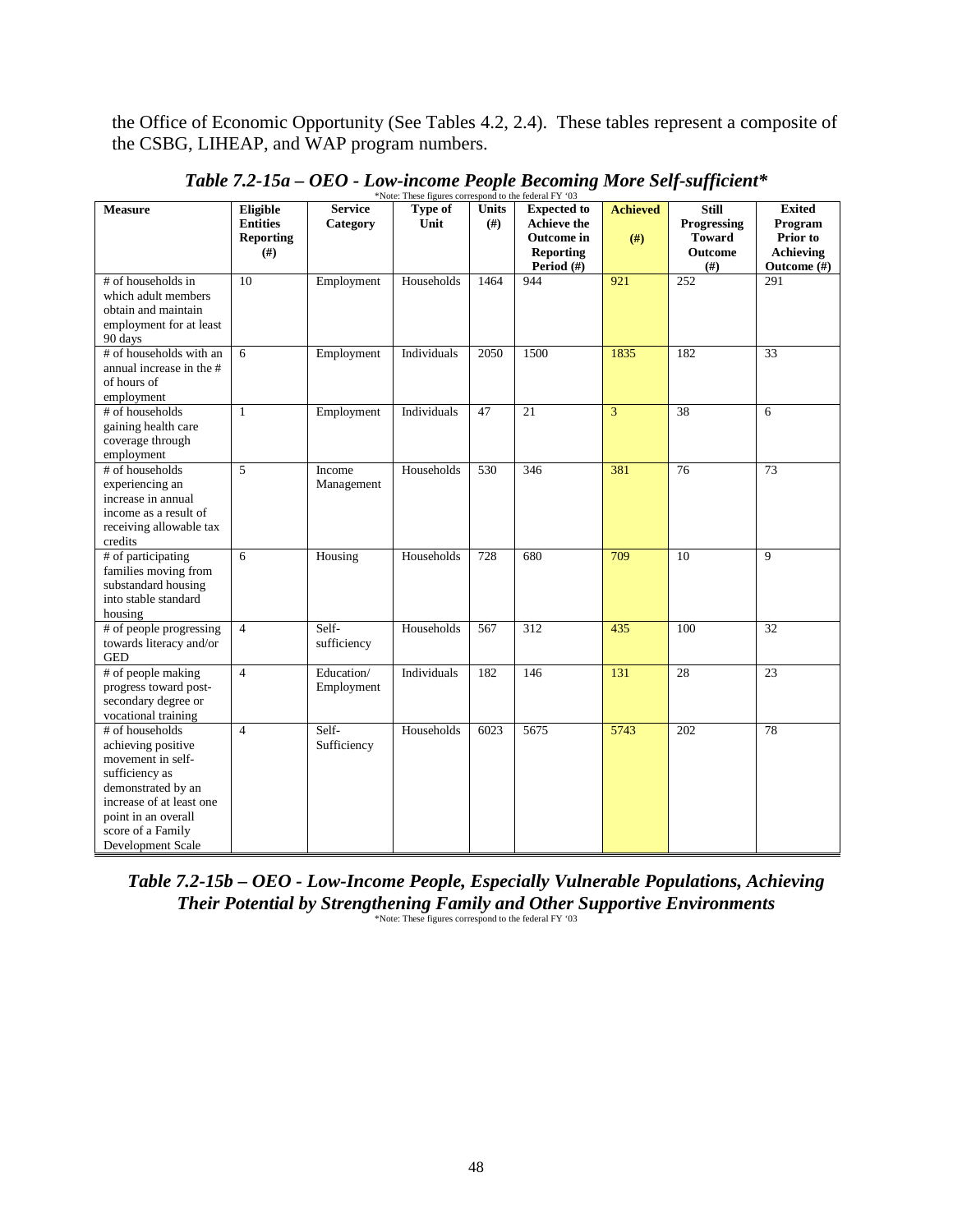| <b>Measure</b>                                                                                                                     | Eligible<br><b>Entities</b><br><b>Reporting</b> | <b>Service</b><br>Category   | Type of<br>Unit | <b>Units</b><br>(# ) | <b>Expected to</b><br><b>Achieve the</b><br>Outcome in<br><b>Reporting</b><br>Period (#) | <b>Achieved</b><br>(f#) | <b>Still</b><br>Progressing<br><b>Toward</b><br>Outcome | <b>Exited</b><br>Program<br>Prior to<br><b>Achieving</b><br>Outcome $(\#)$ |
|------------------------------------------------------------------------------------------------------------------------------------|-------------------------------------------------|------------------------------|-----------------|----------------------|------------------------------------------------------------------------------------------|-------------------------|---------------------------------------------------------|----------------------------------------------------------------------------|
| Number of<br>households in crisis<br>whose emergency<br>needs are ameliorated                                                      | 11                                              | Emergency<br><b>Services</b> | Households      | 43.946               | 39,292                                                                                   | 41,576                  | 1506                                                    | 864                                                                        |
| Number of aged<br>households<br>maintaining an<br>independent living<br>situation                                                  | $\tau$                                          | Self-<br>Sufficiency         | Individuals     | 5193                 | 3780                                                                                     | 4072                    | 1121                                                    |                                                                            |
| Number of<br>households in which<br>there has been an<br>increase in children's<br>involvement in<br>extracurricular<br>activities | 10                                              | Youth<br>Development         | Individuals     | 485                  | 550                                                                                      | 289                     | 129                                                     | 67                                                                         |
| Number of<br>households moving<br>from crisis to<br>stability on one<br>dimension of a scale                                       | $\overline{c}$                                  | Emergency<br><b>Services</b> | Households      | 2986                 | 2798                                                                                     | 2986                    |                                                         |                                                                            |
| Number of high<br>consumption<br>households realizing<br>a reduction in energy<br>burden                                           | $\overline{4}$                                  | Income<br>Management         | Households      | 1176                 | 1100                                                                                     | 1176                    |                                                         |                                                                            |

The Audit report for the agency, the South Carolina Governor's Office Audited Financial Statements and Other Financial Information, serves as the key result for Finance. There were no findings and no questioned costs. The number of vouchers and purchase orders processed are as follows.

| <b>Table 7.2-15 Office of Finance Program Measures</b> |  |  |
|--------------------------------------------------------|--|--|
|                                                        |  |  |

| <b>Measure</b>              | - JJ<br>$00 - 01$<br>FY | FY '01-'02 | $FY' 02-03$ | FY '03-'04 |
|-----------------------------|-------------------------|------------|-------------|------------|
| # Vouchers Processed        | 24,000                  | 8.500      | 18.289      | 16.888     |
| # Purchase Orders Processed | $1 \cap E$<br>رے دے     | 1.104      | 747         | 699        |

The Office of Finance continues to process invoices within 3 days of receipt. All employees are cross-trained.

The Office of Human Resources has continued to show improvement in its affirmative action goals. Figure 7.2-10 shows this increase over the past 3 years.

*Figure 7.2-11 Office of Human Resources Program Measures*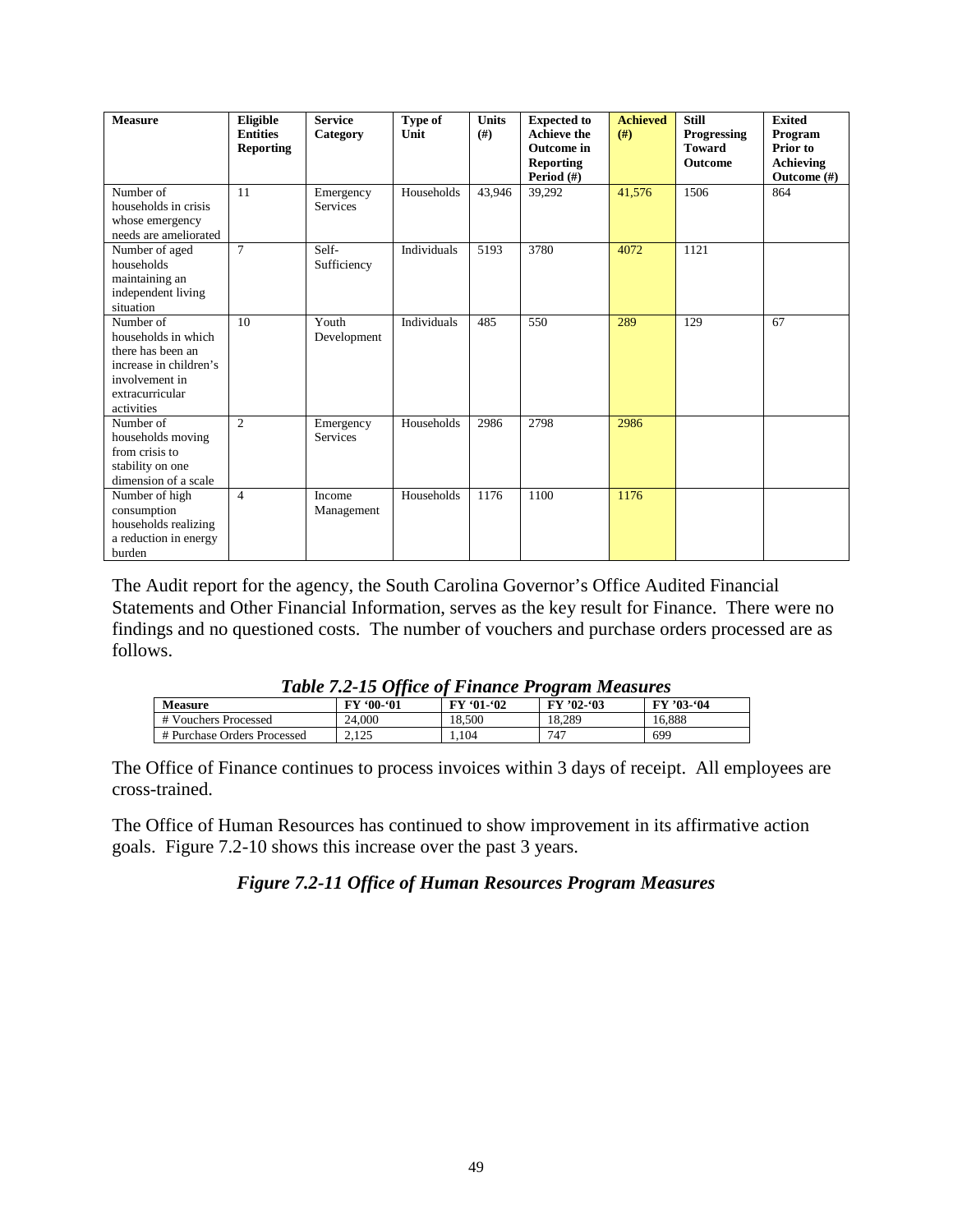

The Office of Information Technology has provided support for spatial reorganization over the past year. By helping move equipment into new offices, overall space required has been reduced, thus providing costs savings for the agency. Every effort has been made to re-use and re-apply technology such as printers, switches, and network infrastructure to further increase the cost saving during each move.

The IT Staff has also continued a replacement cycle to move aging hardware out and replace it with newer, faster, and more reliable equipment before it fails. This activity prevents work stoppage emergencies that can slow results and prevent the delivery of services to the agency and its employees, customers, and other stakeholders.

New techniques for preventing viruses, spam, and other counter-productive activities are being studied and planned for deployment to help keep users and their data secure and able to fully utilize the technology at their disposal.

#### **7.3 What are your performance levels for the key measures of financial performance?**

Figure 7.3-1 shows OEPP expenditures by major program area for the past two fiscal years.



*Figure 7.3-1 – Major Program Area Expenditures*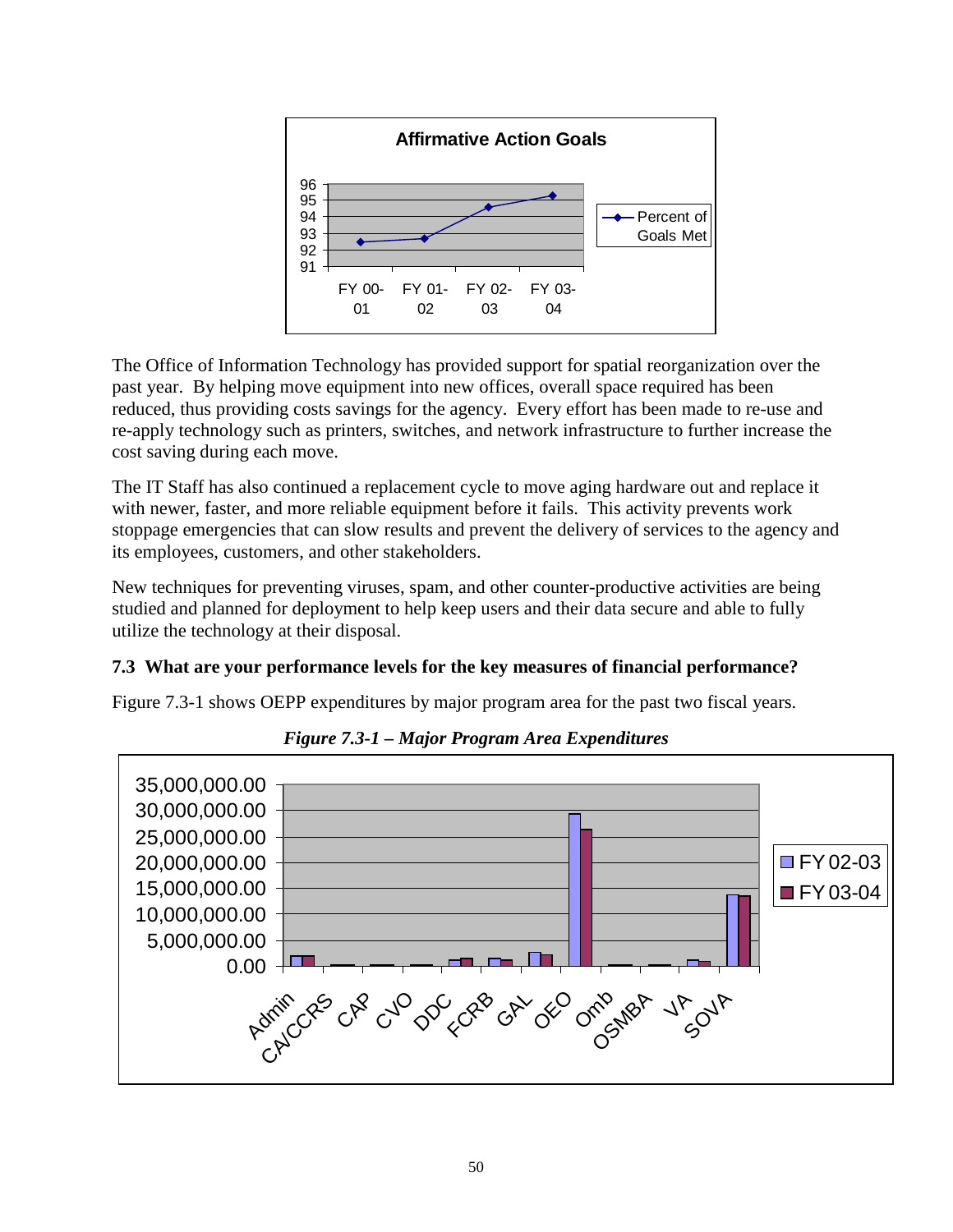OEPP continues to find new and creative ways to promote increased efficiency and deliver vital services in light of tight economic times and reduced budgets. For example, OEPP consolidated office space during FY '03-'04 in an effort to save money in tight economic times. The Continuum closed the Anderson, Rock Hill, Aynor, and Sumter outposts and negotiated moving the Aiken and Spartanburg outposts to DMH offices for an annual savings of \$66,975.

In addition, during FY '02-'03, OEPP implemented an online e-leave system. This system will save the agency approximately \$6,886 per year.

Other efficiency measures include the use of an online letterhead template created in FY '01-'02 to reduce paper and printing costs for supplies. Consolidating the types of toner cartridges used and recycling used cartridges is another cost saving measure.

The A-133 Audit conducted by state auditors for OEPP resulted in no findings, and OEPP continues to maintain its low risk status (7.5).

Figure 7.3-2 shows SOVA's financial data for FY '03-'04.



## *Figure 7.3-2 – SOVA Financial Data*

The Continuum of Care uses the following matrix to determine financial performance:

| <b>Financial</b><br><b>Performance</b> | \$ spent per client on case services<br>Medicaid reimbursement<br>Number of and amounts of cost share | Meeting contractual<br>requirements within the<br>budget |
|----------------------------------------|-------------------------------------------------------------------------------------------------------|----------------------------------------------------------|
|                                        | agreements                                                                                            |                                                          |

While General Fund appropriations have declined recently, the Continuum of Care has been able to maintain and expand the number of children served by increasing Medicaid reimbursements that support the organization's service functions. These reimbursements have increased because of an increase in service hours billed, a reimbursement rate increase, and an expansion of reimbursable services. Table 7.3-2 shows these revenue changes and compares trends in primary funding categories with the numbers of clients served.

| <b>COC Funding by Fiscal</b><br>Year<br>l able<br>-- |       |       |           |         |         |         |       |
|------------------------------------------------------|-------|-------|-----------|---------|---------|---------|-------|
| Fund                                                 | 98-99 | 99-00 | $00 - 01$ | $01-02$ | $02-03$ | $03-04$ | 04-05 |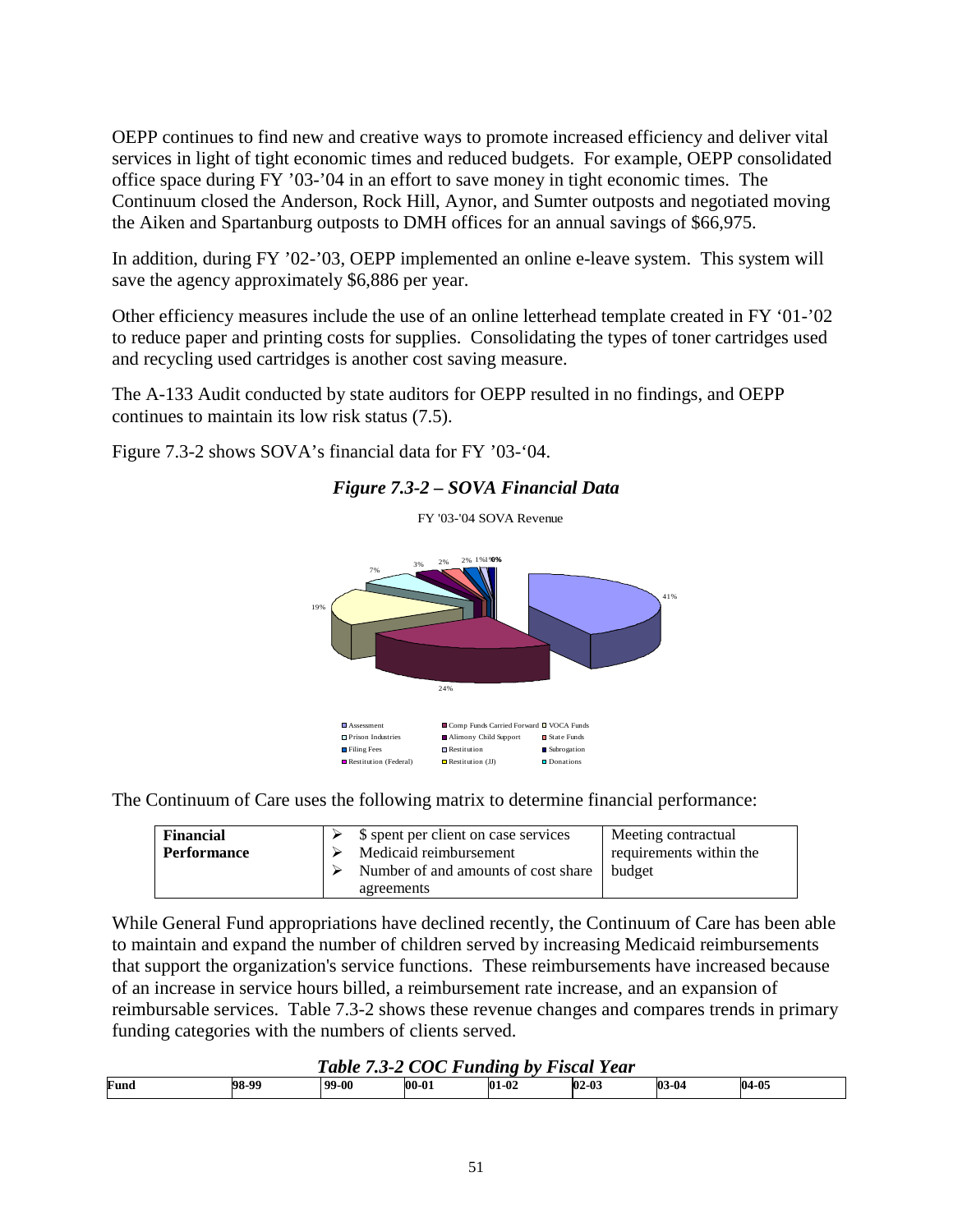| General Fund            | \$1,966,199 | \$1,990,832 | \$2,021,830 | \$1,354,002 | \$4,593,486 | \$4,080,716 | \$3,672,644(1) |
|-------------------------|-------------|-------------|-------------|-------------|-------------|-------------|----------------|
| <b>EIA</b>              | \$3,583,938 | \$3,583,938 | \$3,583,938 | \$3,461,313 | **0         | **∩         | $**0$          |
| <b>DMH</b> Patient Fees | \$400,000   | \$400,000   | \$400,000   | \$400,000   | \$400,000   | \$300,000   | \$300,000      |
| Medicaid                | \$1,885,172 | \$1,976,252 | \$2,247,134 | \$3,140,820 | \$4,849,189 | \$3,365,266 | \$4,595,567(2) |
| Total                   | \$7,835,309 | \$7,951,022 | \$8,252,902 | \$8,356,135 | \$9,327,127 | \$7,745,982 | \$8,568,211    |

\*\* EIA Funds were transferred into General Funds

The Continuum also instituted the following cost saving measures: reduction of positions not directly related to Continuum's legislative mandate for savings of \$117,397 this FY and an annualized savings of \$443,763; reduced number of cell phones to (2) for a savings of \$17,516; and saved \$2,763 by disconnecting unnecessary phone service. In addition, the Continuum reduced its costs and expenditures by reducing space: closed Anderson, Rock Hill, Aynor, and Sumter outposts and negotiated moving the Aiken, Spartanburg outposts to DMH offices for an annual savings of \$66,975.

Vendors were paid in a timely manner (within 3 days) (6.1, 7.2, 7.4), and all employees were paid on the designated dates.

The Office of Veterans Affairs provides client assistance to all veterans, their dependents, and survivors in developing, filing, presenting, and prosecuting to final determination all claims for benefits under terms of federal and state legislation. The US Department of Veterans Affairs expends millions of dollars in South Carolina as demonstrated by Figure 7.3-3.



*Figure 7.3-3 – Federal VA Expenditures in South Carolina*

Compared with Kentucky and Louisiana (states with comparable veteran populations), VA expenditures in South Carolina have increased over the past three federal fiscal years and exceeded comparison state's expenditures as evidenced by Figure 7.3-4. This positive trend is a result of the Governor's Office of Veterans Affairs dedicated advocacy efforts on behalf of South Carolina veterans.

#### *Figure 7.3-4 – VA Expenditures Comparison Data*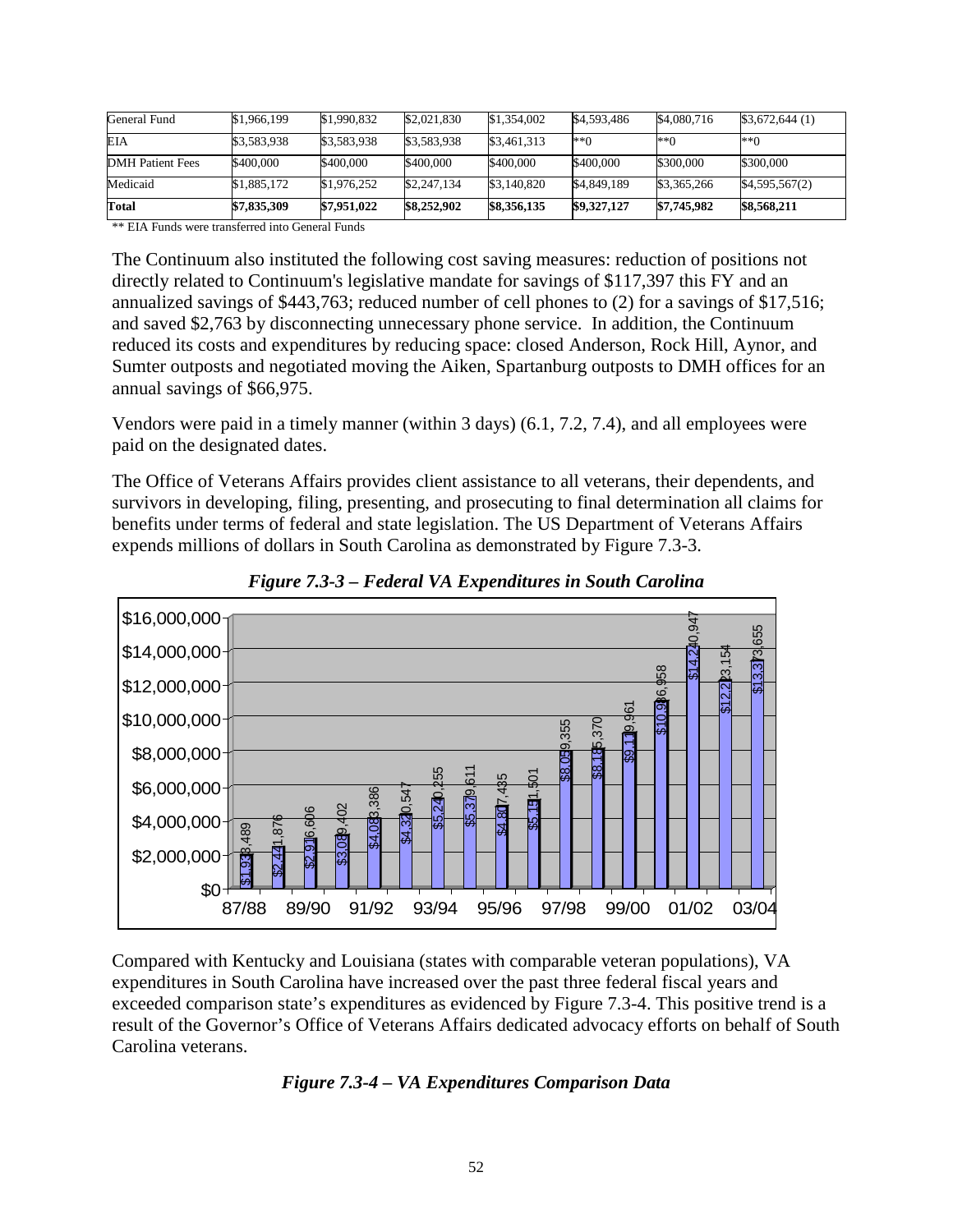

#### **7.4 What are your performance levels and trends for the key measures of Human Resource Results?**

A confidential survey is administered in the Office of Correspondence to determine, among other things, feedback on employee personal satisfaction and motivation. On a scale of 1 to 5, with 5 representing the most positive response, the results were as follows. Note: the survey was not administered in FY '02-'03 due to a complete turnover of staff in the  $3<sup>rd</sup>$  and  $4<sup>th</sup>$  quarters.

| Table 7.4-1 Office of Correspondence Employee Sansfaction |            |            |            |  |  |  |
|-----------------------------------------------------------|------------|------------|------------|--|--|--|
| <b>Measure</b>                                            | FY '00-'01 | FY '01-'02 | FY '03-'04 |  |  |  |
| Personal Contributions to Office                          | 4.3        | 4.0        | 4.3        |  |  |  |
| <b>Effectiveness of Office</b>                            | 3.9        |            | 4.1        |  |  |  |
| Clear Understanding of Office Goals                       | 4.3        | 4.4        | 4.4        |  |  |  |
| Good Relationship with and Support From Supervisor        | 4.6        |            | 4.4        |  |  |  |

|  | Table 7.4-1 Office of Correspondence Employee Satisfaction |  |
|--|------------------------------------------------------------|--|
|  |                                                            |  |

In FY '03-'04, the Office of Constituent Services (Ombudsman and Children's Affairs) implemented the same survey with the following results:

| <b>Table 7.4-2 Office of Constituent Services Employee Satisfaction</b> |
|-------------------------------------------------------------------------|
| <i>(Ombudsman and Children's Affairs)</i>                               |

| <b>Measure</b>                                     | FY '03-'04 |
|----------------------------------------------------|------------|
| Personal Contributions to Office                   | 4.5        |
| <b>Effectiveness of Office</b>                     | 4.8        |
| Clear Understanding of Office Goals                | 4.3        |
| Good Relationship with and Support From Supervisor | 4.8        |

Senior Management of the Office of Correspondence and the Office of Constituent Services use the information compiled from these surveys to help maintain positive and productive office relationships. To continually improve these results, they work with employees to identify any obstacles or hindrances which might prevent job performance and to identify areas in which they can pursue individual goals to ensure job satisfaction.

The Office of Human Resources reported the following results:

*Table 7.4-3 Office of Human Resources Employee Satisfaction Results*

| $\boldsymbol{u}$                                   |               |               |                        |                        |
|----------------------------------------------------|---------------|---------------|------------------------|------------------------|
| <b>Measure</b>                                     | FY '00-'01    | FY '01-'02    | $FY'02-03$             | FY '03-'04             |
| Hire Above Minimum Delegation Audit                | In Compliance | In Compliance | Not done in $'02-(03)$ | Not done in $'03-(04)$ |
| <b>Classification Delegation Audit</b>             | In Compliance | In Compliance | Not done in $'02-(03)$ | Not done in $'03-(04)$ |
| % of Affirmative Action Goals Met                  | 92.5%         | 92.7%         | 94.6%                  | 95.3%                  |
| Participation in Tuition Assistance                | 32            | 18            | Program on hold        | Program on hold        |
|                                                    |               |               | due to budget cuts.    | due to budget cuts.    |
| Participation in Job Retention Services Program at |               |               |                        |                        |
| <b>Vocational Rehabilitation</b>                   |               |               |                        |                        |
| % of EPMS Reviews Submitted on Time for Universal  | 100%          | 100%          | 100%                   | 100%                   |
| <b>Review Date</b>                                 |               |               |                        |                        |